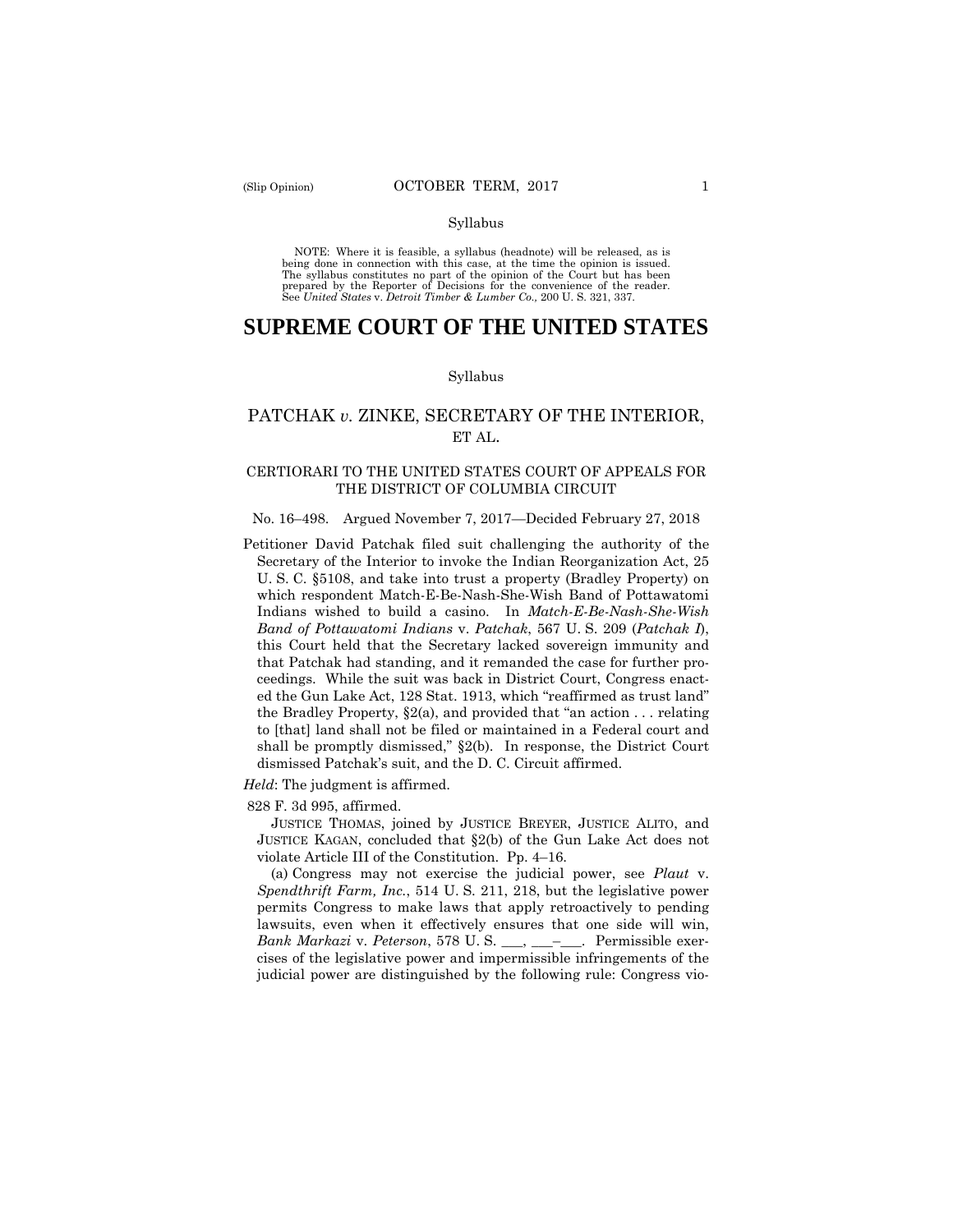# Syllabus

lates Article III when it "compel[s] . . . findings or results under old law," *Robertson* v. *Seattle Audubon Soc.*, 503 U. S. 429, 438, but not when it "changes the law," *Plaut, supra*, at 218. Pp. 4–6.

(b) By stripping federal courts of jurisdiction over actions "relating to" the Bradley Property, §2(b) changes the law. Pp. 6–10.

(1) Section 2(b) is best read as a jurisdiction-stripping statute. It uses jurisdictional language, imposes jurisdictional consequences, and applies "[n]otwithstanding any other provision of law," including the general grant of federal-question jurisdiction, 28 U. S. C. §1331. And while §2(b) does not use the word "jurisdiction," jurisdictional statutes are not required to do so. See *Sebelius* v. *Auburn Regional Medical Center*, 568 U. S. 145, 153. Indeed, §2(b) uses language similar to language used in other jurisdictional statutes. See, *e.g., Gonzalez* v. *Thaler*, 565 U. S. 134, 142. And §2(b) cannot plausibly be read as anything other than jurisdictional. Pp. 6–7.

(2) When Congress strips federal courts of jurisdiction, it exercises a valid legislative power. This Court has held that Congress generally does not violate Article III when it strips federal jurisdiction over a class of cases, see *Ex parte McCardle*, 7 Wall. 506, 514, and has reaffirmed these principles on many occasions, see, *e.g.*, *Steel Co.*  v. *Citizens for Better Environment*, 523 U. S. 83, 94–95. Pp. 7–10.

(b) Patchak's two arguments for why §2(b) violates Article III even if it does strip jurisdiction—that the provision flatly directs federal courts to dismiss lawsuits without allowing them to interpret or apply any new law, and that it attempts to interfere with this Court's decision in *Patchak I* that his suit "may proceed," 567 U. S., at 212 are unpersuasive. Pp. 10–15.

JUSTICE GINSBURG, joined by JUSTICE SOTOMAYOR, concluded that Congress' authority to forgo or retain the Government's sovereign immunity from suit suffices to decide this case. With *Patchak I* in mind, Congress acted effectively to displace the Administrative Procedure Act's waiver of immunity for suits against the United States which enabled Patchak to launch this litigation—with a contrary command applicable to the Bradley Property. Pp. 1–2.

JUSTICE SOTOMAYOR concluded that §2(b) of the Gun Lake Act is most naturally read as having restored the Federal Government's sovereign immunity from Patchak's suit challenging the trust status of the Bradley Property. Pp. 1–2.

 THOMAS, J., announced the judgment of the Court and delivered an opinion, in which BREYER, ALITO, and KAGAN, JJ., joined. BREYER, J., filed a concurring opinion. GINSBURG, J., filed an opinion concurring in the judgment, in which SOTOMAYOR, J., joined. SOTOMAYOR, J., filed an opinion concurring in the judgment. ROBERTS, C. J., filed a dissenting opinion, in which KENNEDY and GORSUCH, JJ., joined.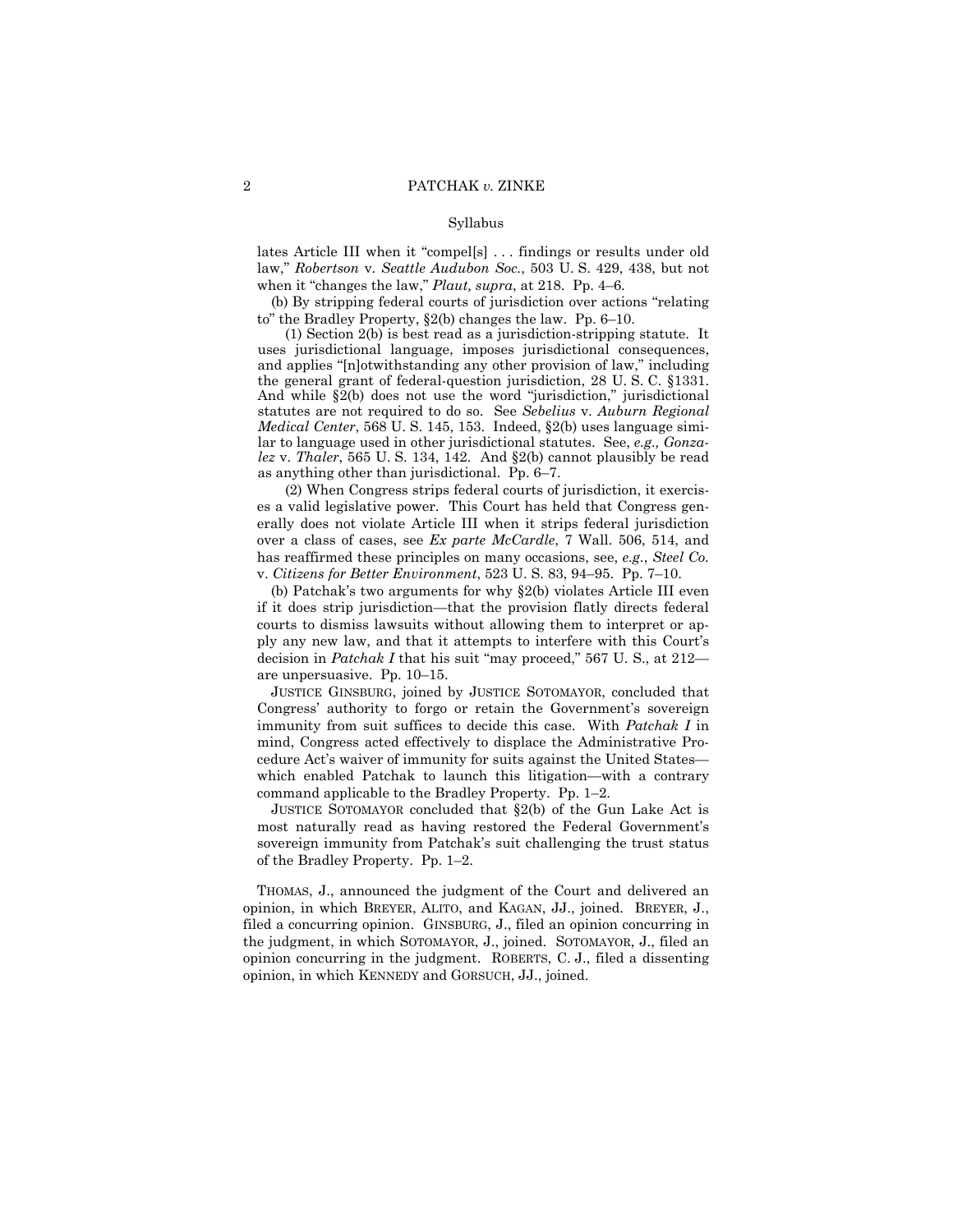preliminary print of the United States Reports. Readers are requested to notify the Reporter of Decisions, Supreme Court of the United States, Wash- ington, D. C. 20543, of any typographical or other formal errors, in order that corrections may be made before the preliminary print goes to press. NOTICE: This opinion is subject to formal revision before publication in the

# $\frac{1}{2}$  ,  $\frac{1}{2}$  ,  $\frac{1}{2}$  ,  $\frac{1}{2}$  ,  $\frac{1}{2}$  ,  $\frac{1}{2}$  ,  $\frac{1}{2}$ **SUPREME COURT OF THE UNITED STATES**

# $\frac{1}{2}$  ,  $\frac{1}{2}$  ,  $\frac{1}{2}$  ,  $\frac{1}{2}$  ,  $\frac{1}{2}$  ,  $\frac{1}{2}$ No. 16–498

# DAVID PATCHAK, PETITIONER *v.* RYAN ZINKE, SECRETARY OF THE INTERIOR, ET AL.

# APPEALS FOR THE DISTRICT OF COLUMBIA CIRCUIT<br>[February 27, 2018] ON WRIT OF CERTIORARI TO THE UNITED STATES COURT OF

 JUSTICE THOMAS announced the judgment of the Court and delivered an opinion, in which JUSTICE BREYER, JUSTICE ALITO, and JUSTICE KAGAN join.

Petitioner, David Patchak, sued the Secretary of the Interior for taking land into trust on behalf of an Indian Tribe. While his suit was pending in the District Court, Congress enacted the Gun Lake Trust Land Reaffirmation Act (Gun Lake Act or Act), Pub. L. 113–179, 128 Stat. 1913, which provides that suits relating to the land "shall not be filed or maintained in a Federal court and shall be promptly dismissed." Patchak contends that, in enacting this statute, Congress impermissibly infringed the judicial power that Article III of the Constitution vests exclusively in the Judicial Branch. Because we disagree, we affirm the judgment of the United States Court of Appeals for the District of Columbia Circuit.

The Match-E-Be-Nash-She-Wish Band of Pottawatomi Indians (Band) resides in southwestern Michigan, near the township of Wayland. The Band traces its relationship with the United States back hundreds of years, point-

I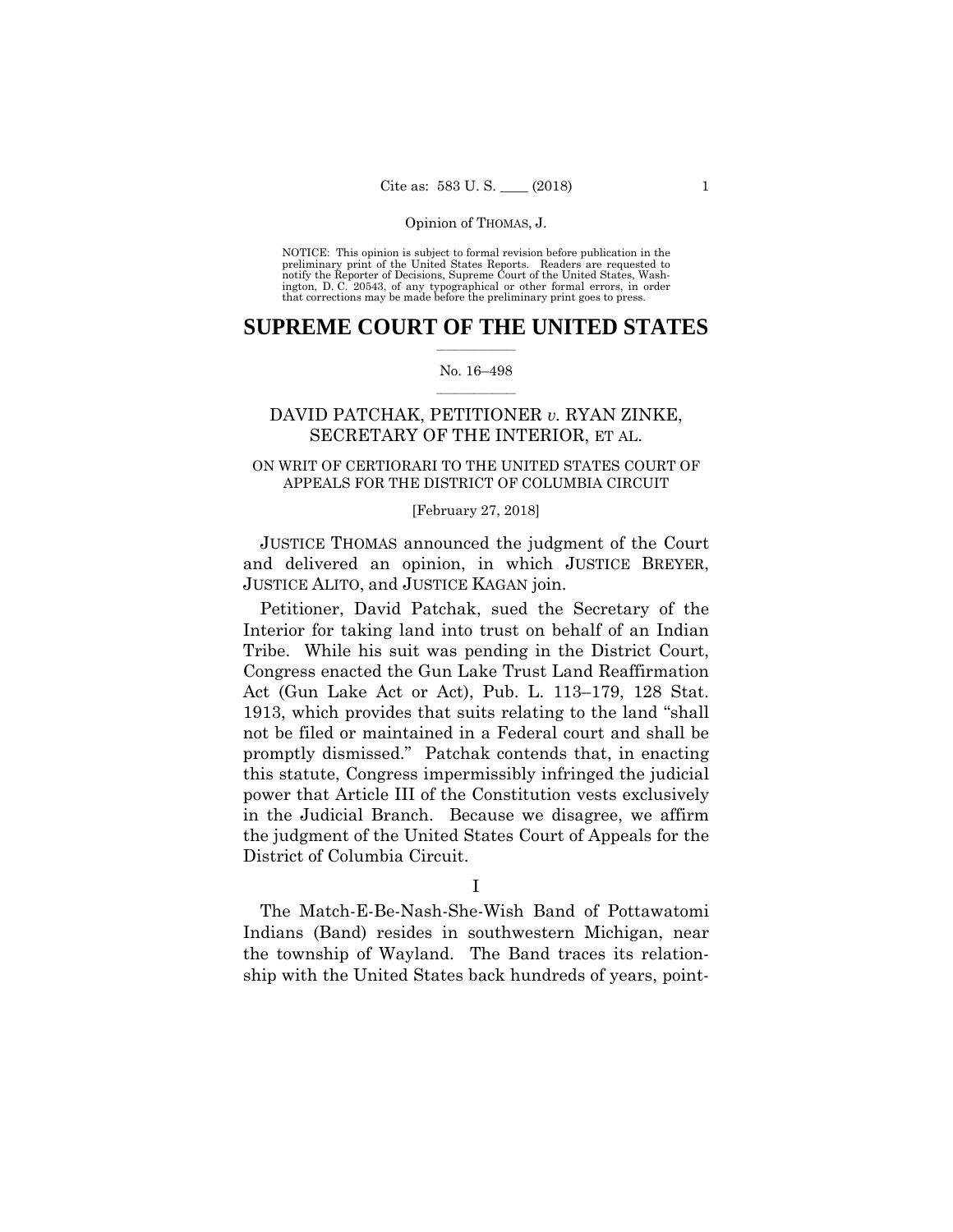ing to treaties it negotiated with the Federal Government as early as 1795. But the Secretary of the Interior did not formally recognize the Band until 1999. See 63 Fed. Reg. 56936 (1998); 65 Fed. Reg. 13298 (2000).

After obtaining formal recognition, the Band identified a 147-acre parcel of land in Wayland, known as the Bradley Property, where it wanted to build a casino. The Band asked the Secretary to invoke the Indian Reorganization Act, §5, 48 Stat. 985, 25 U. S. C. §5108, and take the Bradley Property into trust.<sup>1</sup> In 2005, the Secretary agreed and posted a notice informing the public that the Bradley Property would be taken into trust for the Band. See 70 Fed. Reg. 25596 (2005).

The Michigan Gambling Opposition (MichGO) sued, alleging that the Secretary's decision violated federal environmental and gaming laws. After several years of litigation, the D. C. Circuit affirmed the dismissal of MichGo's claims, and this Court denied certiorari. *Michigan Gambling Opposition* v. *Kempthorne*, 525 F. 3d 23 (2008), cert. denied, 555 U. S. 1137 (2009). In January 2009, the Secretary formally took the Bradley Property into trust. And in February 2011, the Band opened its casino.

 Before the Secretary formally took the land into trust, a Indian Reorganization Act does not allow the Secretary to nearby landowner, David Patchak, filed another lawsuit challenging the Secretary's decision. Invoking the Administrative Procedure Act, 5 U. S. C. §§702, 706(2), Patchak alleged that the Secretary lacked statutory authority to take the Bradley Property into trust for the Band. The take land into trust for tribes that were not under federal

<sup>1</sup>Federal law allows Indian tribes to operate casinos on "Indian lands," 25 U. S. C. §2710, which includes lands "held in trust by the United States for the benefit of any Indian tribe," §2703(4)(B).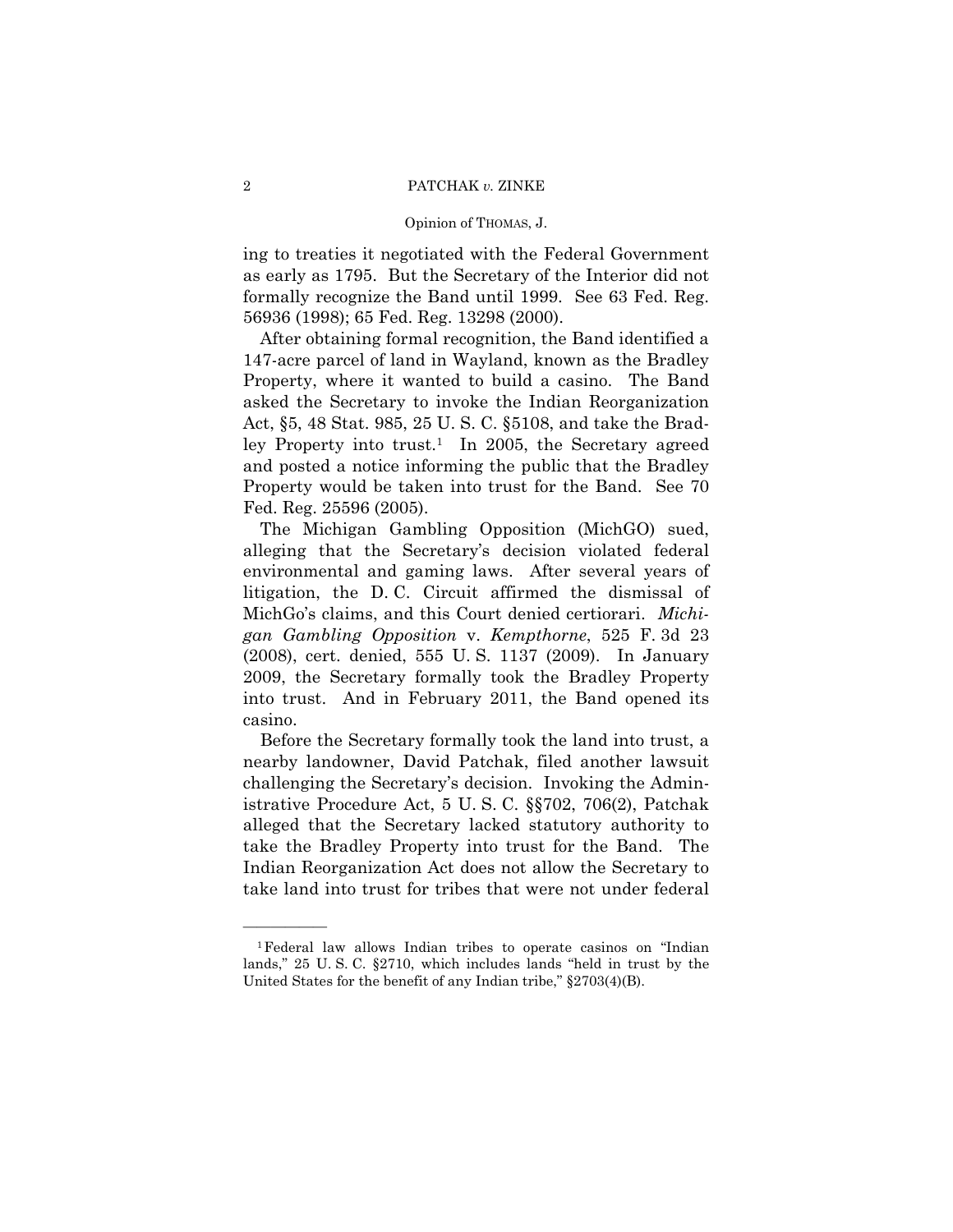jurisdiction when the statute was enacted in 1934. See *Carcieri* v. *Salazar*, 555 U. S. 379, 382–383 (2009). The Band was not federally recognized until 1999, which Patchak argued was more than 65 years too late. Based on this alleged statutory violation, Patchak sought to reverse the Secretary's decision to take the Bradley Property into trust.

The Secretary raised preliminary objections to Patchak's suit, contending that it was barred by sovereign immunity and that Patchak lacked prudential standing to bring it. The District Court granted the Secretary's motion to dismiss, but the D. C. Circuit reversed. *Patchak* v. *Salazar*, 646 F. Supp. 2d 72 (DC 2009), rev'd, 632 F. 3d 702 (2011). This Court granted certiorari and affirmed the D. C. Circuit. *Match-E-Be-Nash-She-Wish Band of Pottawatomi Indians* v. *Patchak*, 567 U. S. 209 (2012) (*Patchak I* ). This Court's decision in *Patchak I* held that Congress had waived the Secretary's sovereign immunity from suits like Patchak's. *Id.,* at 215–224. It also held that Patchak had prudential standing because his suit arguably fell within the "zone of interests" protected by the Indian Reorganization Act. *Id.,* at 224–228. Because Patchak had standing and the Secretary lacked immunity, this Court concluded that "Patchak's suit may proceed," *id.,* at 212, and remanded for further proceedings, *id.,* at 228.

In September 2014, while Patchak's suit was back in the District Court, Congress enacted the Gun Lake Act, 128 Stat. 1913. Section 2(a) of the Act states that the Bradley Property "is reaffirmed as trust land, and the actions of the Secretary of the Interior in taking that land into trust are ratified and confirmed." Section 2(b) then provides the following:

"NO CLAIMS.—Notwithstanding any other provision of law, an action (including an action pending in a Federal court as of the date of enactment of this Act) re-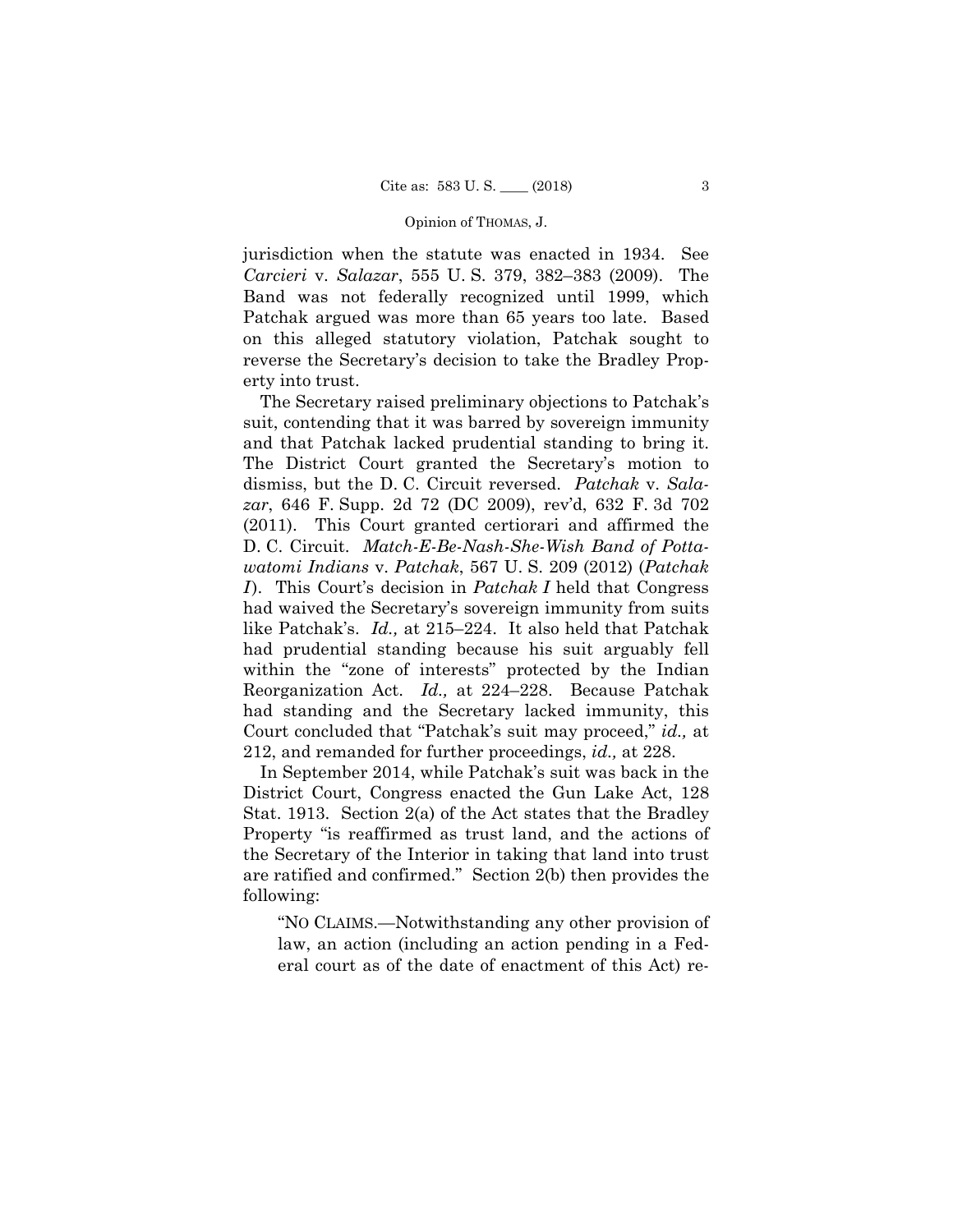lating to the land described in subsection (a) shall not be filed or maintained in a Federal court and shall be promptly dismissed."

Based on §2(b), the District Court entered summary judgment against Patchak and dismissed his suit for lack of jurisdiction. 109 F. Supp. 3d 152 (DC 2015).

The D. C. Circuit affirmed. *Patchak* v. *Jewell*, 828 F. 3d 995 (2016). It held that "[t]he language of the Gun Lake Act makes plain that Congress has stripped federal courts of subject matter jurisdiction" over suits, like Patchak's, that relate to the Bradley Property. *Id.,* at 1001. The D. C. Circuit rejected Patchak's argument that §2(b) violates Article III of the Constitution. *Id.,* at 1001–1003. Article III prohibits Congress from "direct[ing] the result of pending litigation," the D. C. Circuit reasoned, but it does not prohibit Congress from "'supply[ing] new law.'" *Id.,* at 1002 (quoting *Robertson* v. *Seattle Audubon Soc.*, 503 U. S. 429, 439 (1992)). Section 2(b) supplies new law: "[I]f an action relates to the Bradley Property, it must promptly be dismissed." 828 F. 3d, at 1003.

We granted certiorari to review whether §2(b) violates Article III of the Constitution.<sup>2</sup> See 581 U.S. \_\_\_ (2017). Because it does not, we now affirm.

II<br>A

The Constitution creates three branches of Government and vests each branch with a different type of power. See Art. I, §1; Art. II, §1, cl. 1; Art. III, §1. "To the legislative department has been committed the duty of making laws; to the executive the duty of executing them; and to the

<sup>&</sup>lt;sup>2</sup>Patchak does not challenge the constitutionality of  $\S2(a)$  of the Gun Lake Act. See Reply Brief 7; Tr. of Oral Arg. 5. We thus limit our analysis to §2(b).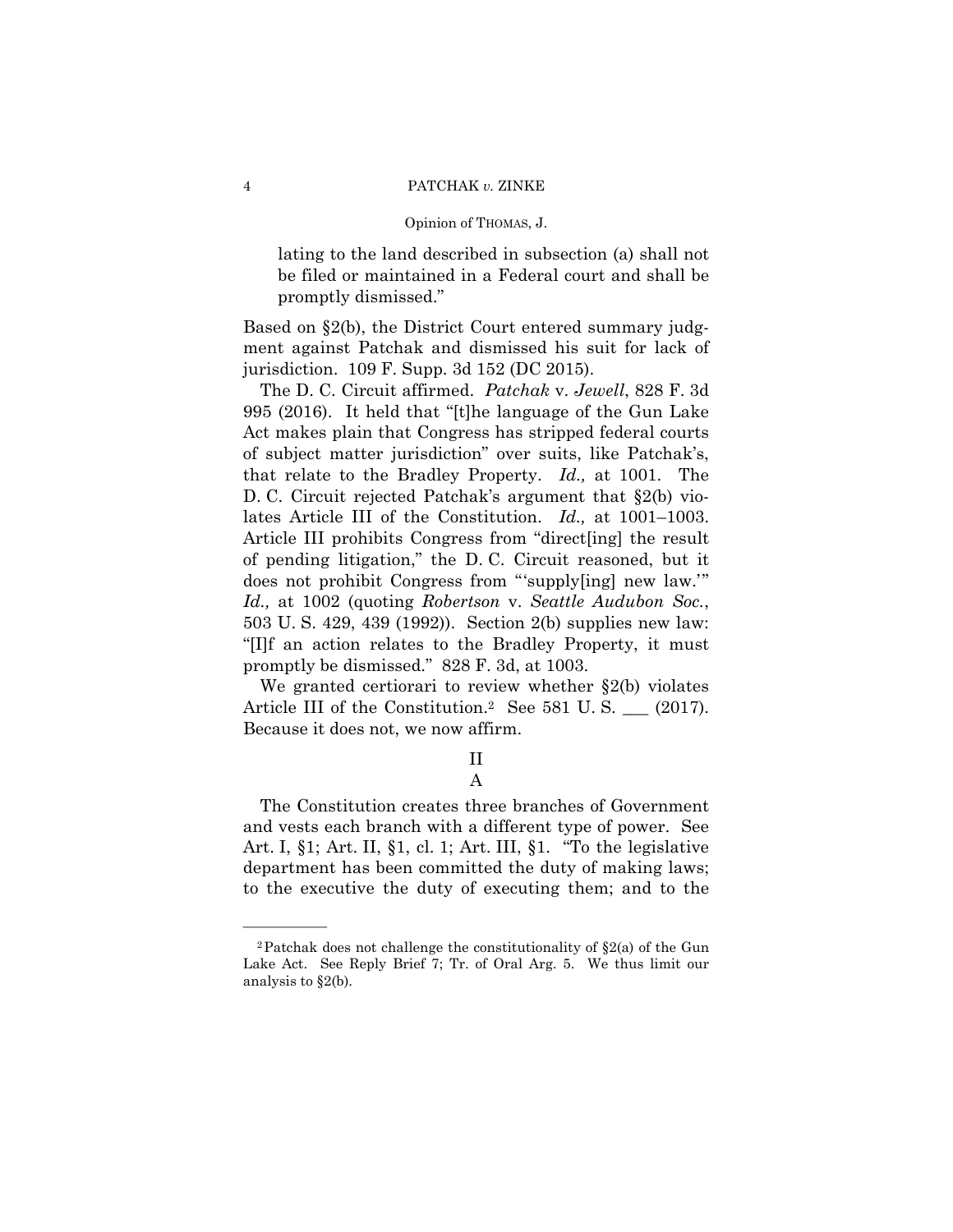judiciary the duty of interpreting and applying them in cases properly brought before the courts." *Massachusetts*  v. *Mellon*, 262 U. S. 447, 488 (1923); see also *Wayman* v. *Southard*, 10 Wheat. 1, 46 (1825) (Marshall, C. J.) ("[T]he legislature makes, the executive executes, and the judiciary construes the law"). By vesting each branch with an exclusive form of power, the Framers kept those powers separate. See *INS* v. *Chadha*, 462 U. S. 919, 946 (1983). Each branch "exercise[s] . . . the powers appropriate to its own department," and no branch can "encroach upon the powers confided to the others." *Kilbourn* v. *Thompson*, 103 U. S. 168, 191 (1881). This system prevents "[t]he accumulation of all powers, legislative, executive, and judiciary, in the same hands," The Federalist No. 47, p. 301 (C. Rossiter ed. 1961) (J. Madison)—an accumulation that would pose an inherent "threat to liberty," *Clinton* v. *City of New York*, 524 U. S. 417, 450 (1998) (KENNEDY, J., concurring).

The separation of powers, among other things, prevents Congress from exercising the judicial power. See *Plaut* v. *Spendthrift Farm, Inc.*, 514 U. S. 211, 218 (1995). One way that Congress can cross the line from legislative power to judicial power is by "usurp[ing] a court's power to interpret and apply the law to the [circumstances] before it." *Bank Markazi* v. *Peterson*, 578 U. S. \_\_\_, \_\_\_ (2016) (slip op., at 12). The simplest example would be a statute that says, "In *Smith* v. *Jones*, Smith wins." See *id.,* at  $\_\_\_\_$ , n. 17 (slip op., at 12–13, n. 17). At the same time, the legislative power is the power to make law, and Congress can make laws that apply retroactively to pending lawsuits, even when it effectively ensures that one side wins. See *id.*, at  $\_\_$ - $\_\_$  (slip op., at 15–19).

To distinguish between permissible exercises of the legislative power and impermissible infringements of the judicial power, this Court's precedents establish the following rule: Congress violates Article III when it "com-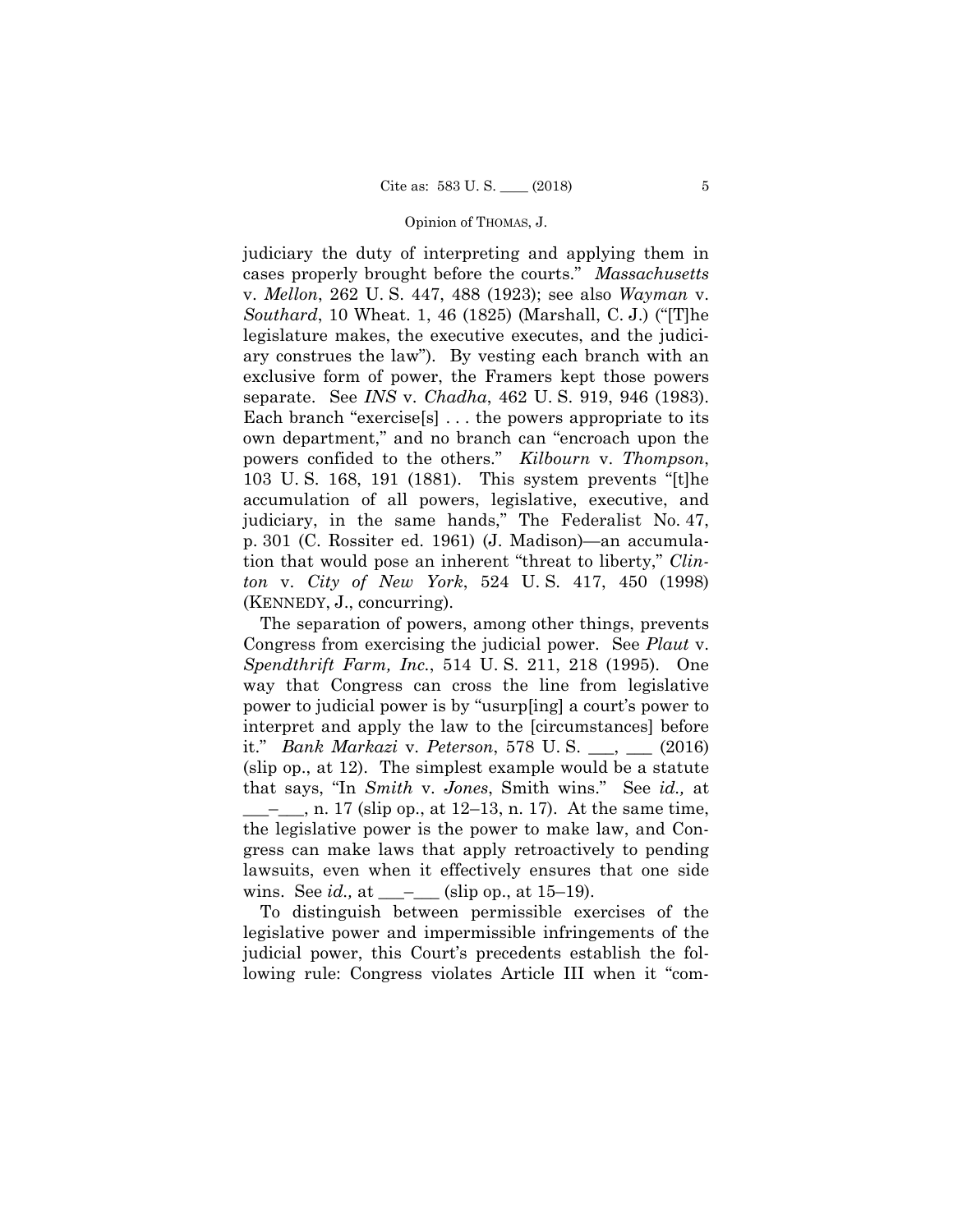pel[s] . . . findings or results under old law." *Seattle Audubon*, *supra*, at 438. But Congress does not violate Article III when it "changes the law." *Plaut*, *supra*, at 218.

# B

Section 2(b) changes the law. Specifically, it strips federal courts of jurisdiction over actions "relating to" the Bradley Property. Before the Gun Lake Act, federal courts had jurisdiction to hear these actions. See 28 U. S. C. §1331. Now they do not. This kind of legal change is well within Congress' authority and does not violate Article III.

1

Section 2(b) strips federal jurisdiction over suits relating to the Bradley Property. The statute uses jurisdictional language. It states that an "action" relating to the Bradley Property "shall not be filed or maintained in a Federal court." It imposes jurisdictional consequences: Actions relating to the Bradley Property "shall be promptly dismissed." See *Ex parte McCardle*, 7 Wall. 506, 514 (1869) ("[W]hen [jurisdiction] ceases to exist, the only function remaining to the court is that of announcing the fact and dismissing the cause"). Section 2(b) has no exceptions. Cf. *Reed Elsevier, Inc.* v. *Muchnick*, 559 U. S. 154, 165 (2010). And it applies "[n]otwithstanding any other provision of law," including the general grant of federal-question jurisdiction, 28 U. S. C. §1331. Although §2(b) does not use the word "jurisdiction," this Court does not require jurisdictional statutes to "incant magic words." *Sebelius* v. *Auburn Regional Medical Center*, 568 U. S. 145, 153 (2013). Indeed, §2(b) uses language similar to other statutes that this Court has deemed jurisdictional. See, *e.g.*, *Gonzalez*  v. *Thaler*, 565 U. S. 134, 142 (2012) ("'an appeal may not be taken'" (quoting 28 U. S. C. §2253(c)(1))); *Keene Corp.* v. *United States*, 508 U. S. 200, 208–209 (1993) ("'[n]o person shall file or prosecute'" (quoting 36 Stat. 1138)); *Wein-*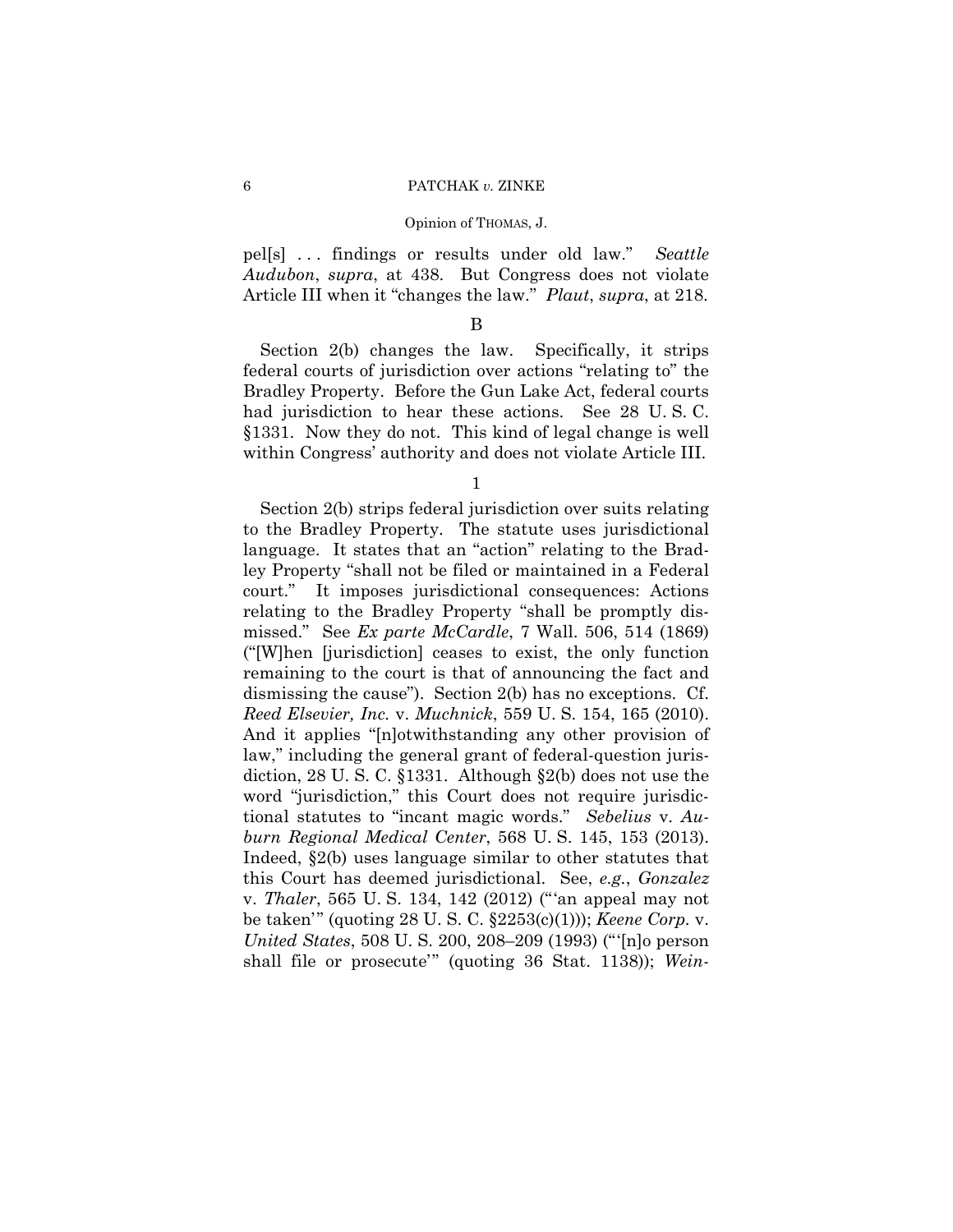*berger* v. *Salfi*, 422 U. S. 749, 756 (1975) ("'[n]o action . . . shall be brought under [28 U. S. C. §1331]'" (quoting 42 U. S. C. §405(h))).

 the fact that it cannot plausibly be read as anything else. capacity." Our conclusion that §2(b) is jurisdictional is bolstered by Section 2(b) is not one of the nonjurisdictional rules that this Court's precedents have identified as "important and mandatory" but not governing "a court's adjudicatory capacity." *Henderson* v. *Shinseki*, 562 U. S. 428, 435 (2011). Section 2(b) does not identify an "element of [the] plaintiff's claim for relief" or otherwise define its "substantive adequacy." *Arbaugh* v. *Y & H Corp.*, 546 U. S. 500, 516, 504 (2006). Nor is it a "claim-processing rule," like a filing deadline or an exhaustion requirement, that requires the parties to "take certain procedural steps at certain specified times." *Henderson*, *supra*, at 435*.* Instead, §2(b) completely prohibits actions relating to the Bradley Property. Because §2(b) addresses "a court's competence to adjudicate a particular category of cases," *Wachovia Bank, N. A.* v. *Schmidt*, 546 U. S. 303, 316 (2006), it is best read as a jurisdiction-stripping statute.

2

 lish," §1. These provisions reflect the so-called Madison-Statutes that strip jurisdiction "chang[e] the law" for the purpose of Article III, *Plaut*, *supra*, at 218, just as much as other exercises of Congress' legislative authority. Article I permits Congress "[t]o constitute Tribunals inferior to the supreme Court," §8, and Article III vests the judicial power "in one supreme Court, and in such inferior Courts as the Congress may from time to time ordain and estabian Compromise, which resolved the Framers' disagreement about creating lower federal courts by leaving that decision to Congress. See *Printz* v. *United States*, 521 U. S. 898, 907 (1997); 1 Records of the Federal Convention of 1787, p. 125 (M. Farrand ed. 1911). Congress' greater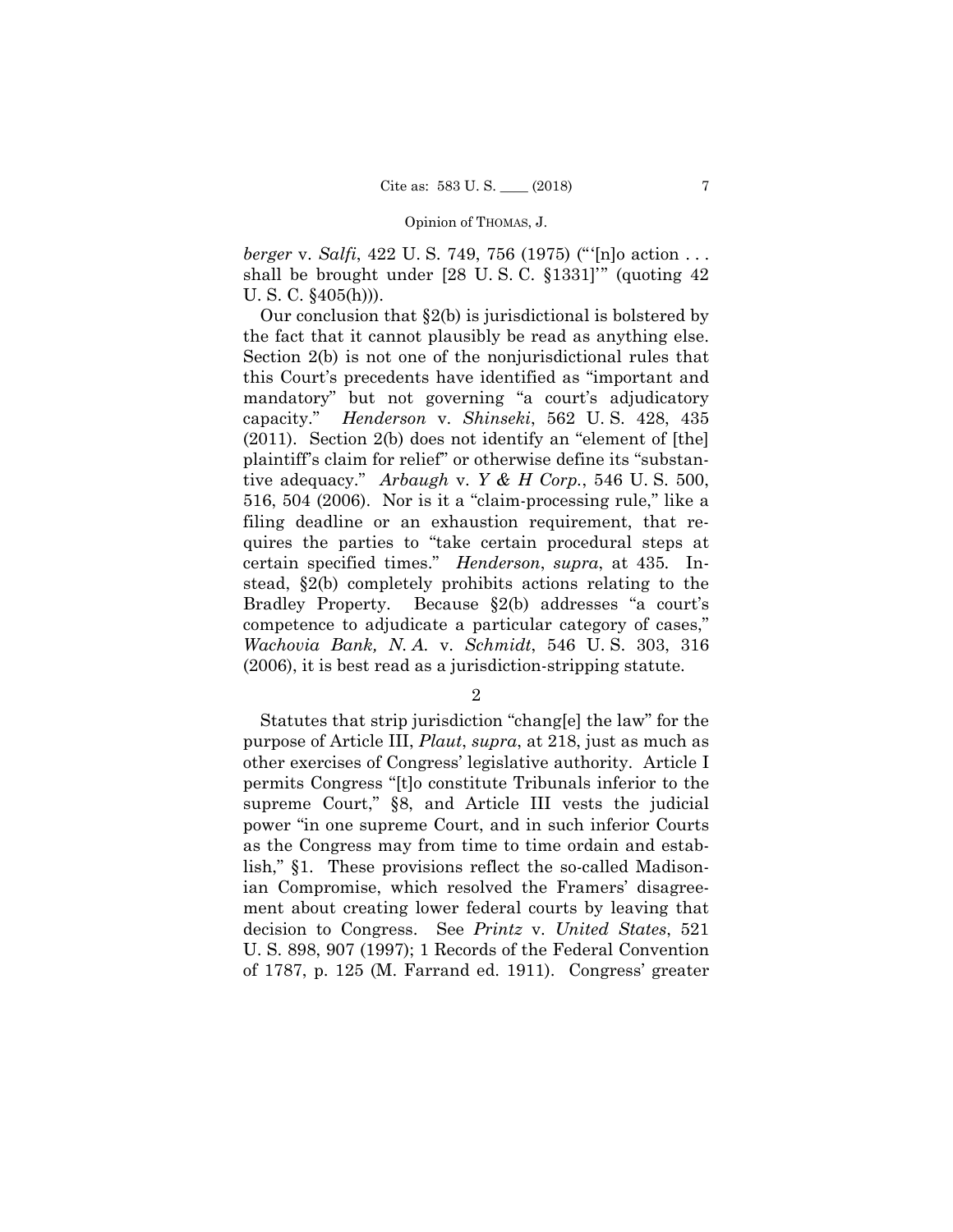# 8 **PATCHAK** *v*. ZINKE

# Opinion of THOMAS, J.

what cases the federal courts have jurisdiction to consider"). power to create lower federal courts includes its lesser power to "limit the jurisdiction of those Courts." *United States* v. *Hudson*, 7 Cranch 32, 33 (1812); accord, *Lockerty*  v. *Phillips*, 319 U. S. 182, 187 (1943). So long as Congress does not violate other constitutional provisions, its "control over the jurisdiction of the federal courts" is "plenary." *Trainmen* v. *Toledo, P. & W. R. Co.*, 321 U. S. 50, 63–64 (1944); see also *Bowles* v. *Russell*, 551 U. S. 205, 212 (2007) ("Within constitutional bounds, Congress decides Thus, when Congress strips federal courts of jurisdiction, it exercises a valid legislative power no less than when it lays taxes, coins money, declares war, or invokes any other power that the Constitution grants it.

Indeed, this Court has held that Congress generally does not violate Article III when it strips federal jurisdiction over a class of cases.3 Shortly after the Civil War, for example, Congress repealed this Court's appellate jurisdiction over certain habeas corpus cases. See Act of Mar. 27, 1868, ch. 34, §2, 15 Stat. 44; see also U. S. Const., Art. III, §2 (permitting Congress to make "Exceptions" to this Court's appellate jurisdiction). William McCardle, a military prisoner whose appeal was pending at the time, argued that the repealing statute was "an exercise by the Congress of judicial power." 7 Wall., at 510. This Court disagreed. Jurisdiction-stripping statutes, the Court explained, do not involve "the exercise of judicial power" or "legislative interference with courts in the exercising of continuing jurisdiction." *Id.,* at 514. Because jurisdiction

 prescribe." *Bank Markazi* v. *Peterson*, 578 U. S. \_\_\_, \_\_\_ (2016) (slip <sup>3</sup> Jurisdiction-stripping statutes can violate other provisions of the Constitution. And, under our precedents, jurisdiction-stripping statutes can violate Article III if they "attemp[t] to direct the result" by effectively altering legal standards that Congress is "powerless to op., at 15) (citing *United States* v. *Klein*, 13 Wall. 128, 146–147 (1872)).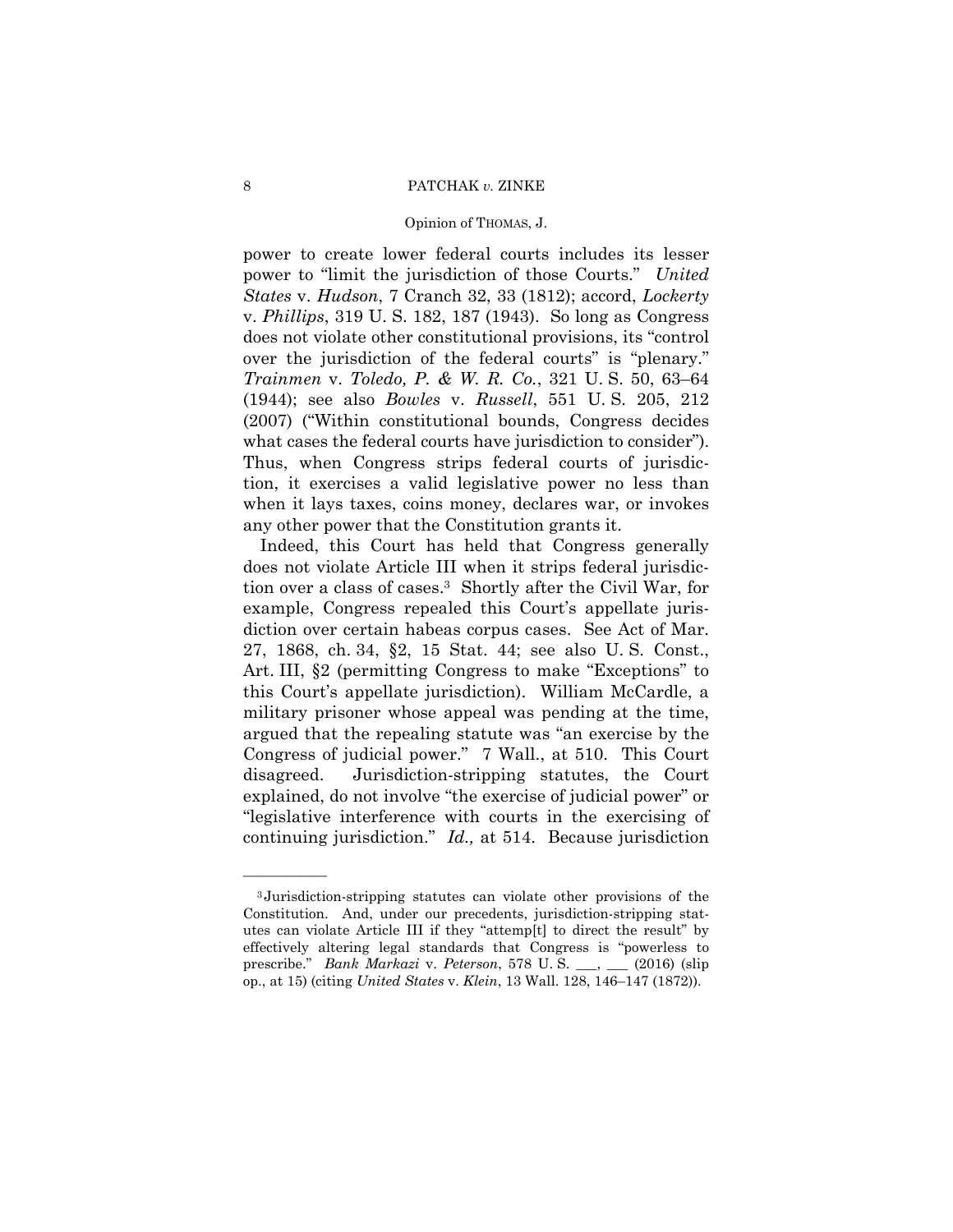is the "power to declare the law" in the first place, "judicial duty is not less fitly performed by declining ungranted jurisdiction than in exercising firmly that which the Constitution and the laws confer." *Id.,* at 514–515.4

This Court has reaffirmed these principles on many occasions. Congress generally does not infringe the judicial power when it strips jurisdiction because, with limited exceptions, a congressional grant of jurisdiction is a *prerequisite* to the exercise of judicial power. See *Steel Co.* v. *Citizens for Better Environment*, 523 U. S. 83, 94–95 (1998) ("The requirement that jurisdiction be established

<sup>4</sup>The dissent appears to disagree with *McCardle*, questions the motives of the unanimous Court that decided it, asserts that it is "inconsistent" with *Klein*, and distinguishes it on the ground that the statute there "did not foreclose all avenues of judicial review." *Post,* at 12–13 (opinion of ROBERTS, C. J.). But the core holding of *McCardle*—that Congress does not exercise the judicial power when it strips jurisdiction over a class of cases—has never been questioned, has been repeatedly reaffirmed, and was reaffirmed in *Klein* itself. See 13 Wall., at 145 ("[T]here could be no doubt" that Congress can "den[y] the right of appeal in a particular class of cases"). And if there is any inconsistency between the two, this Court has said that it is *Klein*—not *McCardle* that "cannot [be] take[n] . . . 'at face value.'" *Bank Markazi*, 578 U.S., at \_\_\_ (slip op., at 15) (quoting R. Fallon, J. Manning, D. Meltzer, & D. Shapiro, Hart and Wechsler's The Federal Courts and the Federal System 324 (7th ed. 2015)). Moreover, it is true that *McCardle* emphasized that the statute there did not withdraw "the whole appellate power of the court, *in cases of habeas corpus*." 7 Wall., at 515 (emphasis added). But *McCardle*'s reservation, this Court later explained, was responding to a potential problem under the Suspension Clause, not a potential problem under Article III. See *Ex parte Yerger*, 8 Wall. 85, 102–103 (1869) ("We agree that [jurisdiction] is given subject to exception and regulation by Congress; but it is too plain for argument that the denial to this court of appellate jurisdiction in this class of cases must greatly weaken the efficacy of the writ"); *id.,* at 96 ("It would have been . . . a remarkable anomaly if this court . . . had been denied, under a constitution which absolutely prohibits suspension of the writ, except under extraordinary exigencies, that power in cases of alleged unlawful restraint").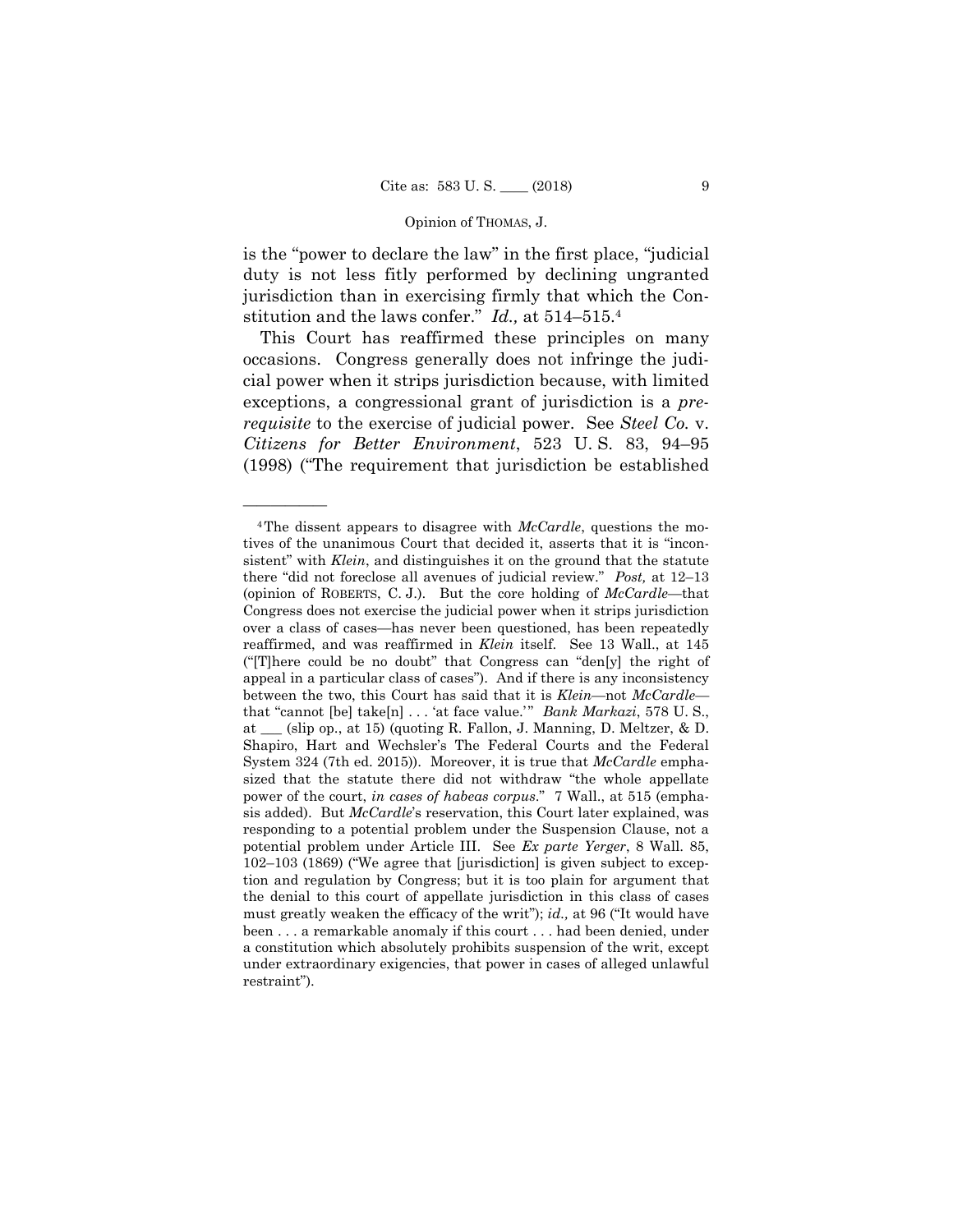# 10 PATCHAK *v.* ZINKE

# Opinion of THOMAS, J.

as a threshold matter 'spring[s] from the nature and limits of the judicial power of the United States'" (quoting *Mansfield, C. & L. M. R. Co.* v. *Swan*, 111 U. S. 379, 382 (1884))); *Cary* v. *Curtis*, 3 How. 236, 245 (1845) ("[T]he judicial power of the United States . . . is (except in enumerated instances, applicable exclusively to this court) dependent ... entirely upon the action of Congress"); *Hudson*, *supra*, at 33 (similar). "To deny this position" would undermine the separation of powers by "elevat[ing] the judicial over the legislative branch." *Cary*, *supra*, at 245. Congress' power over federal jurisdiction is "an essential ingredient of separation and equilibration of powers, restraining the courts from acting at certain times, and even restraining them from acting permanently regarding certain subjects." *Steel Co.*, *supra*, at 101.

 of jurisdiction-stripping statutes like this one is well In sum, §2(b) strips jurisdiction over suits relating to the Bradley Property. It is a valid exercise of Congress' legislative power. And because it changes the law, it does not infringe the judicial power. The constitutionality established.

# III

Patchak does not dispute Congress' power to withdraw jurisdiction from the federal courts. He instead raises two arguments why §2(b) violates Article III, even if it strips jurisdiction. First, relying on *United States* v. *Klein*, 13 Wall. 128 (1872), Patchak argues that §2(b) flatly directs federal courts to dismiss lawsuits without allowing them to interpret or apply any new law. Second, relying on *Plaut*, 514 U. S. 211, Patchak argues that §2(b) attempts to interfere with this Court's decision in *Patchak I* specifically, its conclusion that his suit "may proceed," 567 U. S., at 212. We reject both arguments.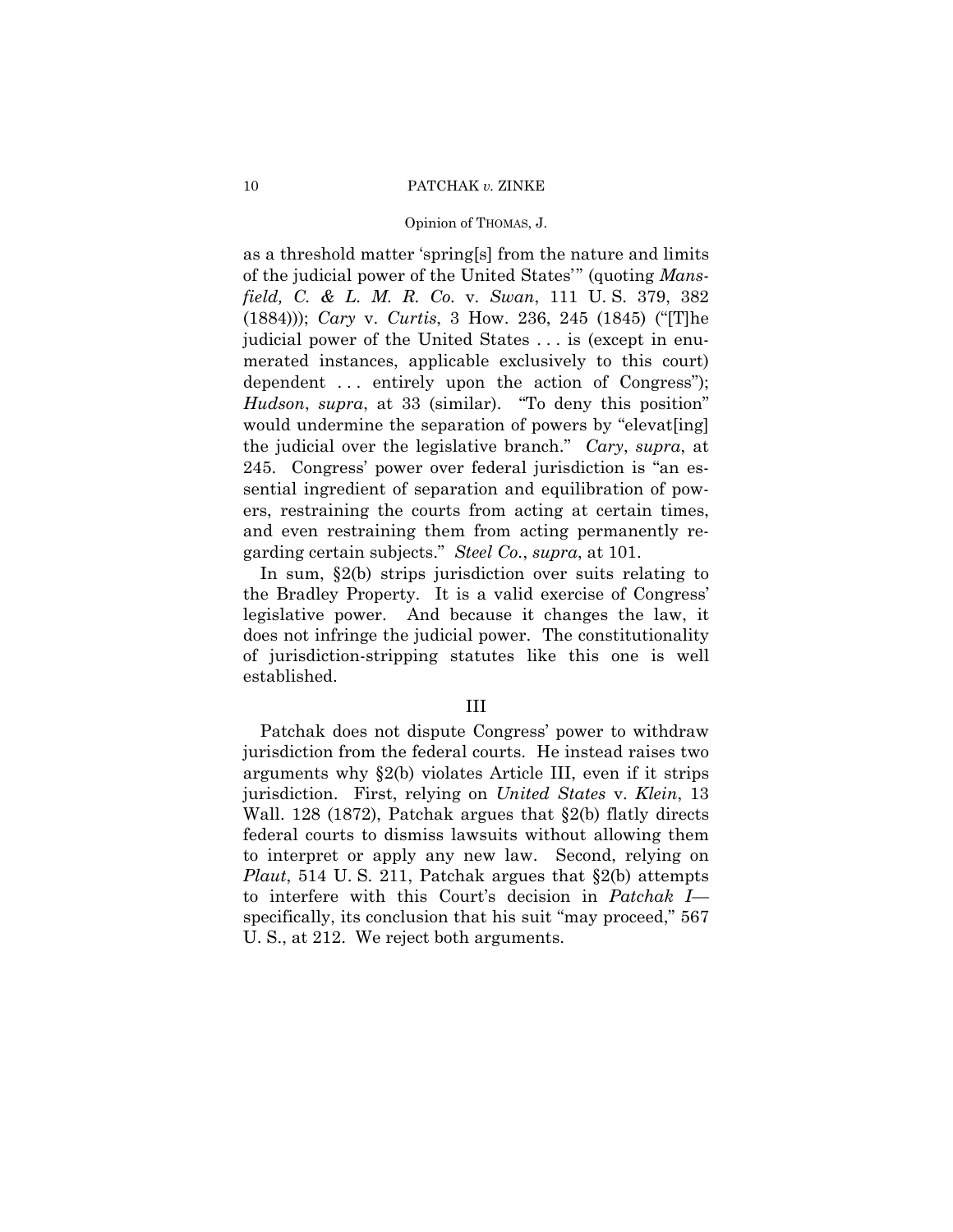# A

Section 2(b) does not flatly direct federal courts to dismiss lawsuits under old law. It creates new law for suits relating to the Bradley Property, and the District Court interpreted and applied that new law in Patchak's suit. Section 2(b)'s "relating to" standard effectively guaranteed that Patchak's suit would be dismissed. But "a statute does not impinge on judicial power when it directs courts to apply a new legal standard to undisputed facts." *Bank Markazi*, 578 U. S., at <u>equal</u> (slip op., at 17). "[I]t is not any the less a case or controversy upon which a court possessing the federal judicial power may rightly give judgment" when the arguments before the court are "uncontested or incontestable." *Pope* v. *United States*, 323 U. S. 1, 11 (1944).

Patchak argues that the last four words of §2(b)—"shall be promptly dismissed"—direct courts to reach a particular outcome. But a statute does not violate Article III merely because it uses mandatory language. See *Seattle Audubon*, 503 U. S., at 439. Instead of directing outcomes, the mandatory language in §2(b) "simply imposes the consequences" of a court's determination that it lacks jurisdiction because a suit relates to the Bradley Property. *Miller* v. *French*, 530 U. S. 327, 349 (2000); see *McCardle*, 7 Wall., at 514.5

Patchak compares §2(b) to the statute this Court held unconstitutional in *Klein*. In that case, the administrator

 it can change a law indirectly by passing "an entirely separate statute." 5To prove that it does not change the law, Patchak repeatedly asserts that §2(b) does not amend any "generally applicable" statute. Brief for Petitioner 11; Reply Brief 1, 4, 9. But this Court rejected that same argument in *Seattle Audubon*. Congress can change a law "directly," or 503 U. S., at 439–440. Either way, it changes the law. The same is true for jurisdictional statutes. See *Insurance Co.* v. *Ritchie*, 5 Wall. 541 (1867).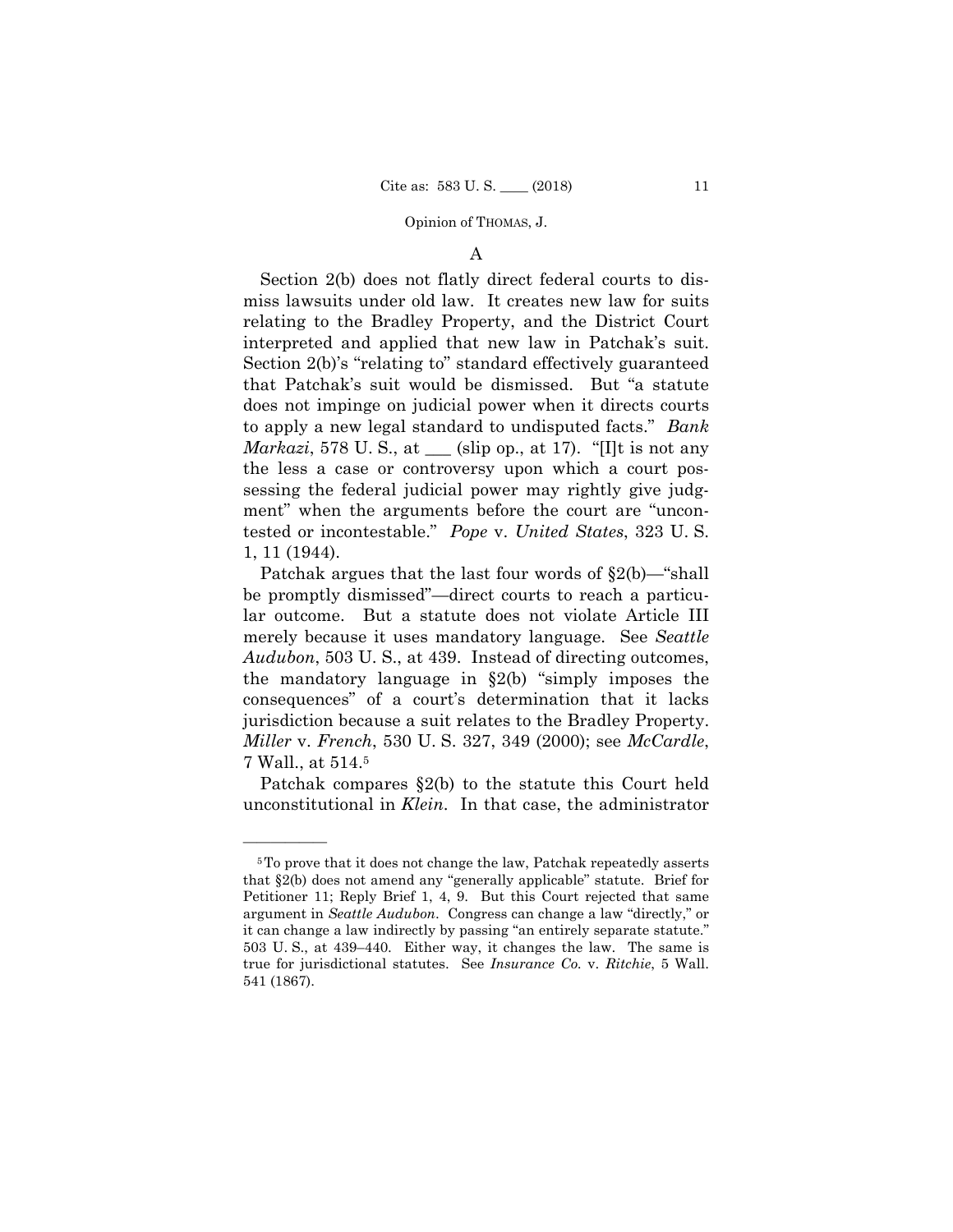# 12 PATCHAK *v.* ZINKE

# Opinion of THOMAS, J.

 jurisdiction. See *ibid. Klein* held that this statute inof the estate of V. F. Wilson, a former Confederate soldier, sued to recover the value of some cotton that the Government had seized during the war. 13 Wall., at 132. The relevant statute required claimants to prove their loyalty in order to reclaim their property. Ch. 120, §3, 12 Stat. 820. Wilson had received a pardon before he died, 13 Wall., at 132, and this Court had held that pardons conclusively prove loyalty under the statute, see *United States* v. *Padelford*, 9 Wall. 531, 543 (1870). But after Wilson's administrator secured a judgment in his favor, 13 Wall., at 132, Congress passed a statute making pardons proof of disloyalty and declaring that, if a claimant had accepted one, "the jurisdiction of the court in the case shall cease, and the court shall forthwith dismiss the suit of such claimant." Act of July 12, 1870, 16 Stat. 235. If the court had already entered judgment in favor of a pardoned claimant and the Government had appealed, the statute instructed this Court to dismiss the whole suit for lack of fringed the executive power by attempting to "change the effect of . . . a pardon." *Id.,* at 148. *Klein* also held that the statute infringed the judicial power, see *id.,* at 147, although its reasons for this latter holding were not entirely clear.

This Court has since explained that "the statute in *Klein*  infringed the judicial power, not because it left too little for courts to do, but because it attempted to direct the result without altering the legal standards governing the effect of a pardon—standards Congress was powerless to prescribe." *Bank Markazi*, *supra*, at \_\_\_ (slip op., at 15). Congress had no authority to declare that pardons are not evidence of loyalty, so it could not achieve the same result by stripping jurisdiction whenever claimants cited pardons as evidence of loyalty. See *Klein*, 13 Wall., at 147–148. Nor could Congress confer jurisdiction to a federal court but then strip jurisdiction from that same court once the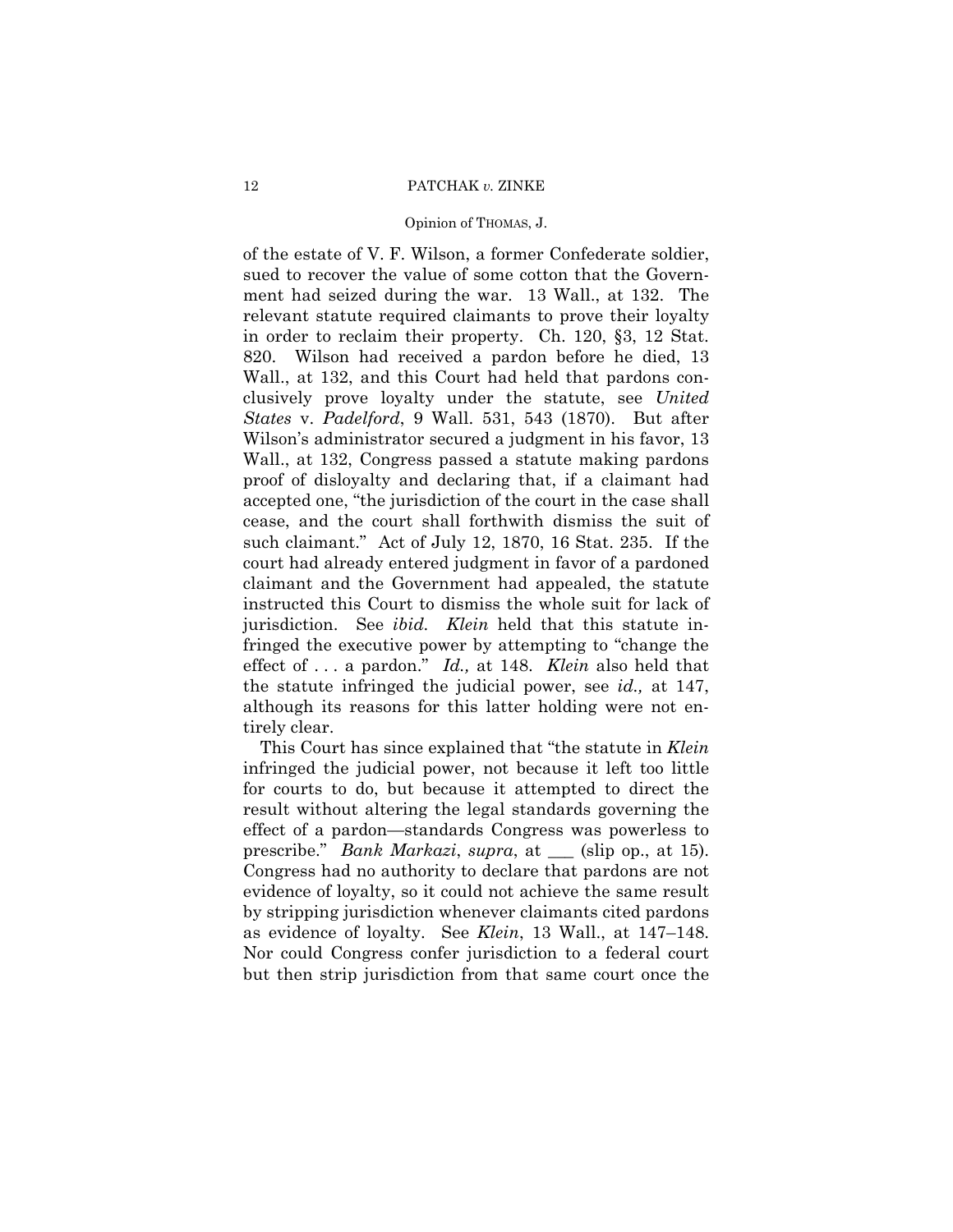court concluded that a pardoned claimant should prevail under the statute. See *id.,* at 146–147.

Patchak's attempts to compare §2(b) to the statute in *Klein* are unpersuasive. Section 2(b) does not attempt to exercise a power that the Constitution vests in another branch. And unlike the selective jurisdiction-stripping statute in *Klein*, §2(b) strips jurisdiction over every suit relating to the Bradley Property. Indeed, *Klein* itself explained that statutes that do "nothing more" than strip jurisdiction over "a particular class of cases" are constitutional. *Id*., at 145. That is precisely what §2(b) does.

B

Section 2(b) does not unconstitutionally interfere with this Court's decision in *Patchak I*. Article III, this Court explained in *Plaut*, prohibits Congress from "retroactively commanding the federal courts to reopen final judgments." 514 U. S., at 219. But *Patchak I* did not finally conclude Patchak's case. See *Bradley* v. *School Bd. of Richmond*, 416 U. S. 696, 711, n. 14 (1974). When this Court said that his suit "may proceed," 567 U. S., at 212, it meant that the Secretary's preliminary defenses lacked merit and that Patchak could return to the District Court for further proceedings. It did not mean that Congress was powerless to change the law that governs his case. As this Court emphasized in *Plaut*, Article III does not prohibit Congress from enacting new laws that apply to pending civil cases. See 514 U. S., at 226–227. When a new law clearly governs pending cases, Article III does not prevent courts from applying it because "each court, at every level, must 'decide according to existing laws.'" *Ibid.* (quoting *United States* v. *Schooner Peggy*, 1 Cranch 103, 109 (1801)). This principle applies equally to statutes that strip jurisdiction. See *Landgraf* v. *USI Film Products*, 511 U. S. 244, 274 (1994); *Kline* v. *Burke Constr. Co.*, 260 U. S. 226, 234 (1922); *Hallowell* v. *Commons*, 239 U. S. 506, 509 (1916).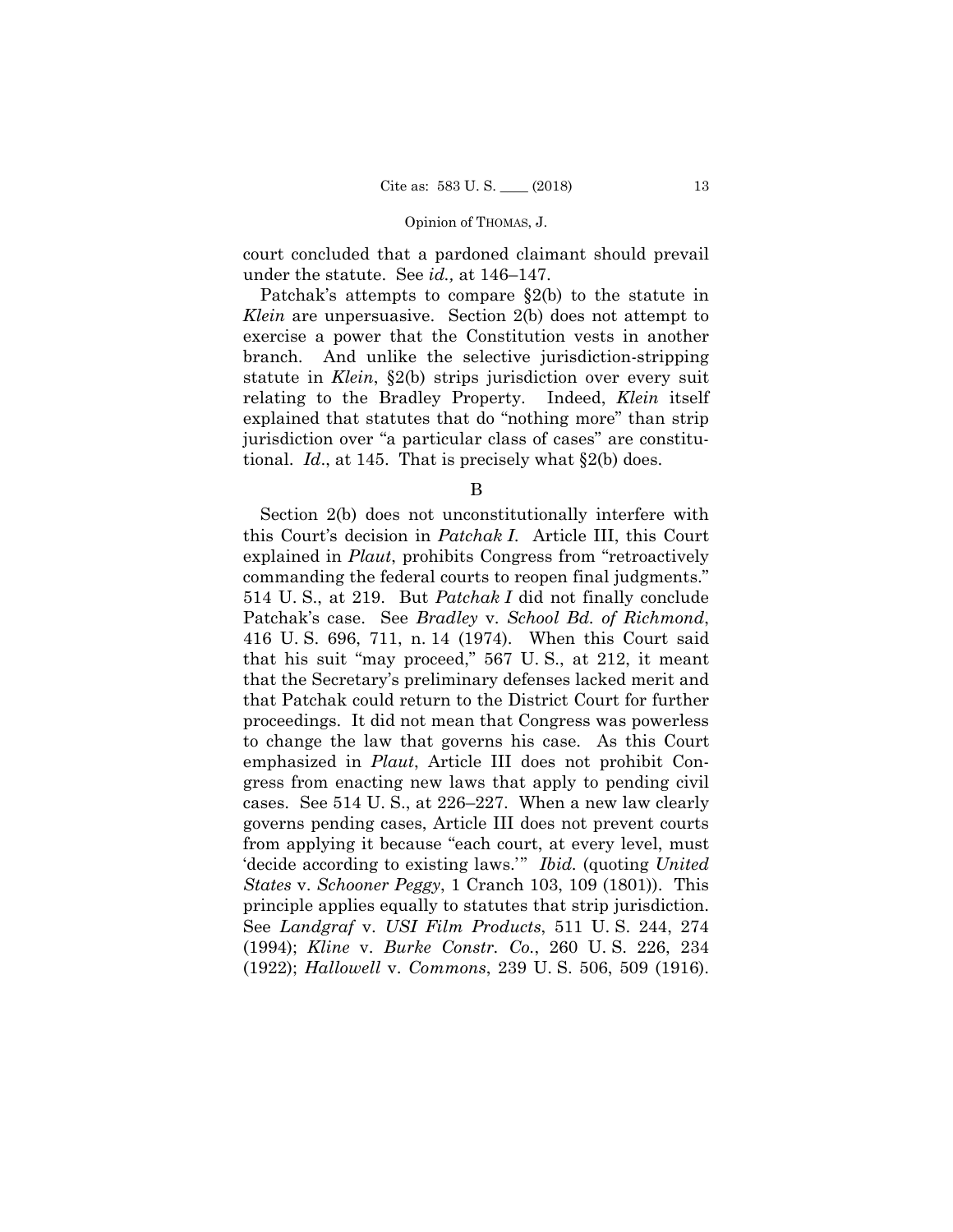Because §2(b) expressly references "pending" cases, it applies to Patchak's suit. And because Patchak's suit is not final, applying §2(b) here does not offend Article III.<sup>6</sup>

Of course, we recognize that the Gun Lake Act was a response to this Court's decision in *Patchak I*. The text of the Act, after all, cites both the administrative decision and the property at issue in that case. See §§2(a)–(b). And we understand why Patchak would view the Gun Lake Act as unfair. By all accounts, the Band exercised its political influence to persuade Congress to enact a narrow jurisdiction-stripping provision that effectively ends all lawsuits threatening its casino, including Patchak's.

 even corruption, but *power*." *Plaut*, *supra*, at 228; see also ing "a single memorial." *Bank Markazi*, *supra,* at \_\_\_ (slip But the question in this case is "[n]ot favoritism, nor *McCardle*, 7 Wall., at 514 ("We are not at liberty to inquire into the motives of the legislature. We can only examine into its power under the Constitution"). Under this Court's precedents, Congress has the power to "apply newly enacted, outcome-altering legislation in pending civil cases," *Bank Markazi*, 578 U. S., at \_\_\_ (slip op., at 16), even when the legislation "govern[s] one or a very small number of specific subjects," *id.*, at \_\_\_ (slip op., at 21). For example, this Court has upheld narrow statutes that identified specific cases by caption and docket number in their text. See *id.,* at \_\_\_ (slip op., at 19); *Seattle Audubon*, 503 U. S., at 440. And this Court has approvingly cited a D. C. Circuit decision, which upheld a statute that retroactively stripped jurisdiction over suits challeng-

<sup>6</sup>Retroactive legislation can violate other provisions of the Constitution, such as the *Ex Post Facto* Clause and the Bills of Attainder Clause. See *Bank Markazi*, 578 U. S., at \_\_\_ (slip op., at 16). But Patchak's Article III claim is the only challenge to §2(b) before us.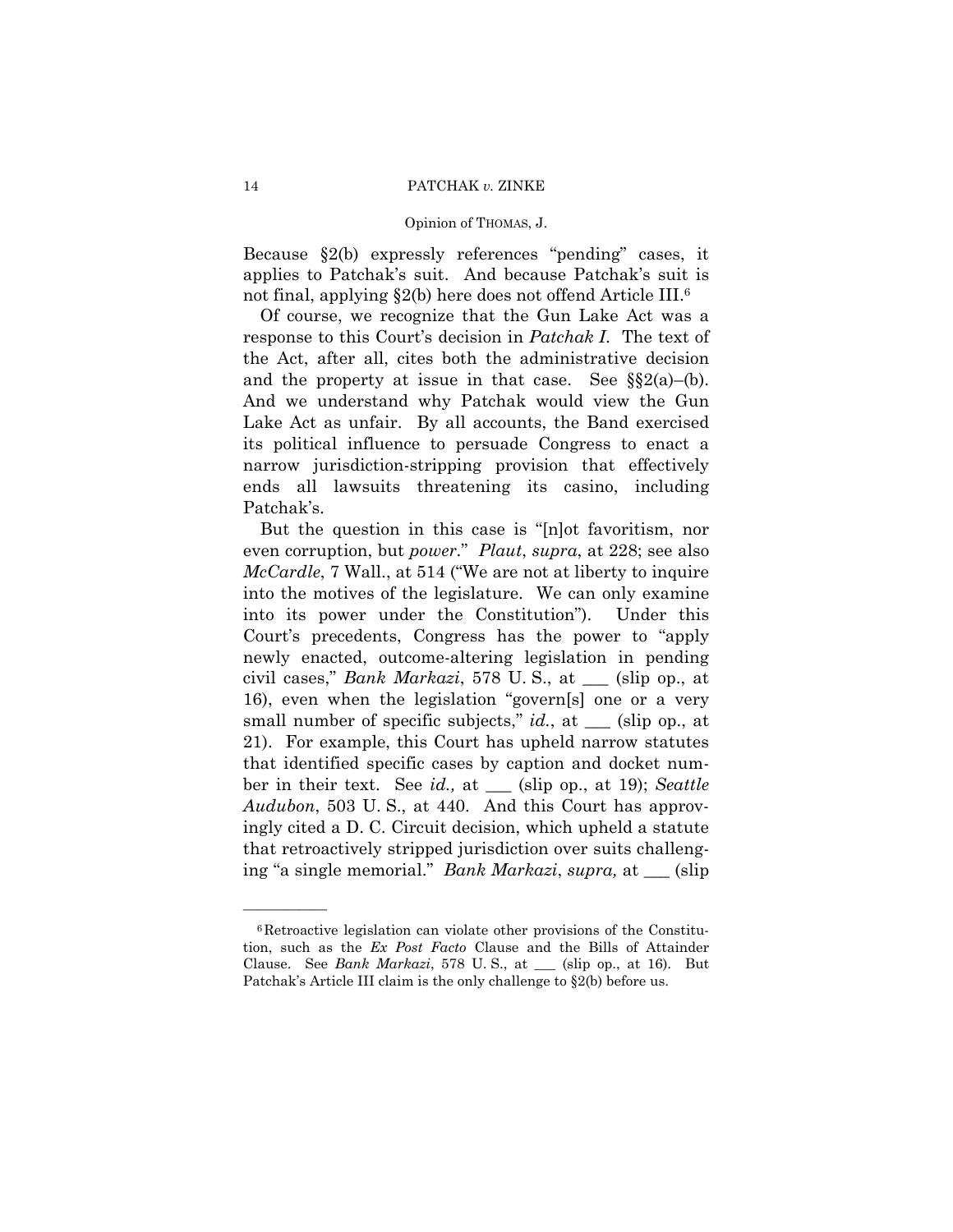op., at 22) (citing *National Coalition To Save Our Mall* v. *Norton*, 269 F. 3d 1092 (2001)). If these targeted statutes did not cross the line from legislative to judicial power, then §2(b) does not either.

# IV

 judicial power, the dissent contends, when it "targets" a The dissent offers a different theory for why §2(b) violates Article III. A statute impermissibly exercises the particular suit and "manipulates" jurisdiction to direct the outcome, "practical[ly] operat[es]" to affect only one suit, and announces a legal standard that does not "imply some measure of generality" or "preserv[e] . . . an adjudicative role for the courts." *Post*, at 8, 11.

 extends to all suits "relating to" the Bradley Property. We doubt that the constitutional line separating the legislative and judicial powers turns on factors such as a court's doubts about Congress' unexpressed motives, the number of "cases [that] were pending when the provision was enacted," or the time left on the statute of limitations. *Post*, at 8. But even if it did, we disagree with the dissent's characterization of §2(b). Nothing on the face of §2(b) is limited to Patchak's case, or even to his challenge under the Indian Reorganization Act. Instead, the text Thus, §2(b) survives even under the dissent's theory: It "prospectively govern[s] an open-ended class of disputes," *post,* at 6, and its "relating to" standard "preserv[es] . . . an adjudicative role for the courts," *post*, at 11. While §2(b)'s "relating to" standard is not difficult to interpret or apply, this Court's precedents *encourage* Congress to draft jurisdictional statutes in this manner. See *Hertz Corp.* v. *Friend*, 559 U. S. 77, 94 (2010) ("[A]dministrative simplicity is a major virtue in a jurisdictional statute. . . . [C]ourts benefit from straightforward rules under which they can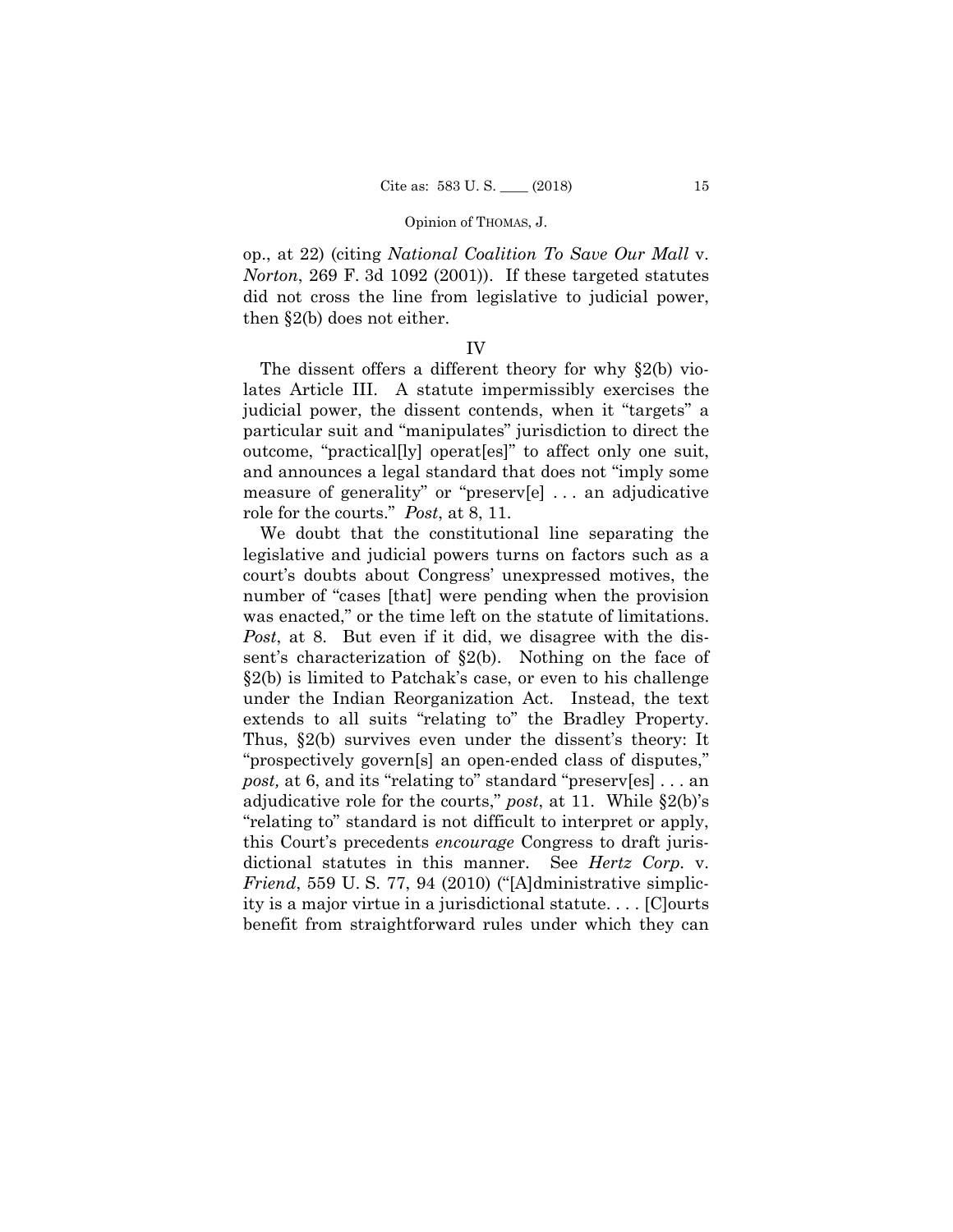readily assure themselves of their power to hear a case").7

\* \* \*

We conclude that §2(b) of the Gun Lake Act does not violate Article III of the Constitution. The judgment of the Court of Appeals is, therefore, affirmed.

*It is so ordered.* 

 affects "a single pending case." *Post*, at 8. But if the problem is Con-7We also doubt that the statute this Court upheld in *Bank Markazi*  would survive under the dissent's theory. The dissent notes that the statute there affected "16 different actions," while the statute here gress "pick[ing] winners and losers in pending litigation," *post*, at 14, then it seems backwards to conclude that Congress is on *stronger*  constitutional footing when it picks winners and losers in *more* pending cases.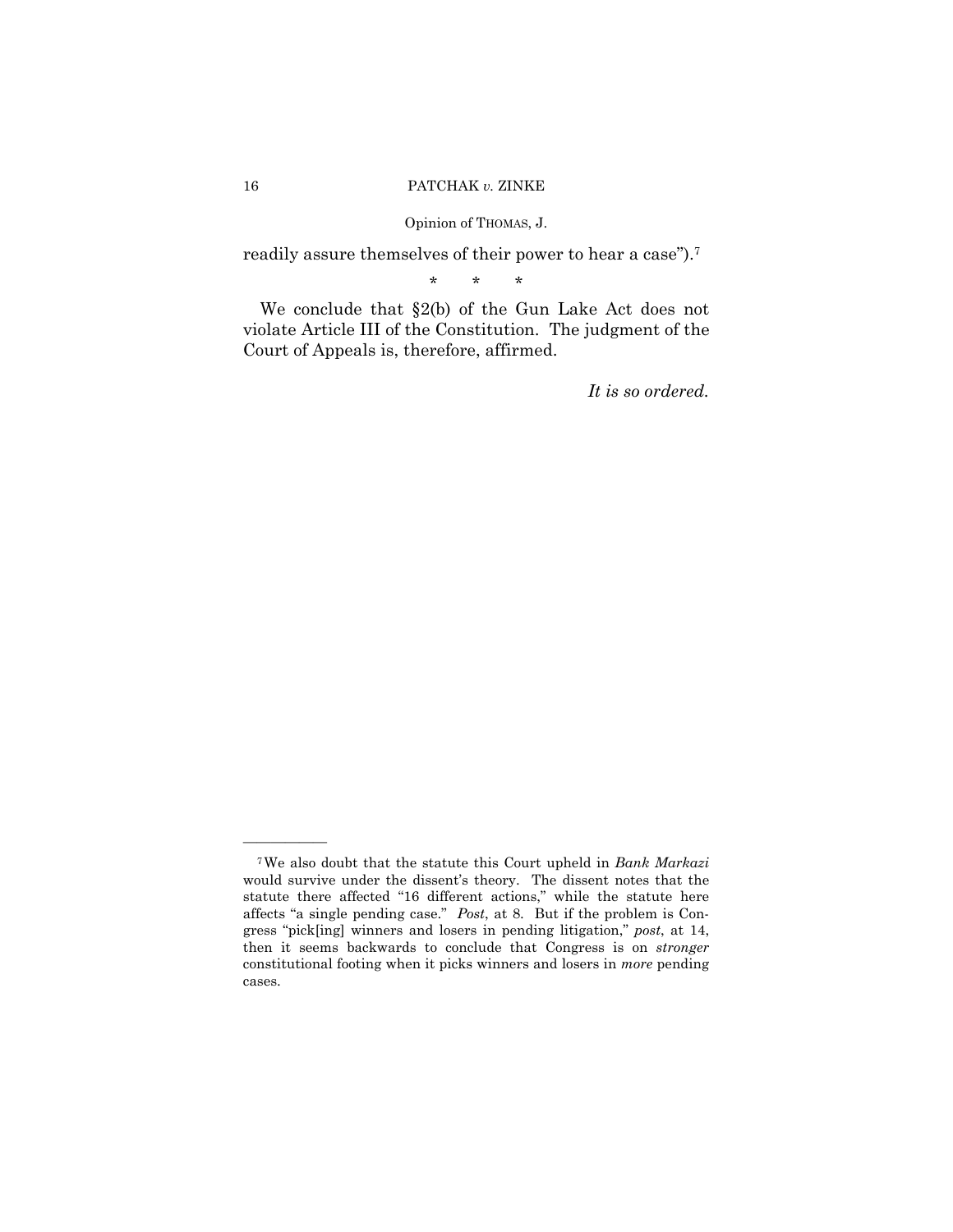BREYER, J., concurring

# $\frac{1}{2}$  ,  $\frac{1}{2}$  ,  $\frac{1}{2}$  ,  $\frac{1}{2}$  ,  $\frac{1}{2}$  ,  $\frac{1}{2}$  ,  $\frac{1}{2}$ **SUPREME COURT OF THE UNITED STATES**

# $\frac{1}{2}$  ,  $\frac{1}{2}$  ,  $\frac{1}{2}$  ,  $\frac{1}{2}$  ,  $\frac{1}{2}$  ,  $\frac{1}{2}$ No. 16–498

# DAVID PATCHAK, PETITIONER *v.* RYAN ZINKE, SECRETARY OF THE INTERIOR, ET AL.

# APPEALS FOR THE DISTRICT OF COLUMBIA CIRCUIT<br>[February 27, 2018] ON WRIT OF CERTIORARI TO THE UNITED STATES COURT OF

# JUSTICE BREYER, concurring.

The statutory context makes clear that this is not simply a case in which Congress has said, "In *Smith* v. *Jones*, Smith wins." See *post,* at 1, 11–12 (ROBERTS, C. J., dissenting). In 2005, the Secretary of the Interior announced her decision to take the Bradley Property into trust for an Indian Tribe, the Match-E-Be-Nash-She-Wish Band of Pottawatomi Indians. See 70 Fed. Reg. 25596 (2005). The petitioner brought suit, claiming that the Secretary lacked the statutory authority to do so. See *Carcieri* v. *Salazar*, 555 U. S. 379, 382 (2009) (the Indian Reorganization Act gives the Secretary authority to take land into trust only for a tribe under federal jurisdiction in 1934).

Congress then enacted the law here at issue. Gun Lake Trust Land Reaffirmation Act, Pub. L. 113–179, 128 Stat. 1913. (I have placed the full text of that law in the Appendix, *infra*.) The first part "reaffirm[s]," "ratifie[s]," and "confirm[s]" the Secretary's "actions in taking" the Bradley Property "into trust," as well as the status of the Bradley Property "as trust land." §2(a). The second part says that actions "relating to" the Bradley Property "shall not be filed or maintained in a Federal court and shall be promptly dismissed." §2(b). Read together, Congress first made certain that federal statutes gave the Secretary the authority to take the Bradley Property into trust, and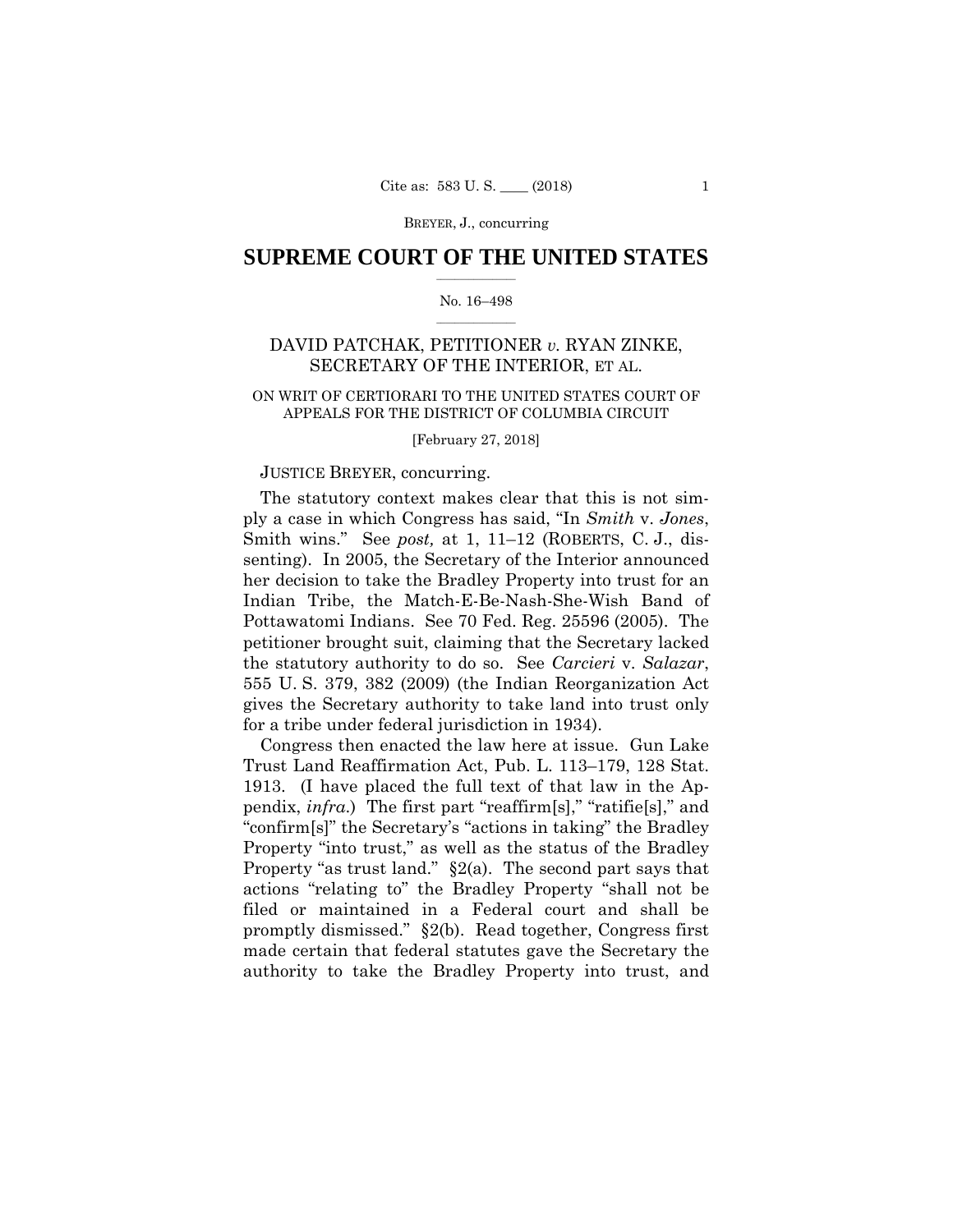# BREYER, J., concurring

second tried to dot all the i's by adding that federal courts shall not hear cases challenging the land's trust status. The second part, the jurisdictional part, perhaps gilds the lily, perhaps simplifies judicial decisionmaking (the judge need only determine whether a lawsuit relates to the Bradley Property), but, read in context, it does no more than provide an alternative legal standard for courts to apply that seeks the same real-world result as does the first part: The Bradley Property shall remain in trust.

The petitioner does not argue that Congress acted unconstitutionally by ratifying the Secretary's actions and the land's trust status, and I am aware of no substantial argument to that effect. See *United States* v. *Heinszen & Co.*, 206 U. S. 370, 382–383, 387 (1907) (Congress may retroactively ratify Government action that was unauthorized when taken); Brief for Federal Courts and Federal Indian Law Scholars as *Amici Curiae* 6–11 (citing numerous examples of tribe-specific Indian-land bills). The jurisdictional part of the statute therefore need not be read to do more than eliminate the cost of litigating a lawsuit that will inevitably uphold the land's trust status.

 not constitutionally reach directly. *Id.,* at 146; see *Bank*  This case is consequently unlike *United States* v. *Klein*, 13 Wall. 128 (1872), where this Court held unconstitutional a congressional effort to use its jurisdictional authority to reach a result (involving the pardon power) that it could *Markazi* v. *Peterson*, 578 U. S. \_\_\_, \_\_\_, and n. 19 (2016) (slip op., at 15, and n. 19). And the plurality, in today's opinion, carefully distinguishes from the case before us other circumstances where Congress' use of its jurisdictional power could prove constitutionally objectionable. *Ante,* at 8, and n. 3, 14, n. 6. Here Congress has used its jurisdictional power to supplement, without altering, action that no one has challenged as unconstitutional. Under these circumstances, I find its use of that power unobjectionable. And, on this understanding, I join the plurality's opinion.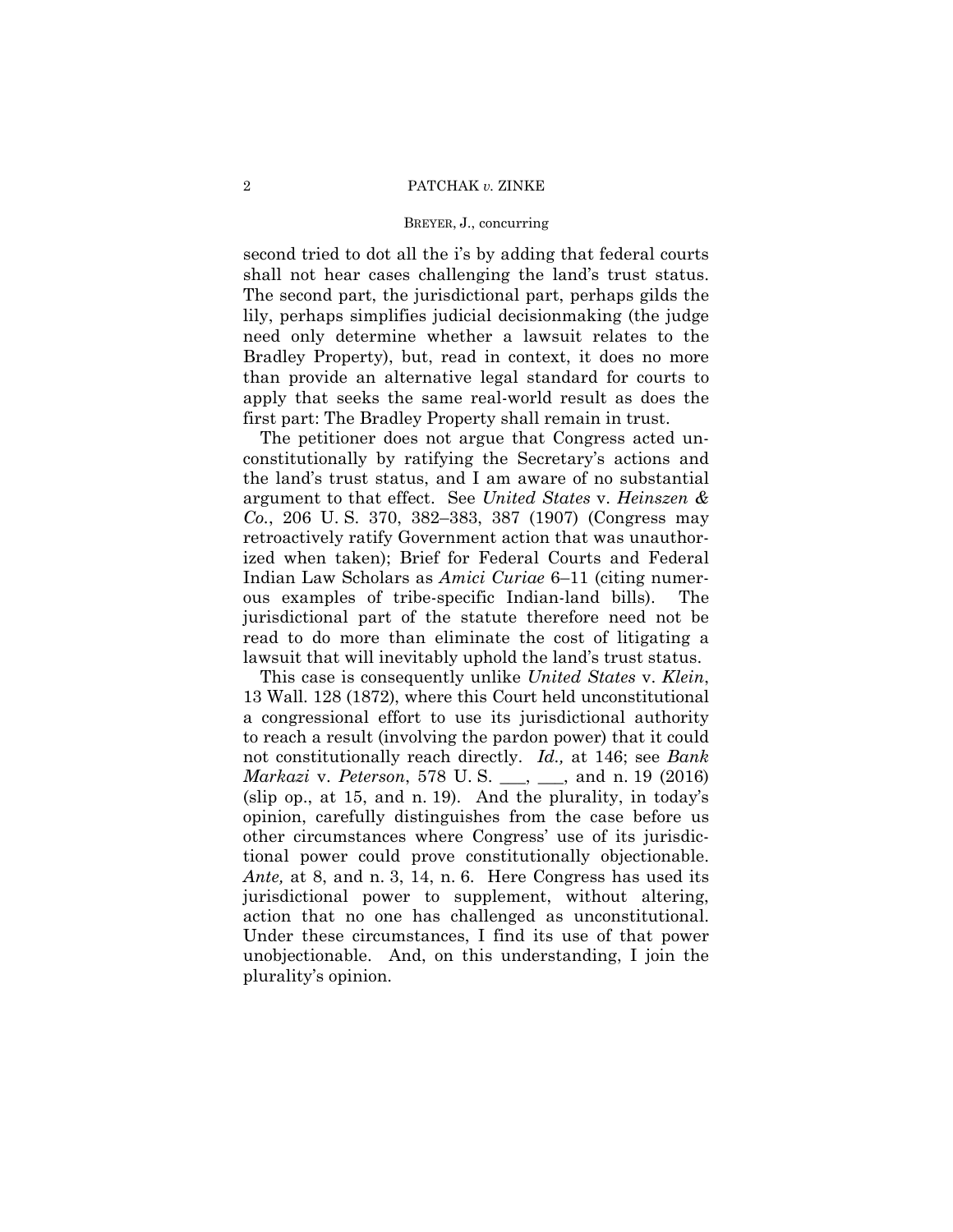Appendix to opinion of BREYER, J.

# APPENDIX

# Public Law 113–179

# "SECTION 1. SHORT TITLE.

"This Act may be cited as the 'Gun Lake Trust Land Reaffirmation Act'.

# "SEC. 2. REAFFIRMATION OF INDIAN TRUST LAND.

 terior in taking that land into trust are ratified and "(a) IN GENERAL.—The land taken into trust by the United States for the benefit of the Match-E-Be-Nash-She-Wish Band of Pottawatomi Indians and described in the final Notice of Determination of the Department of the Interior (70 Fed. Reg. 25596 (May 13, 2005)) is reaffirmed as trust land, and the actions of the Secretary of the Inconfirmed.

 "(b) NO CLAIMS.—Notwithstanding any other provision of law, an action (including an action pending in a Federal court as of the date of enactment of this Act) relating to the land described in subsection (a) shall not be filed or maintained in a Federal court and shall be promptly dismissed.

 "(c) RETENTION OF FUTURE RIGHTS.—Nothing in this Act alters or diminishes the right of the Match-E-Be-Nash-She-Wish Band of Pottawatomi Indians from seeking to have any additional land taken into trust by the United States for the benefit of the Band."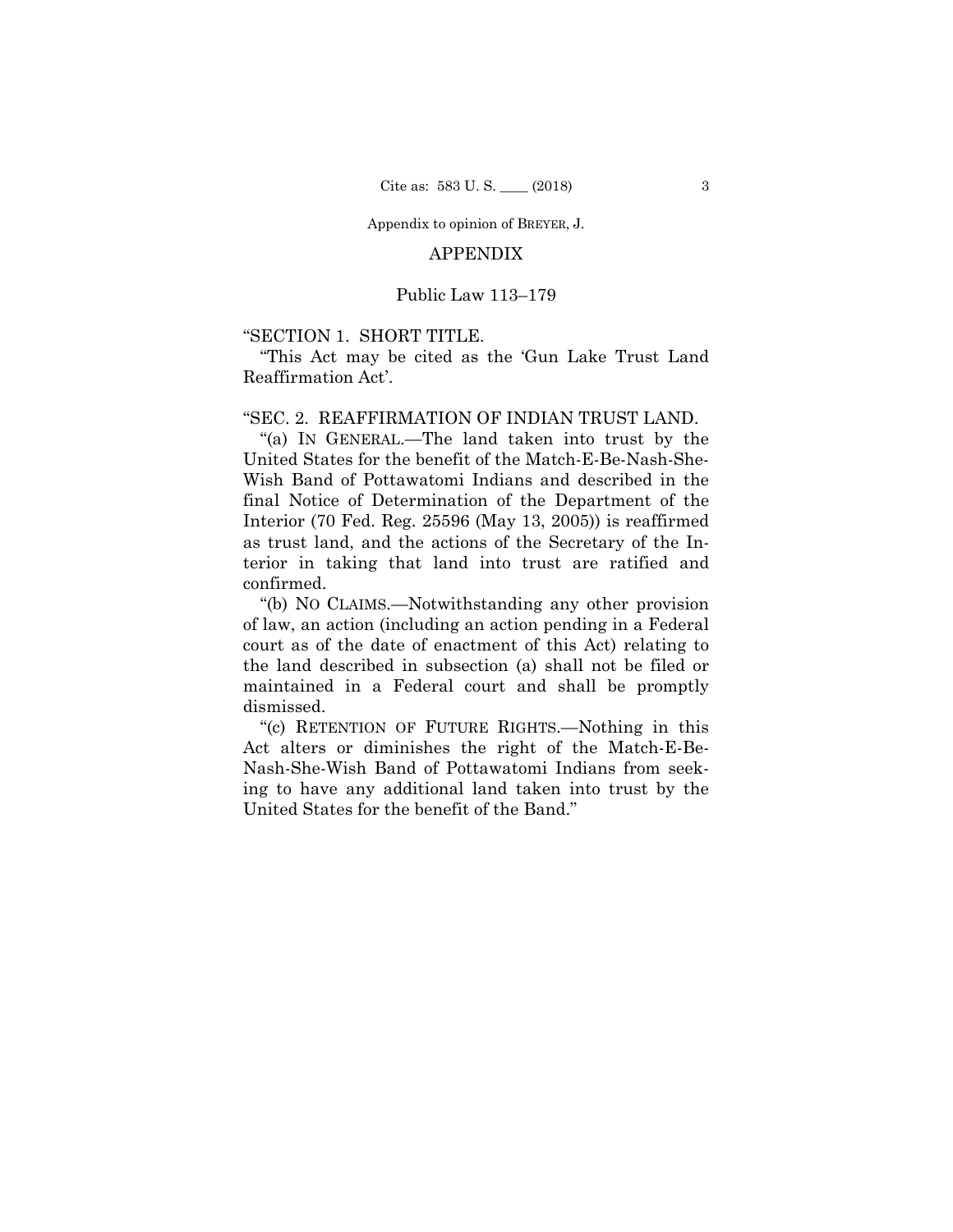GINSBURG, J., concurring in judgment

# $\frac{1}{2}$  ,  $\frac{1}{2}$  ,  $\frac{1}{2}$  ,  $\frac{1}{2}$  ,  $\frac{1}{2}$  ,  $\frac{1}{2}$  ,  $\frac{1}{2}$ **SUPREME COURT OF THE UNITED STATES**

# $\frac{1}{2}$  ,  $\frac{1}{2}$  ,  $\frac{1}{2}$  ,  $\frac{1}{2}$  ,  $\frac{1}{2}$  ,  $\frac{1}{2}$ No. 16–498

# DAVID PATCHAK, PETITIONER *v.* RYAN ZINKE, SECRETARY OF THE INTERIOR, ET AL.

# APPEALS FOR THE DISTRICT OF COLUMBIA CIRCUIT<br>[February 27, 2018] ON WRIT OF CERTIORARI TO THE UNITED STATES COURT OF

 JUSTICE GINSBURG, with whom JUSTICE SOTOMAYOR joins, concurring in the judgment.

What Congress grants, it may retract. That is undoubtedly true of the Legislature's authority to forgo or retain the Government's sovereign immunity from suit. The Court need venture no further to decide this case.

Patchak sought relief from the Secretary of the Interior "other than money damages," 5 U. S. C. §702; because he confined his complaint to declaratory and injunctive relief, the Administrative Procedure Act's (APA) waiver of the Federal Government's immunity from suit, *ibid.*, enabled Patchak to launch this litigation. *Match-E-Be-Nash-She-Wish Band of Pottawatomi Indians* v. *Patchak*, 567 U. S. 209, 215–224 (2012) (*Patchak I* ) (APA waiver of immunity covers Patchak's suit). But consent of the United States to suit may be withdrawn "at any time." *Lynch* v. *United States*, 292 U. S. 571, 581 (1934); see *Maricopa County* v. *Valley Nat. Bank of Phoenix*, 318 U. S. 357, 362 (1943) ("[T]he power to withdraw the privilege of suing the United States or its instrumentalities knows no limitations."). Congress' authority to reinstate sovereign immunity, this Court has recognized, extends to pending litigation. *District of Columbia* v. *Eslin*, 183 U. S. 62, 65–66 (1901).

Just as it is Congress' prerogative to consent to suit, so too is it within Congress' authority to withdraw consent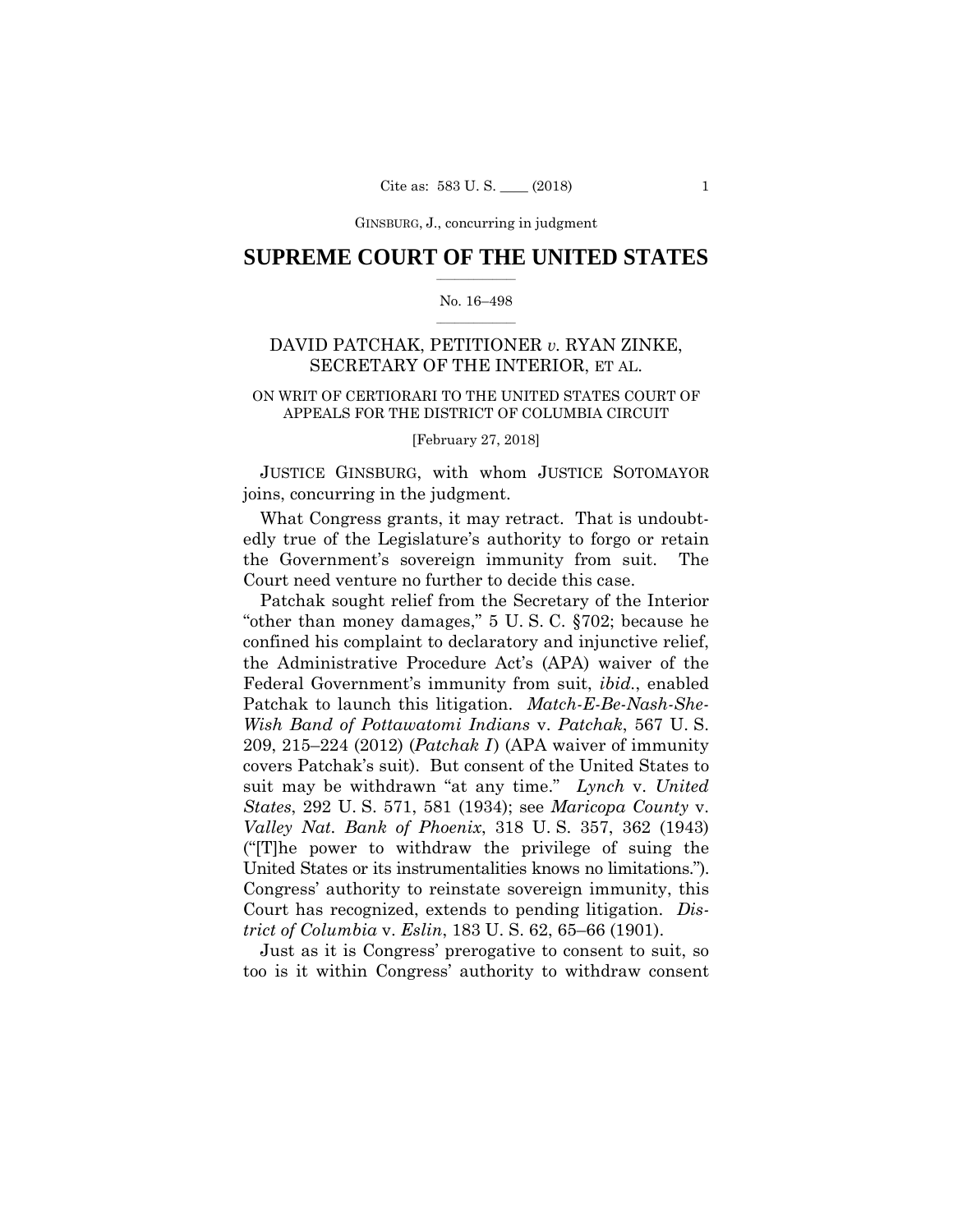# GINSBURG, J., concurring in judgment

once given. Retraction of consent to be sued (effectively restoration of immunity) is just what Congress achieved when it directed in the Gun Lake Act: "Notwithstanding any other provision of law, an action . . . relating to the [Bradley Property]," including any pending action, "shall not be . . . maintained in a Federal Court and shall be promptly dismissed." Gun Lake Trust Land Reaffirmation Act, Pub. L. 113–179, §2(b), 128 Stat. 1913; see H. R. Rep. No. 113–590, p. 2 (2014) (framed with *Patchak I* in view, §2(b) provides an "unusually broad grant of *immunity from lawsuits pertaining to the Bradley Property*" (emphasis added)); S. Rep. No. 113–194, p. 2 (2014) (discussing *Patchak I*); *Patchak I*, 567 U.S., at 223–224 (argument that allowing suits challenging land trust acquisitions would harm tribe's economic well-being "is not without force, but must be addressed to Congress"). Notably, the language Congress employed in the Gun Lake Act (any "action . . . relating to the [Bradley Property] . . . shall be promptly dismissed") is the mirror image of the APA's immunity waiver, which instructs that suits "against the United States" for declaratory or injunctive relief "shall *not* be dismissed." 5 U. S. C. §702 (emphasis added).

In short, Congress acted effectively to displace the APA's waiver of immunity for suits against the United States with a contrary command applicable to the Bradley Property: No action concerning the trust status of that property is currently attended by the sovereign's consent to suit. For that reason, I would affirm the judgment of the Court of Appeals for the District of Columbia Circuit upholding the District Court's dismissal of Patchak's case.\*

 excess of their statutory authority. Reply Brief 18. The argument fails \*Patchak argues that restoration of sovereign immunity would not dispose of his suit, for his claim is that federal officials have acted in because his action is, "in effect, a suit against the sovereign." *Larson* v. *Domestic and Foreign Commerce Corp.*, 337 U. S. 682, 687 (1949); see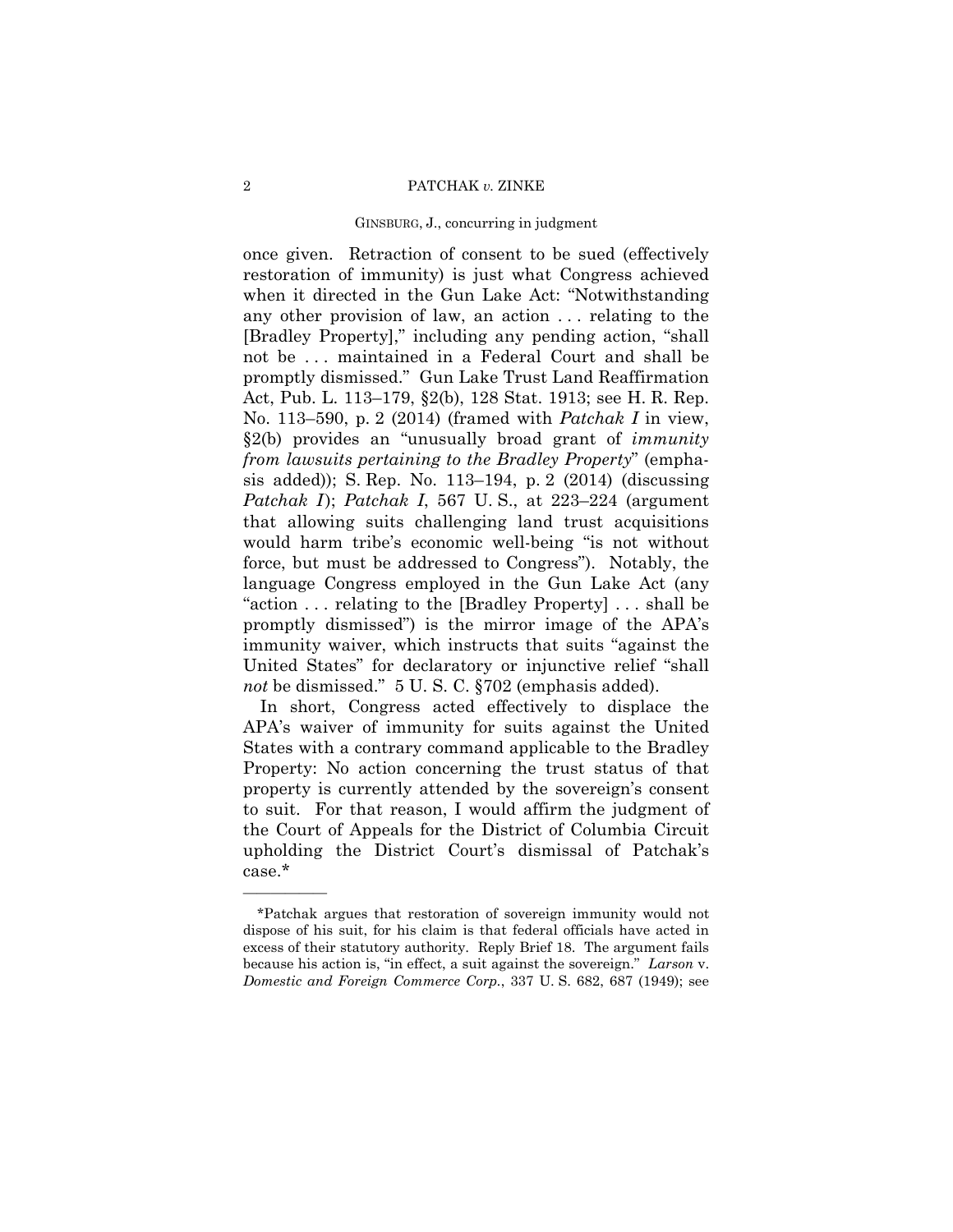GINSBURG, J., concurring in judgment

*Block* v. *North Dakota ex rel. Board of Univ. and School Lands*, 461 U. S. 273, 281–282 (1983) (officer suit is an improper vehicle for resolving property disputes with the United States); *id.,* at 284–286 (officer suit unavailable to circumvent the Quiet Title Act's reservations of immunity).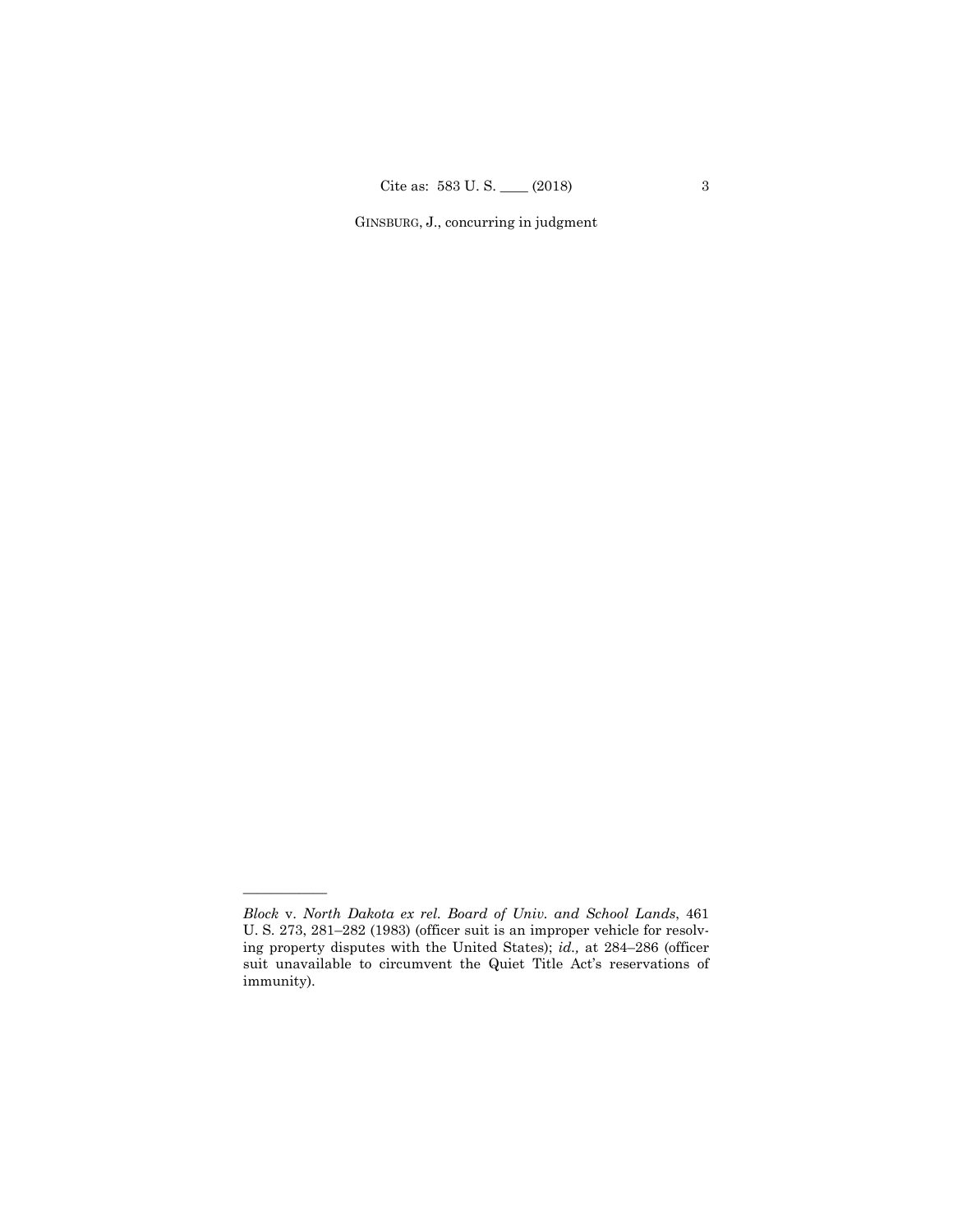SOTOMAYOR, J., concurring SOTOMAYOR, J., concurring in judgment

# $\frac{1}{2}$  ,  $\frac{1}{2}$  ,  $\frac{1}{2}$  ,  $\frac{1}{2}$  ,  $\frac{1}{2}$  ,  $\frac{1}{2}$  ,  $\frac{1}{2}$ **SUPREME COURT OF THE UNITED STATES**

# $\frac{1}{2}$  ,  $\frac{1}{2}$  ,  $\frac{1}{2}$  ,  $\frac{1}{2}$  ,  $\frac{1}{2}$  ,  $\frac{1}{2}$ No. 16–498

# DAVID PATCHAK, PETITIONER *v.* RYAN ZINKE, SECRETARY OF THE INTERIOR, ET AL.

# APPEALS FOR THE DISTRICT OF COLUMBIA CIRCUIT<br>[February 27, 2018] ON WRIT OF CERTIORARI TO THE UNITED STATES COURT OF

# JUSTICE SOTOMAYOR, concurring in the judgment.

 of ROBERTS, C. J.). I differ with the dissent's ultimate I agree with the dissent that Congress may not achieve through jurisdiction stripping what it cannot permissibly achieve outright, namely, directing entry of judgment for a particular party. I also agree that an Act that merely deprives federal courts of jurisdiction over a single proceeding is not enough to be considered a change in the law and that any statute that portends to do so should be viewed with great skepticism. See *post*, at 11–12 (opinion conclusion only because, as JUSTICE GINSBURG explains, the Gun Lake Trust Land Reaffirmation Act (Gun Lake Act), Pub. L. 113–179, 128 Stat. 1913, should not be read to strip the federal courts of jurisdiction but rather to restore the Federal Government's sovereign immunity. See *ante,* at 1–2 (opinion concurring in judgment).

In the Court's first decision in this case, *Match-E-Be-Nash-She-Wish Band of Pottawatomi Indians* v. *Patchak*, 567 U. S. 209 (2012), the sole issue of disagreement between the majority and the dissent was whether the United States had waived its sovereign immunity from Patchak's lawsuit. The majority held that Congress had done so in the Administrative Procedure Act, 5 U. S. C. §702, see 567 U. S., at 215–224, whereas the dissent concluded it had not because the case fell within the excep-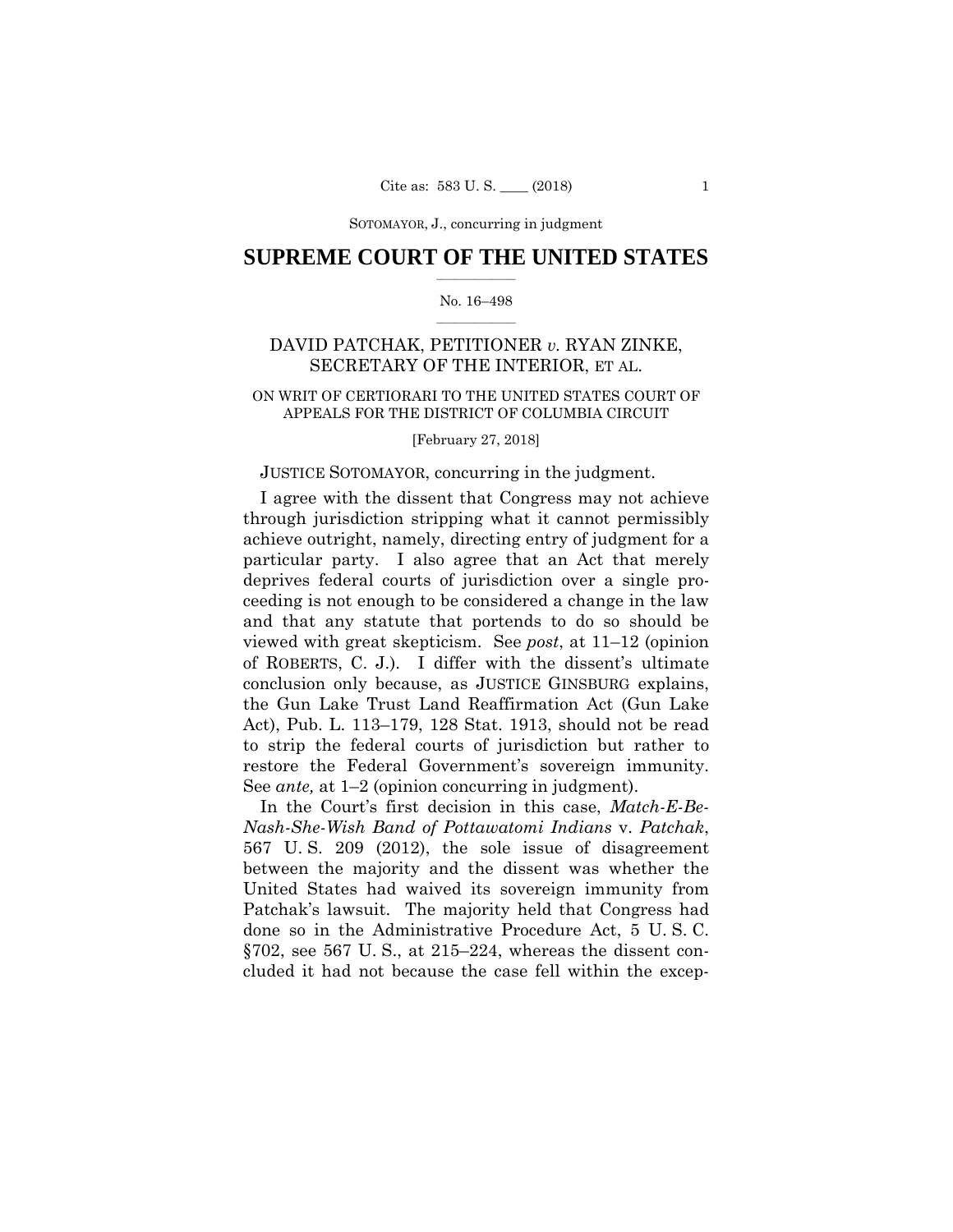# SOTOMAYOR, J., concurring in judgment

tions to the Government's waiver of sovereign immunity under the Quiet Title Act, 28 U. S. C. §2409a(a), that apply when trust or restricted Indian lands are at issue, see 567 U. S., at 228–238 (opinion of SOTOMAYOR, J.). The majority recognized, however, that Congress was free to reinstate the Government's sovereign immunity from suits like Patchak's, observing that "[p]erhaps Congress would—perhaps Congress should" bar "the full range of lawsuits pertaining to the Government's ownership of land," regardless of whether the plaintiff claims ownership. *Id.,* at 224. Not long after, Congress enacted the Gun Lake Act.

 suit challenging the trust status of the Bradley Property. In addition to the reasons set forth by JUSTICE GINSBURG, *ante,* at 2, given this context, §2(b) of the Gun Lake Act is most naturally read as having restored the Federal Government's sovereign immunity from Patchak's That conclusion avoids the separation-of-powers concerns raised here about jurisdiction stripping. On this basis alone, I would affirm the judgment of the Court of Appeals.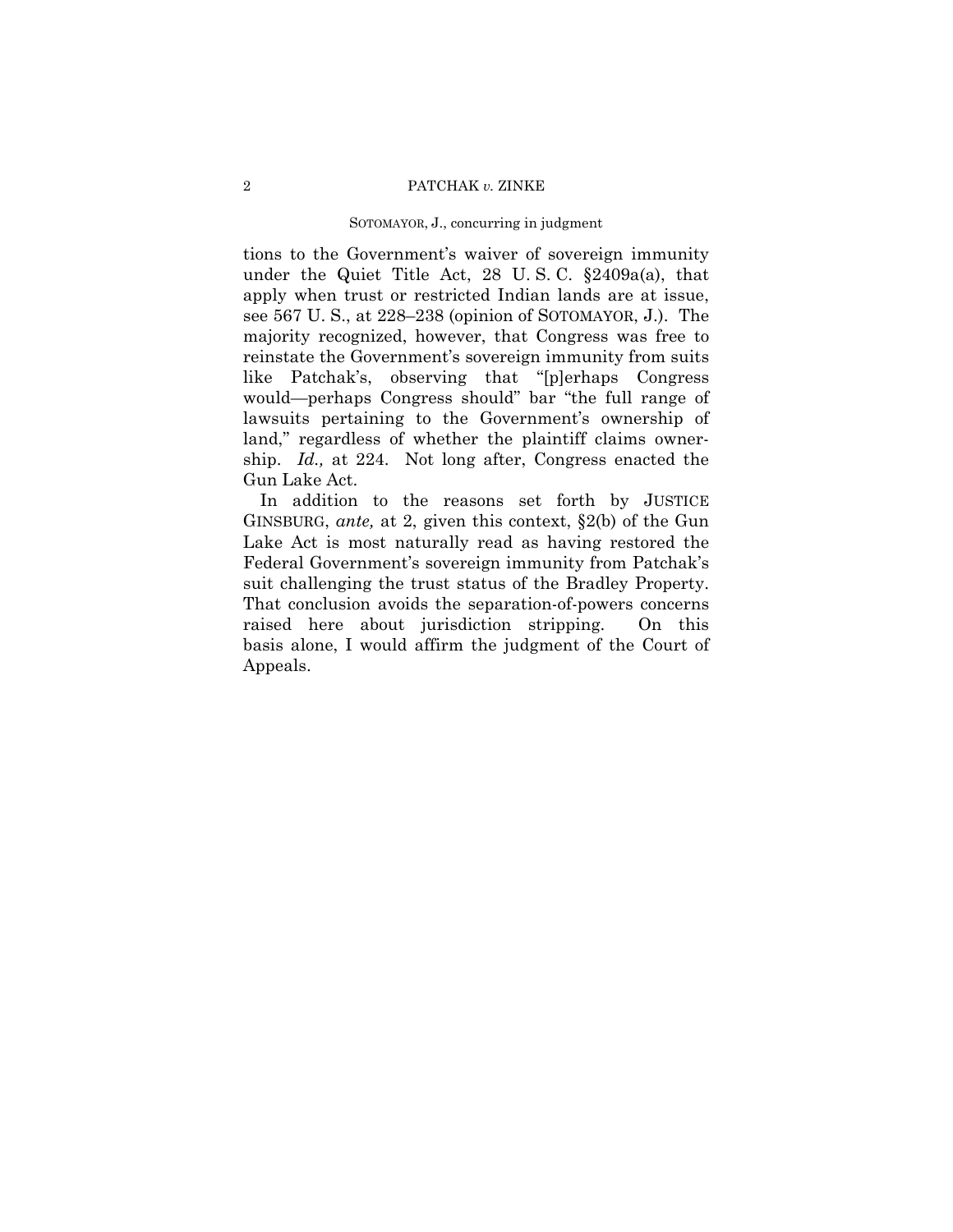# $\frac{1}{2}$  ,  $\frac{1}{2}$  ,  $\frac{1}{2}$  ,  $\frac{1}{2}$  ,  $\frac{1}{2}$  ,  $\frac{1}{2}$  ,  $\frac{1}{2}$ **SUPREME COURT OF THE UNITED STATES**

# $\frac{1}{2}$  ,  $\frac{1}{2}$  ,  $\frac{1}{2}$  ,  $\frac{1}{2}$  ,  $\frac{1}{2}$  ,  $\frac{1}{2}$ No. 16–498

# DAVID PATCHAK, PETITIONER *v.* RYAN ZINKE, SECRETARY OF THE INTERIOR, ET AL.

# APPEALS FOR THE DISTRICT OF COLUMBIA CIRCUIT<br>[February 27, 2018] ON WRIT OF CERTIORARI TO THE UNITED STATES COURT OF

 CHIEF JUSTICE ROBERTS, with whom JUSTICE KENNEDY and JUSTICE GORSUCH join, dissenting.

Two Terms ago, this Court unanimously agreed that Congress could not pass a law directing that, in the hypothetical pending case of *Smith* v. *Jones*, "Smith wins." *Bank Markazi* v. *Peterson*, 578 U. S. \_\_\_, \_\_\_, n. 17 (2016) (slip op., at 13, n. 17). Today, the plurality refuses to enforce even that limited principle in the face of a very real statute that dictates the disposition of a single pending case. Contrary to the plurality, I would not cede unqualified authority to the Legislature to decide the outcome of such a case. Article III of the Constitution vests that responsibility in the Judiciary alone.

> I A

Article III, §1 of the Constitution confers the "judicial Power of the United States" on "one supreme Court" and such "inferior Courts" as Congress might establish. That provision, our cases have recognized, is an "inseparable element of the constitutional system of checks and balances," which sets aside for the Judiciary the authority to decide cases and controversies according to law. *Northern Pipeline Constr. Co.* v. *Marathon Pipe Line Co.*, 458 U. S. 50, 58 (1982) (plurality opinion). "Under the basic concept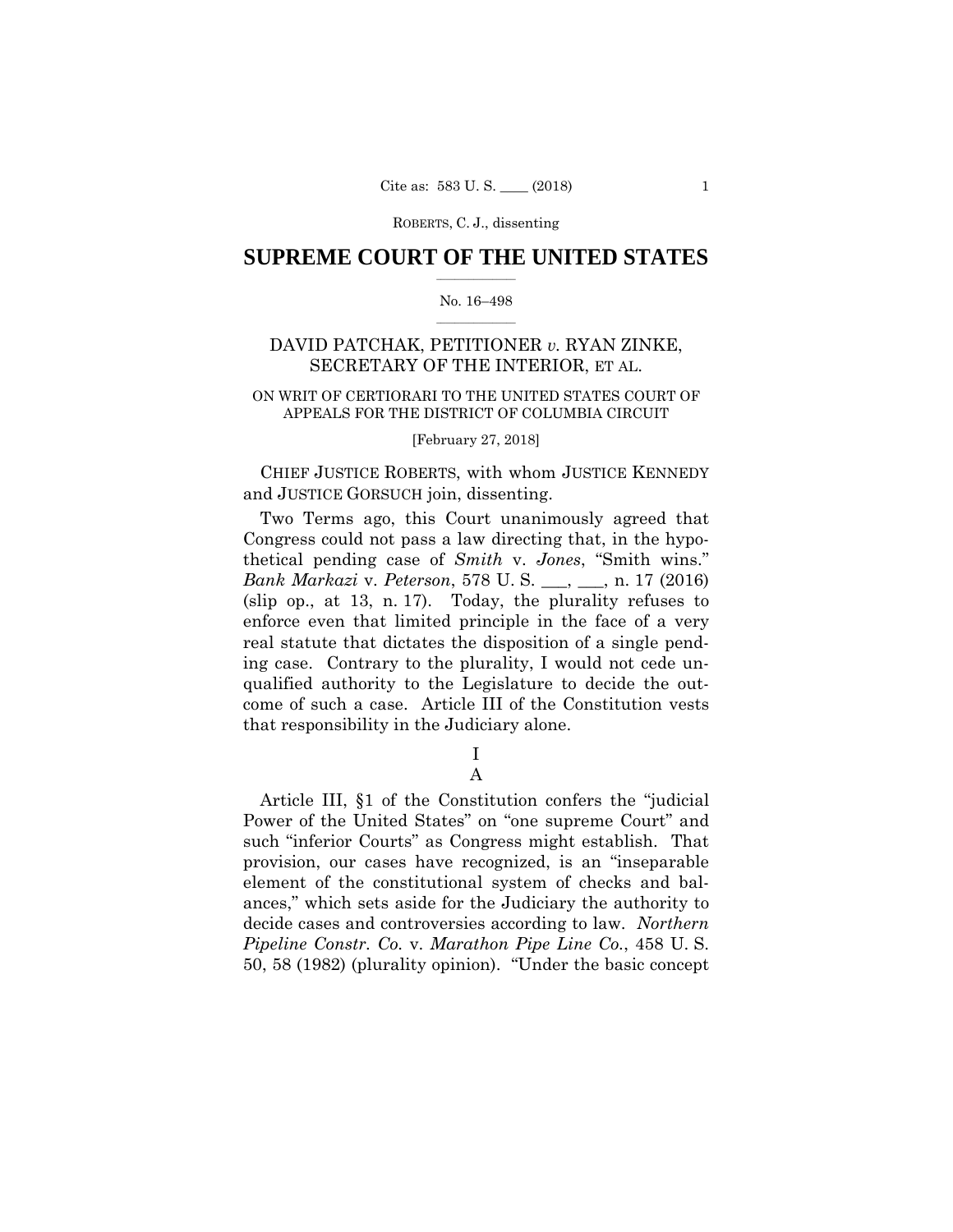of separation of powers," the judicial power to interpret and apply the law "can no more be shared with another branch than the Chief Executive, for example, can share with the Judiciary the veto power, or the Congress share with the Judiciary the power to override a Presidential veto." *Stern* v. *Marshall*, 564 U. S. 462, 483 (2011) (internal quotation marks omitted).

The Framers' decision to establish a judiciary "truly distinct from both the legislature and the executive," The Federalist No. 78, p. 466 (C. Rossiter ed. 1961) (A. Hamilton), was born of their experience with legislatures "extending the sphere of [their] activity and drawing all power into [their] impetuous vortex," *id*., No. 48, at 309 (J. Madison). Throughout the 17th and 18th centuries, colonial legislatures routinely functioned as courts of equity, "grant[ing] exemptions from standing law, prescrib[ing] the law to be applied to particular controversies, and even decid[ing] the merits of cases." Manning, Response, Deriving Rules of Statutory Interpretation from the Constitution, 101 Colum. L. Rev. 1648, 1662 (2001). In Virginia, for instance, Thomas Jefferson lamented that the assembly had, "in many instances, decided rights which should have been left to judiciary controversy." Notes on the State of Virginia 120 (W. Peden ed. 1982). And in Pennsylvania, the Council of Censors—a body charged with ensuring compliance with the state constitution denounced the state assembly's practice of "extending their deliberations to the cases of individuals" in order to ease the "hardships which will always arise from the operation of general laws." Report of the Committee of the Pennsylvania Council of Censors 38, 43 (F. Bailey ed. 1784). "[T]here is reason to think," the Censors reported, "that favour and partiality have, from the nature of public bodies of men, predominated in the distribution of this relief." *Id.,* at 38.

Given the "disarray" produced by this "system of legisla-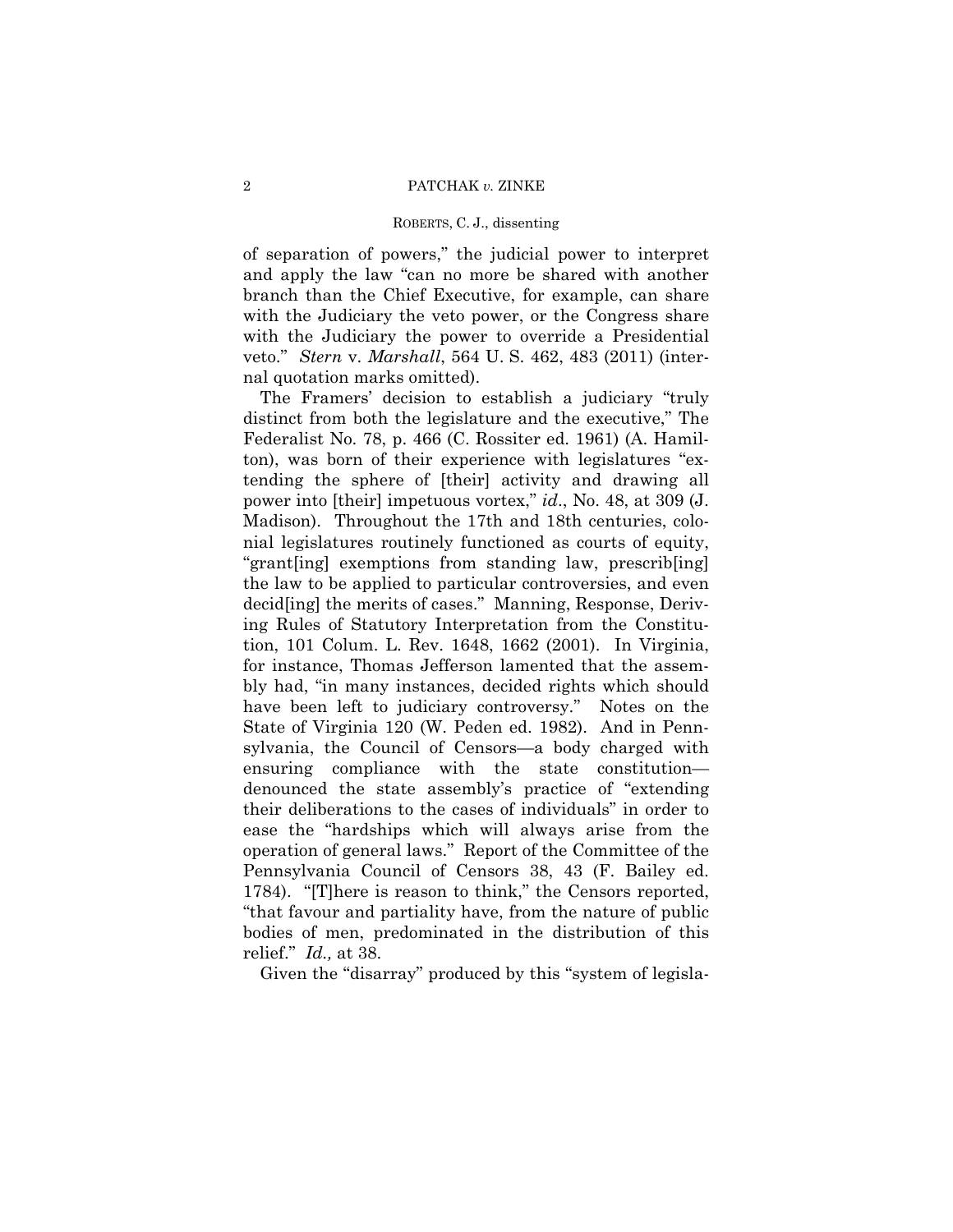tive equity," the Framers resolved to take the innovative step of creating an independent judiciary. *Plaut* v. *Spendthrift Farm, Inc.*, 514 U. S. 211, 221 (1995). They recognized that such a structural limitation on the power of the legislative and executive branches was necessary to secure individual freedom. As James Madison put it, "[w]ere the power of judging joined with the legislative, the life and liberty of the subject would be exposed to arbitrary control." The Federalist No. 47, at 303 (citing 1 Montesquieu, The Spirit of the Laws).

The Constitution's division of power thus reflects the "concern that a legislature should not be able unilaterally to impose a substantial deprivation on one person." *INS* v. *Chadha*, 462 U. S. 919, 962 (1983) (Powell, J., concurring in judgment). The Framers protected against that threat, both in "specific provisions, such as the Bill of Attainder Clause," and in the "general allocation" of the judicial power to the Judiciary alone. *Ibid.* As Chief Justice Marshall wrote, the Constitution created a straightforward distribution of authority: The Legislature wields the power "to prescribe general rules for the government of society," but "the application of those rules to individuals in society" is the "duty" of the Judiciary. *Fletcher* v. *Peck*, 6 Cranch 87, 136 (1810). Article III, in other words, sets out not only what the Judiciary can do, but also what Congress cannot.

Congress violates this arrangement when it arrogates the judicial power to itself and decides a particular case. We first enforced that rule in *United States* v. *Klein*, 13 Wall. 128 (1872), when the Radical Republican Congress passed a law targeting suits by pardoned Confederates. Although this Court had held that a pardon was proof of loyalty and entitled claimants to damages for property seized by the Union, see *United States* v. *Padelford*, 9 Wall. 531, 543 (1870), Congress sought to block Confederate supporters from receiving such compensation. It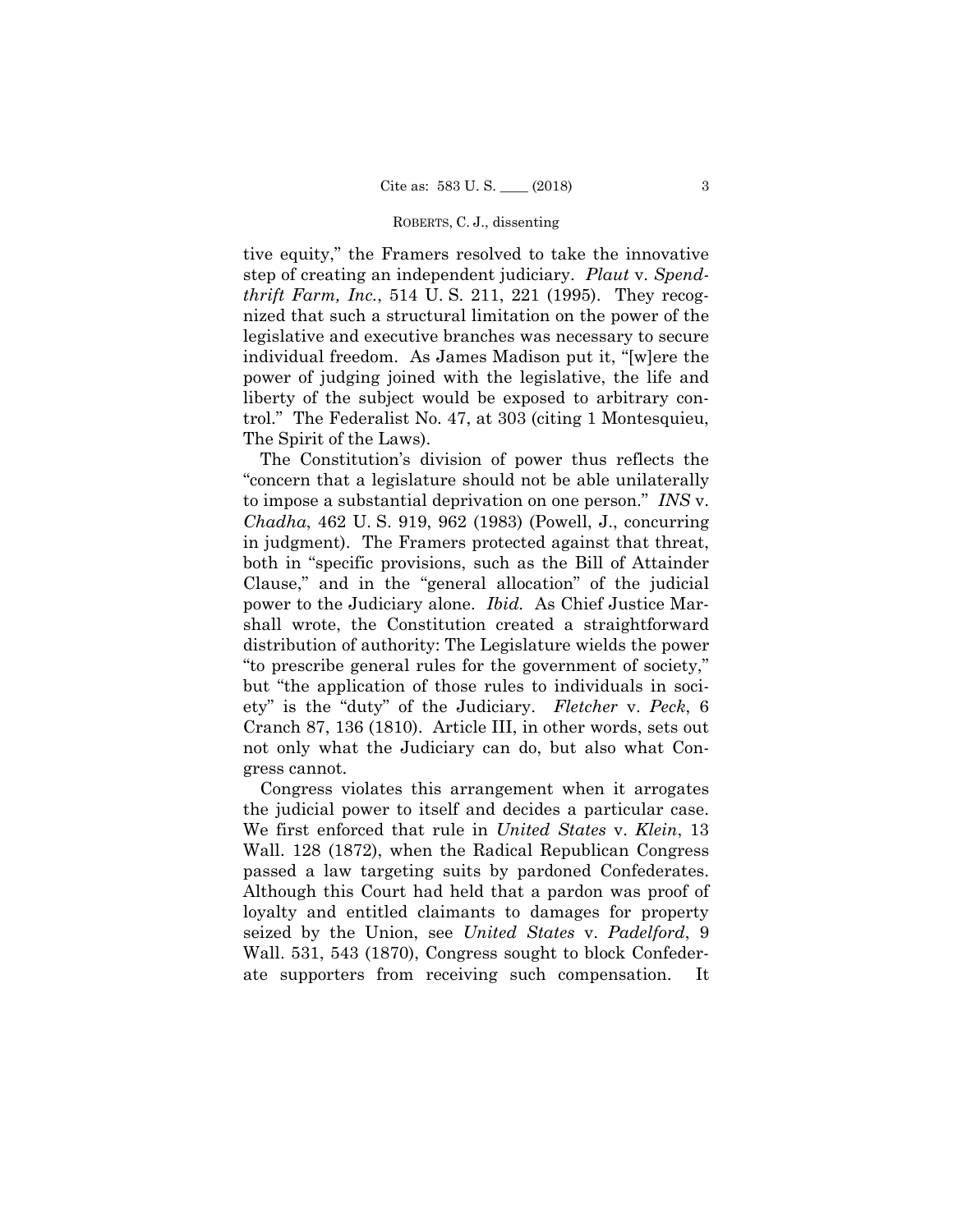Department . . . in cases pending before it." *Klein*, 13 therefore enacted a statute barring rebels from using a pardon as evidence of loyalty, instead requiring the courts to dismiss for want of jurisdiction any suit based on a pardon. This Court declared the law unconstitutional. Congress, in addition to impairing the President's pardon power, had "prescribe[d] rules of decision to the Judicial Wall., at 146. The Court accordingly held that the statute "passed the limit which separates the legislative from the judicial power." *Id.*, at 147.

We have frequently reiterated this basic premise of the separation of powers. In *Pope* v. *United States*, 323 U. S. 1 (1944), the Court recognized that "changing the rules of decision for the determination of a pending case" would impermissibly interfere with judicial independence, but held that such concerns were absent when Congress consented to a claims settlement pursuant to its broad power "to provide for the payment of debts." *Id.,* at 9; see *Chadha*, 462 U. S., at 966, n. 9 (Powell, J., concurring in judgment) ("When Congress grants particular individuals relief or benefits under its spending power, the danger of oppressive action that the separation of powers was designed to avoid is not implicated."). As we also explained in *United States* v. *Sioux Nation*, 448 U. S. 371, 398 (1980), because Congress has "no judicial powers" to render judgment "directly," it likewise cannot do so indirectly, by "direct[ing] . . . a court to find a judgment in a certain way." That sort of legislative intervention constitutes an exercise of the judicial power, leaving "the court no adjudicatory function to perform." *Id.*, at 392. Most recently, we reaffirmed the fundamental proposition that "Congress could not enact a statute directing that, in 'Smith v. Jones,' 'Smith wins.'" *Bank Markazi*, 578 U. S., at \_\_\_, n. 17 (slip op., at 13, n. 17).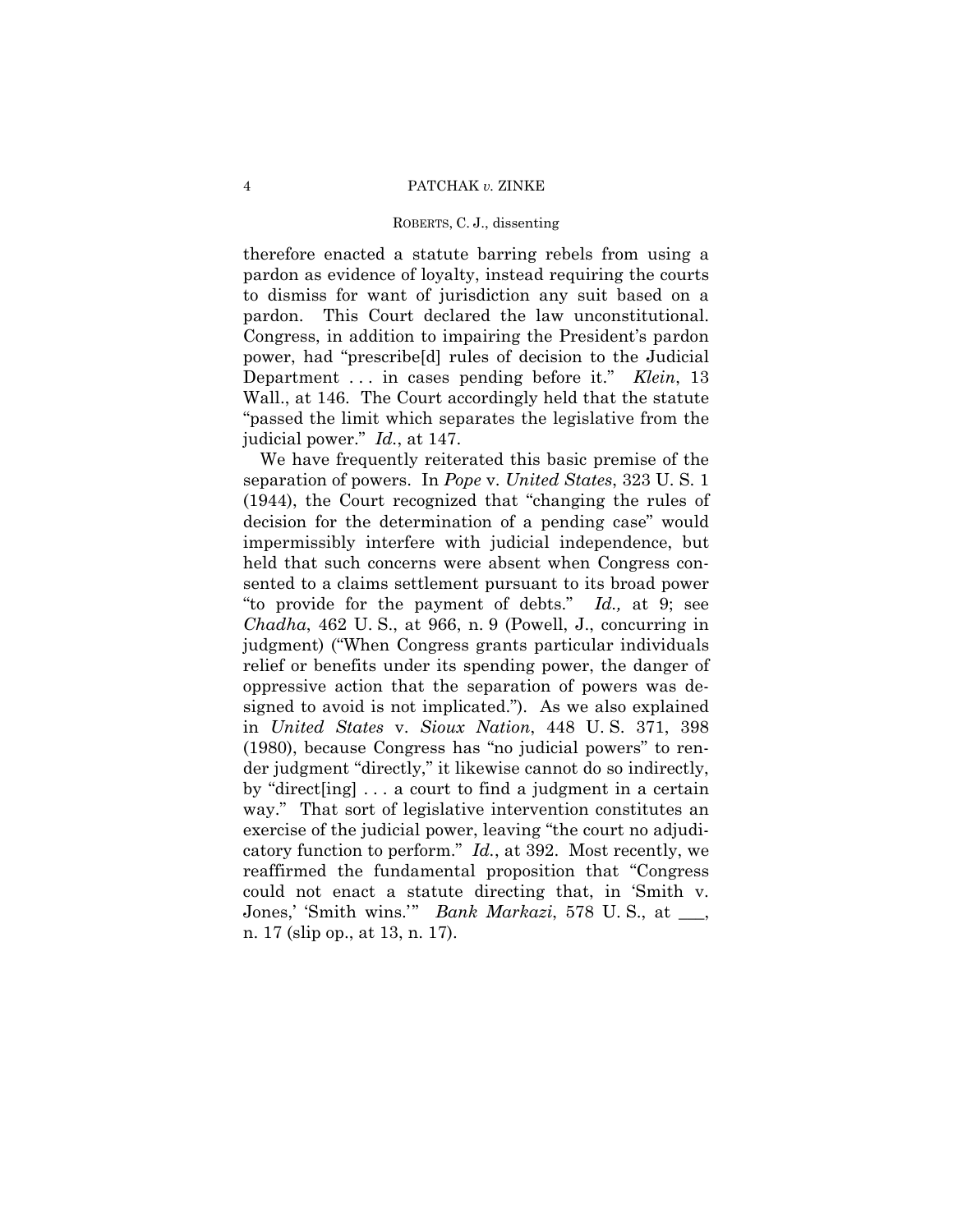# B

As the plurality acknowledges, *ante*, at 14, the facts of this case are stark. The Match-E-Be-Nash-She-Wish Band of Pottawatomi Indians (Band) sought land on which to build a casino. The Band identified a 147-acre tract of land in rural southwestern Michigan (called the Bradley Property), and in 2005 the Secretary of the Interior announced a final decision to take the property into trust on behalf of the Band. See 70 Fed. Reg. 25596 (2005).

Fearing an "irreversibl[e] change [to] the rural character of the area," David Patchak, a neighboring landowner, filed a lawsuit challenging the transfer. *Patchak* v. *Jewell*, 828 F. 3d 995, 1000 (CADC 2016). The suit alleged that the Secretary lacked statutory authority to take the Bradley Property into trust. The Secretary asserted several grounds for dismissing the case, but this Court ultimately granted review and determined that "Patchak's suit may proceed." *Match-E-Be-Nash-She-Wish Band of Pottawatomi Indians* v. *Patchak*, 567 U. S. 209, 212 (2012)  $(Patchak I).$ 

Following remand, while summary judgment briefing was underway in the District Court, the Band persuaded Congress to enact a standalone statute, the Gun Lake Trust Land Reaffirmation Act (Gun Lake Act), to terminate the suit. Pub. L. 113–179, 128 Stat. 1913. Section  $2(a)$  of the Act provides that the land "described in ... 70 Fed. Reg. 25596"—the Bradley Property—"is reaffirmed as trust land, and the actions of the Secretary of the Interior in taking that land into trust are ratified and confirmed."

Then Congress went further. In §2(b) it provided:

"NO CLAIMS.—Notwithstanding any other provision of law, an action (including an action pending in a Federal court as of the date of enactment of this Act) relating to the land described in subsection (a) shall not be filed or maintained in a Federal court and shall be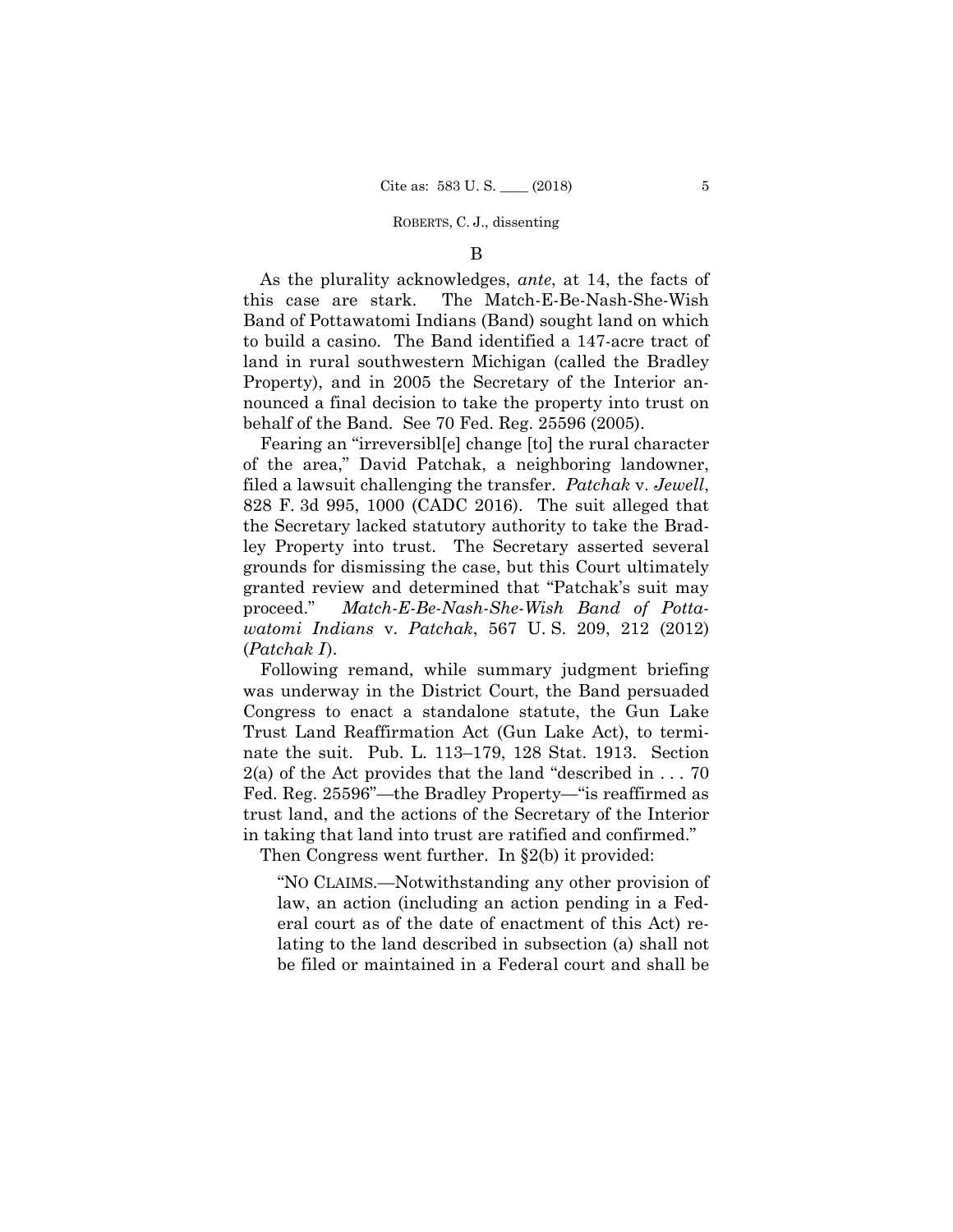# promptly dismissed."

When Congress passed the Act in 2014, no other suits relating to the Bradley Property were pending, and the six-year statute of limitations on challenges to the Secretary's action under the Administrative Procedure Act had expired. See 28 U.S.C.  $\S 2401(a)$ . The Committees that recommended the legislation affirmed that the statute would make no "changes in existing [Indian] law." H. R. Rep. No. 113–590, p. 5 (2014); S. Rep. No. 113–194, p. 4 (2014).

Recognizing that the "clear intent" of Congress was "to moot this litigation," the District Court dismissed Patchak's case against the Secretary. *Patchak* v. *Jewell*, 109 F. Supp. 3d 152, 159 (DC 2015). The D. C. Circuit affirmed, also based on the "plain" directive of §2(b). 828 F. 3d, at 1001.

Congress has previously approached the boundary between legislative and judicial power, but it has never gone so far as to target a single party for adverse treatment and direct the precise disposition of his pending case. Section 2(b)—remarkably—does just that.

The plurality cites a smattering of "narrow statutes" that this Court has previously upheld. *Ante*, at 14. Yet none is as brazen as §2(b), either in terms of dictating a particular outcome or in singling out a particular party. Indeed, the bulk of those cases involved statutes that prospectively governed an open-ended class of disputes and left the courts to apply any new legal standard in the first instance. In *Pennsylvania* v. *Wheeling & Belmont Bridge Co.*, 18 How. 421 (1856), for example, we addressed an enactment that permanently altered the legal status of a public bridge going forward by reclassifying it as a postal road. That provision, we later said, did not prescribe an "arbitrary rule of decision" but instead "left [the court] to

II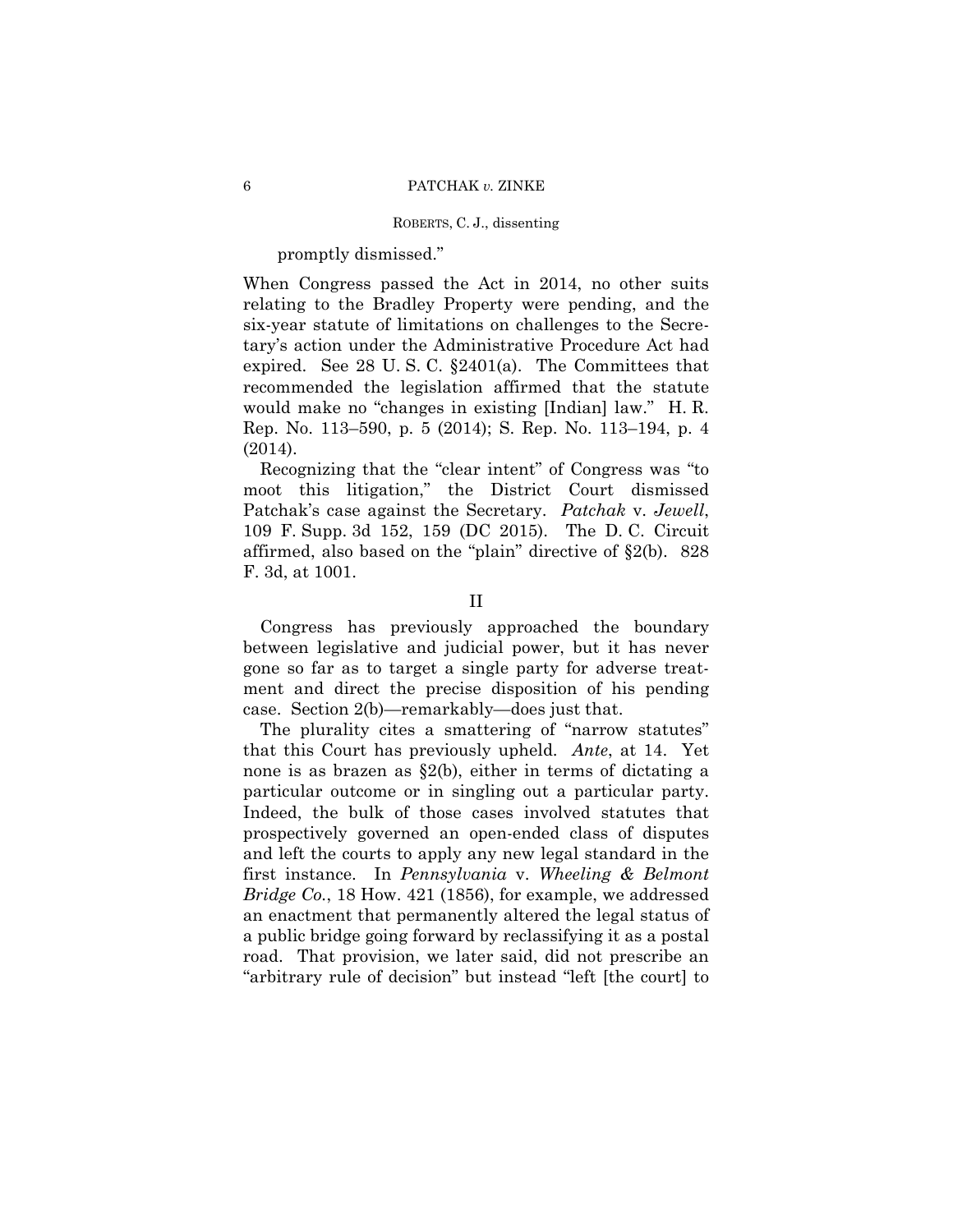apply its ordinary rules" to determine whether the redesignation of the structure meant that it was an obstruction of interstate commerce. *Klein*, 13 Wall., at 146–147. And in *Robertson* v. *Seattle Audubon Soc.*, 503 U. S. 429 (1992), the statute at issue made reference to specific cases only as a shorthand for identifying preexisting environmental law requirements. *Id.*, at 440. The statute applied generally—"replac[ing] the legal standards" for timber harvesting across 13 national forests—and explicitly reserved for judicial determination whether pending and future timber sales complied with the new standards. *Id.*, at 437.

Even *Bank Markazi*, which disclaimed a number of limits on Congress's authority to intervene in ongoing litigation, did not suggest that Congress could dictate the result in a pending case. There, Congress inserted itself into a long-running dispute over whether terrorist victims could satisfy their judgments against Iran's central bank, enacting a statute that eliminated certain legal impediments to obtaining the bank's assets. We upheld the law because it "establish[ed] new substantive standards" and entrusted "application of those standards" to the court. 578 U. S., at \_\_\_ (slip op., at 18).

But the Court in *Bank Markazi* did not have before it anything like §2(b), which prevents the court from applying any new legal standards and explicitly dictates the dismissal of a pending proceeding. The Court instead stressed that the judicial findings contemplated by the statute in *Bank Markazi* left "plenty" for the court "to adjudicate" before ruling that the bank was liable. *Id.*, at  $\_\_\_\_\$ n. 20 (slip op., at 17, n. 20). The law, for instance, did not define the terms "beneficial interest" and "equitable title." The District Court needed to resolve the scope of those phrases. Nor did it decide whether the assets were owned by the bank. That issue was also assigned to the court. And lastly, the statute did not settle whether the assets were held in New York or Luxembourg. The court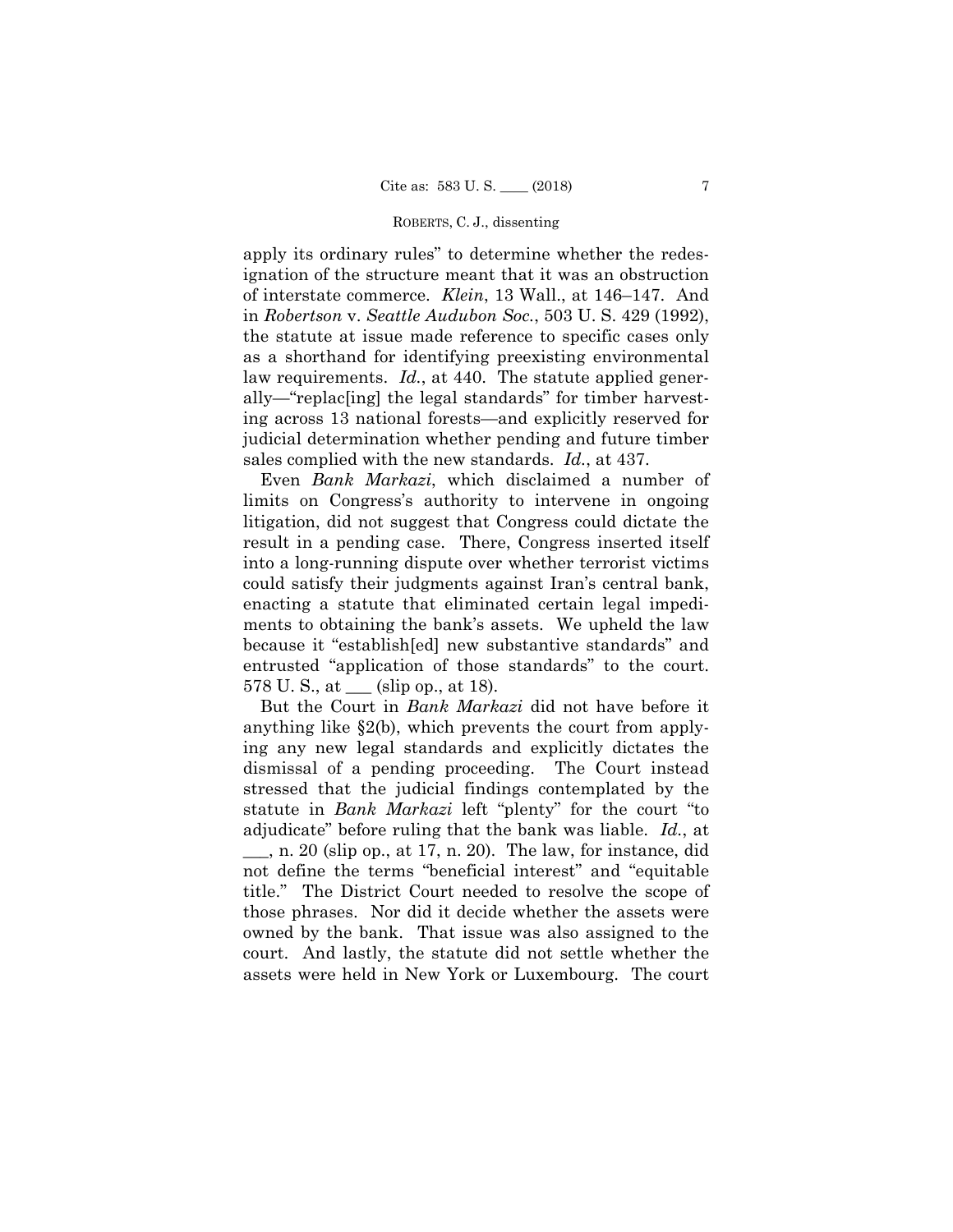had to sort that out too. See *ibid.*1 Section 2(b) goes much further than the statute in *Bank Markazi* by disposing of the case outright, wresting any adjudicative responsibility from the courts. For all of the plurality's discussion of the Federalist Papers and "exclusive" judicial power, *ante*, at 5, it is idle to suggest that §2(b) preserves any role for the court beyond that of stenographer.

In addition, the Court in *Bank Markazi* repeatedly emphasized that the law was not a "one-case-only regime." 578 U. S., at \_\_\_ (slip op., at 1). The law instead governed a category of postjudgment execution claims filed by over a thousand plaintiffs who, in 16 different actions, had obtained judgments against Iran in excess of \$1.75 billion facts suggesting more generality than is true of many Acts of Congress.

By contrast, §2(b) targets a single pending case. Although the formal language of the provision—reaching any action "relating to" the Bradley Property—could theoretically suggest a broader application, its practical operation unequivocally confirms that it concerns solely Patchak's suit. See *Commodity Futures Trading Comm'n* v. *Schor*, 478 U. S. 833, 851 (1986) (explaining that the Court "review[s] Article III challenges . . . with an eye to the practical effect that the congressional action will have on the constitutionally assigned role of the federal judiciary"). In an effort to identify a set of disputes to which §2(b) might apply, the plurality asserts that the provision extends to any action relating to the trust status of the property. *Ante*, at 15. Yet as the D. C. Circuit recognized, no other cases were pending when the provision was enacted; §2(b) affected "only ... Patchak's lawsuit." 828 F. 3d, at 1003.

<sup>&</sup>lt;sup>1</sup>Not every Member of the Court thought these responsibilities adequate under Article III, see *Bank Markazi*, 578 U.S., at \_\_\_ (ROBERTS, C. J., dissenting) (slip op., at 12–13), but all save two did, and that's a comfortable enough margin to establish the point.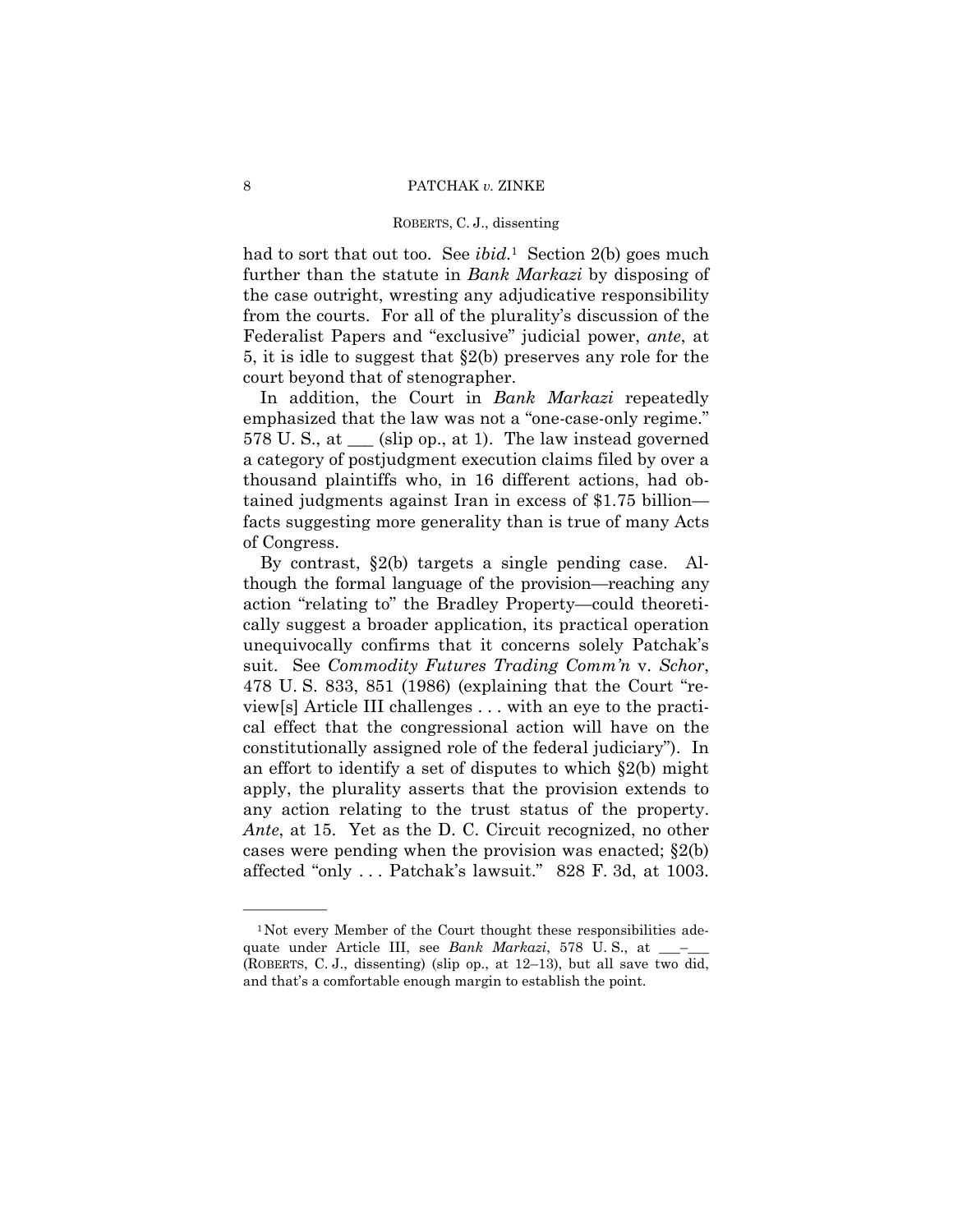And as the Band concedes, no additional suits challenging the transfer could have been filed under the APA—or any other statute of which we are aware—due to the expiration of the statute of limitations. Brief for Respondent Band 6. The plurality thus is simply incorrect when it asserts that the Act applies to a broad "class of cases." *Ante*, at 8, 15. What are those cases?

This is not a question of probing Congress's "unexpressed motives." *Ante*, at 15. The text and operation of the provision instead make clear that the range of potential applications is a class of one. Congress, in crafting a law tailored to Patchak's suit, has pronounced the equivalent of "Smith wins."

III

The plurality refuses to "jealously guard[ ]" against such a basic intrusion on judicial independence. *Northern Pipeline*, 458 U.S., at 60. It instead focuses on general tenets of jurisdiction stripping. In its view, §2(b) falls comfortably within Congress's power to regulate the jurisdiction of the federal courts, and accordingly does not constitute an exercise of judicial power.

But nothing in  $\S2(b)$  specifies that the statute is jurisdictional. That has special significance: To rein in "profligate use of the term 'jurisdiction,'" this Court in recent cases has adopted a "bright line" rule treating statutory limitations as nonjurisdictional unless Congress "clearly states" otherwise. *Sebelius* v. *Auburn Regional Medical Center*, 568 U. S. 145, 153 (2013); *Arbaugh* v. *Y & H Corp.*, 546 U. S. 500, 515–516 (2006). The Gun Lake Act does not clearly state that it imposes a jurisdictional restriction the term is not mentioned anywhere in the title, headings, or text of the Act. Indeed, we have previously found that nearly identical statutory language "says nothing about whether a federal court has subject-matter jurisdiction." *Reed Elsevier, Inc.* v. *Muchnick*, 559 U. S. 154, 164 (2010).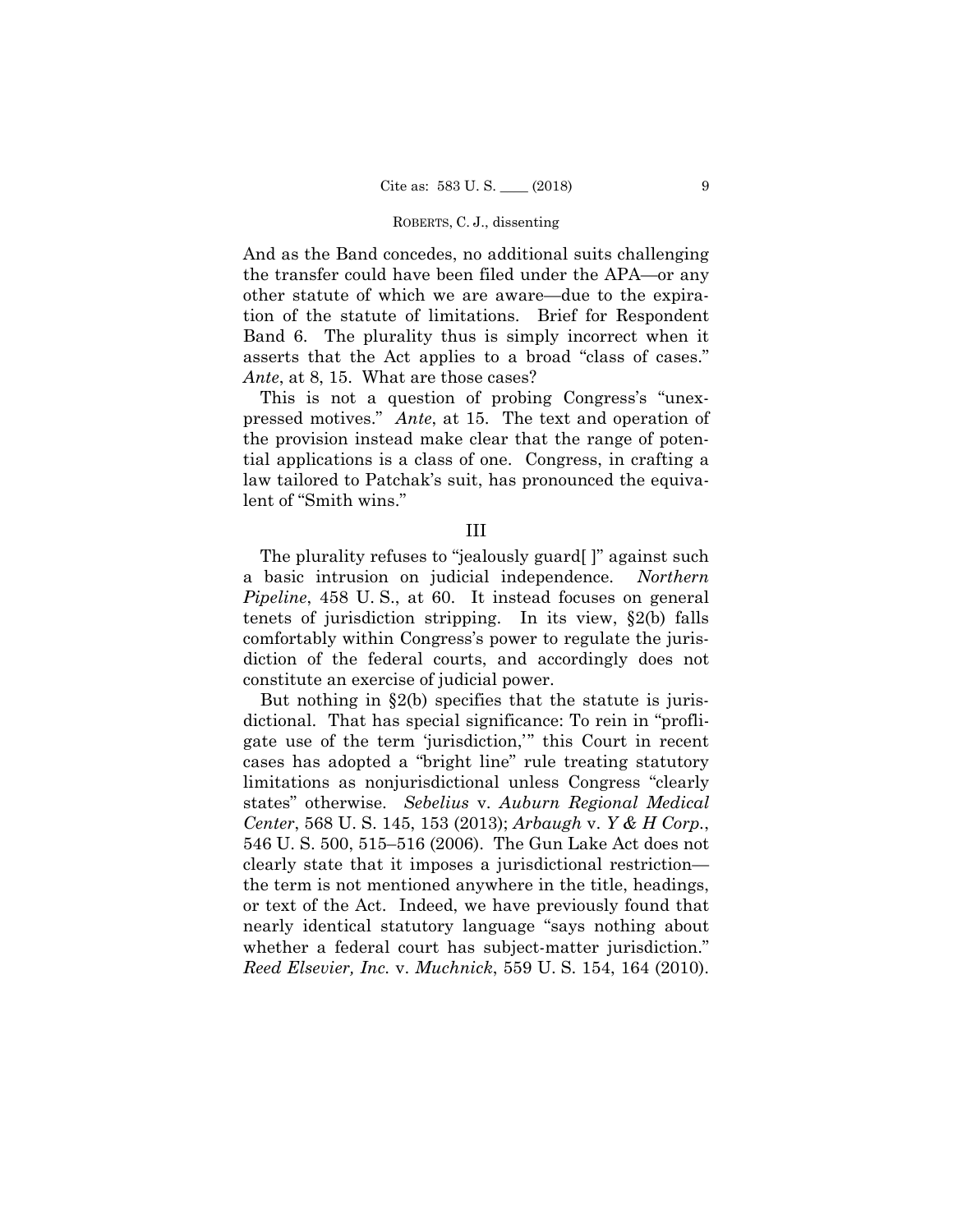Compare 17 U. S. C. §411(a), the statute in *Reed Elsevier*  ("no civil action  $\dots$  shall be instituted"), with §2(b) ("an action . . . shall not be filed or maintained").2 And since the Gun Lake Act was passed well after our series of cases setting forth a clear statement rule, we may "presume" that Congress was conscious of that obligation when it drafted §2(b). *United States* v. *Wells*, 519 U. S. 482, 495 (1997).

After stretching to read §2(b) as jurisdictional, the plurality dedicates considerable effort to defending Congress's broad authority over the jurisdiction of the federal courts. *Ante*, at 7–10. That background principle is undoubtedly correct—and undoubtedly irrelevant for the purposes of evaluating  $\S2(b)$ . For while the greater power to create inferior federal courts generally includes the power to strip those courts of jurisdiction, at a certain point that lesser exercise of authority invades the judicial function. "Congress has the power (within limits) to tell the courts what *classes* of cases they may decide, but not to prescribe or superintend how they decide those cases." *Arlington* v. *FCC*, 569 U. S. 290, 297 (2013) (majority opinion of Scalia, J.) (emphasis added; citations omitted). In other words, Congress cannot, under the guise of altering federal jurisdiction, dictate the result of a pending proceeding.

*Klein*, after all, drew precisely the same distinction when it considered the provision stripping jurisdiction

 2The plurality suggests an analogy to *Gonzalez* v. *Thaler*, 565 U. S. 134 (2012), which addressed in passing the familiar hurdle in habeas proceedings that "an appeal may not be taken" unless a judge issues a "certificate of appealability." *Id.,* at 142 (quoting 28 U. S. C. §2253(c)(1)). But that gatekeeping requirement—which dates back to 1908—has long been understood as a direct limitation "on the power of federal courts to grant writs of habeas corpus," *Miller-El* v. *Cockrell*, 537 U. S. 322, 336–338 (2003), and appears alongside other provisions that speak in "clear jurisdictional language," *Gonzalez*, 565 U. S., at 142 (internal quotation marks omitted). Nothing similar is at issue here.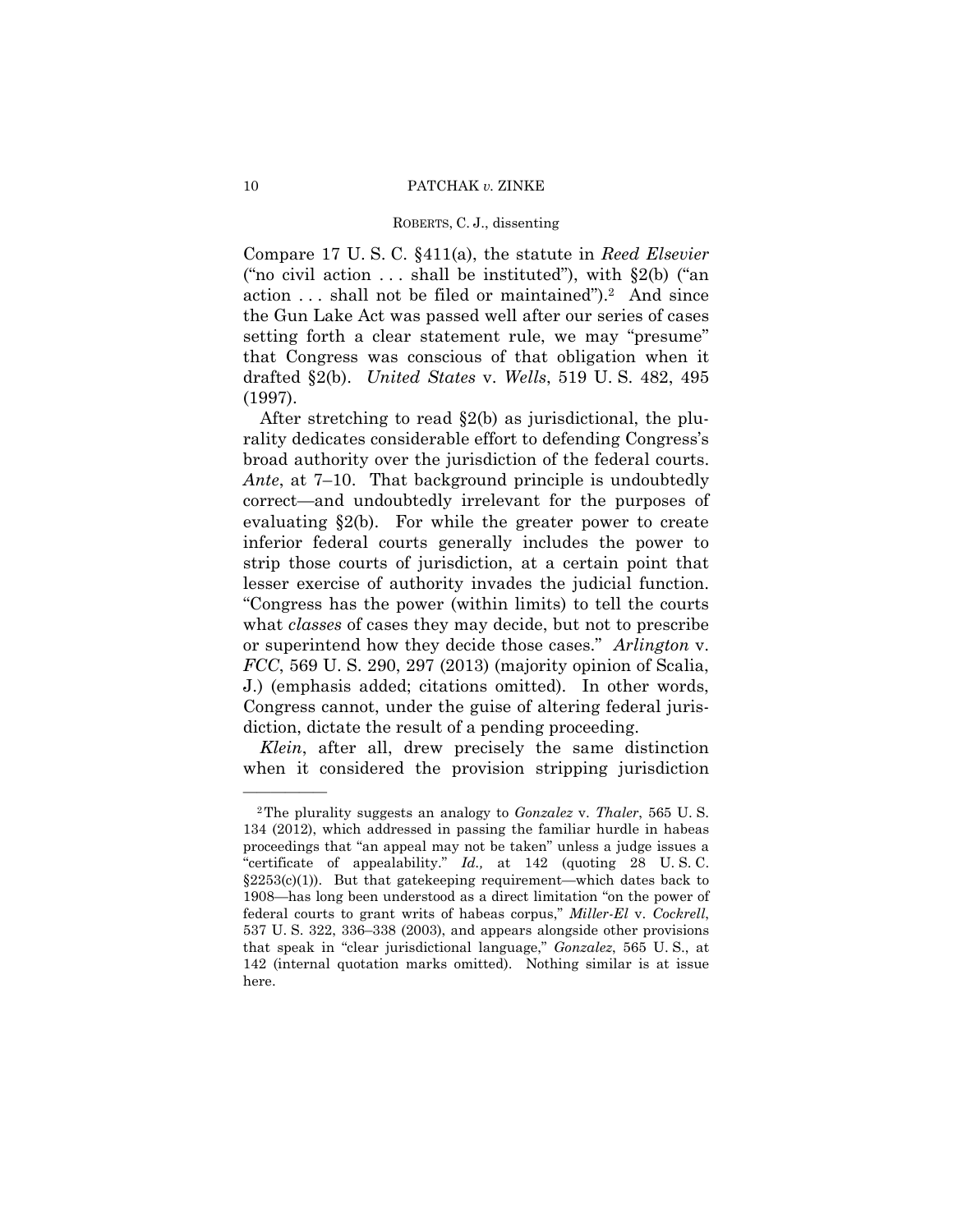over any suit based on a pardon. Chief Justice Chase's opinion for the Court explained that if the statute had "simply" removed jurisdiction over "a particular class of cases," it would be regarded as "an exercise of the acknowledged power of Congress to make exceptions and prescribe regulations to the appellate power." 13 Wall., at 145, 146. But because the withdrawal of jurisdiction was a "means to an end," founded "solely on the application of a rule of decision," the Court held that the law violated the separation of powers. *Ibid.*; see R. Fallon, J. Manning, D. Meltzer, & D. Shapiro, Hart and Wechsler's The Federal Courts and the Federal System 324 (7th ed. 2015) (recognizing that "not every congressional attempt to influence the outcome of cases, even if phrased in jurisdictional language, can be justified as a valid exercise of a power over jurisdiction").

Contrary to the plurality, I would hold that Congress exercises the judicial power when it manipulates jurisdictional rules to decide the outcome of a particular pending case. Because the Legislature has no authority to direct entry of judgment for a party, it cannot achieve the same result by stripping jurisdiction over a particular proceeding. Does the plurality really believe that there is a material difference between a law stating "The court lacks jurisdiction over Jones's pending suit against Smith" and one stating "In the case of *Smith* v. *Jones*, Smith wins"? In both instances, Congress has resolved the specific case in Smith's favor.

Over and over, the plurality intones that §2(b) does not impinge on the judicial power because the provision "changes the law." See *ante*, at 6–7, 10–14. But all that §2(b) does is deprive the court of jurisdiction in a single proceeding. If that is sufficient to change the law, the plurality's rule "provides no limiting principle" on Congress's ability to assume the role of judge and decide the outcome of pending cases. *Northern Pipeline*, 458 U. S., at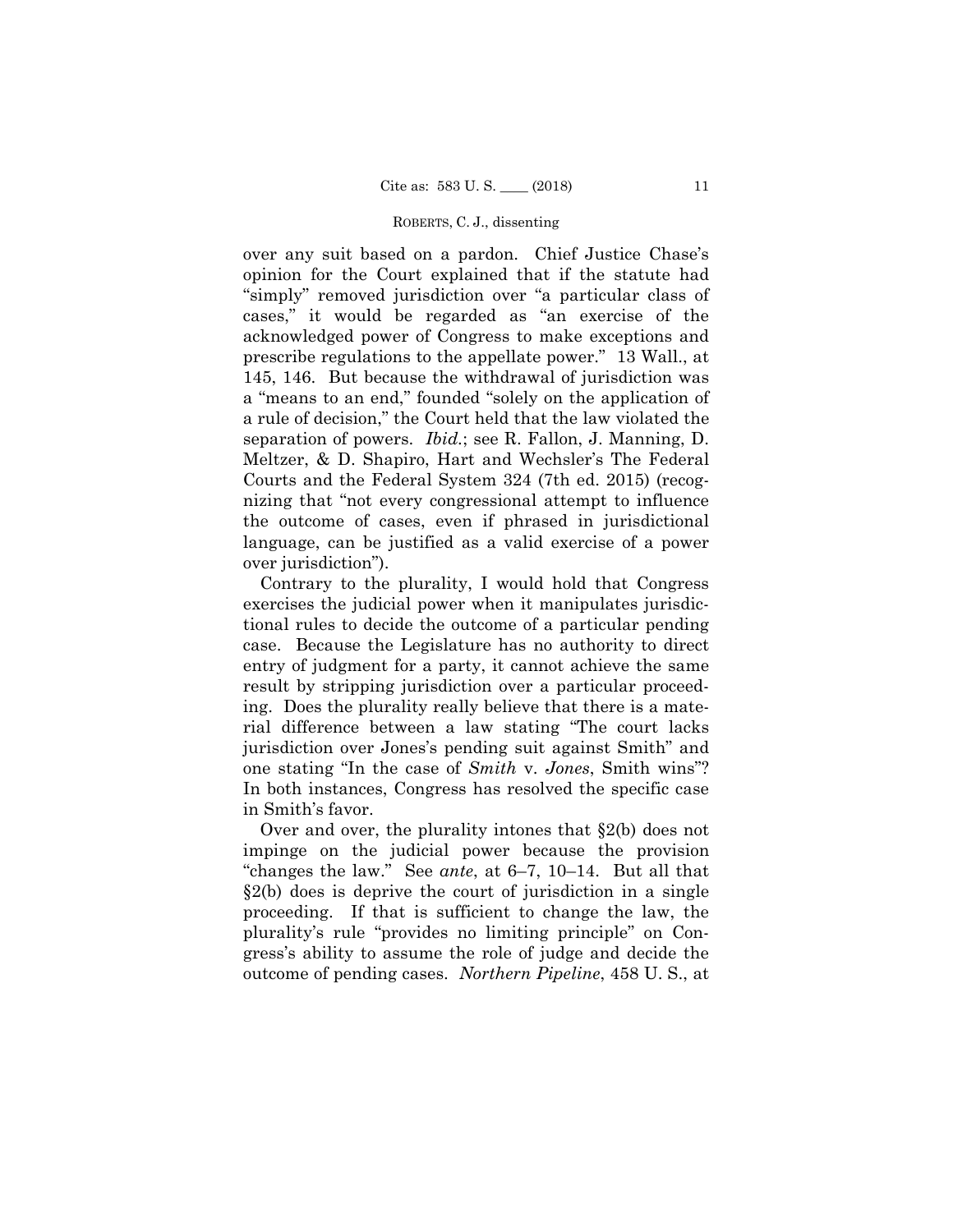# 12 PATCHAK *v.* ZINKE

# ROBERTS, C. J., dissenting

73.

In my view, the concept of "changing the law" must imply some measure of generality or preservation of an adjudicative role for the courts. The weight of our jurisdiction stripping precedent bears this out. Almost all of the examples the plurality cites, see *ante*, at 10, 13, contemplated the wholesale repeal of a generally applicable jurisdictional provision. See *Hallowell* v. *Commons*, 239 U. S. 506, 508 (1916) ("The [provision] applies with the same force to all cases and was embodied in a statute that no doubt was intended to apply to all."); *Cary* v. *Curtis*, 3 How. 236, 245 (1845); see also *Landgraf* v. *USI Film Products*, 511 U. S. 244, 274 (1994); *Kline* v. *Burke Constr. Co.*, 260 U. S. 226, 234 (1922). The Court, to date, has never sustained a law that withdraws jurisdiction over a particular lawsuit.

The closest analogue is of course *Ex parte McCardle*, 7 Wall. 506 (1869), which the plurality nonchalantly cites as one of its leading authorities. *McCardle* arose amid a pitched national debate over Reconstruction of the former Confederacy. William McCardle, an unreconstructed newspaper editor, was being held in military custody for inciting insurrection. After unsuccessfully applying for federal habeas relief in the circuit court, McCardle appealed to the Supreme Court, raising a broad challenge to the constitutionality of Reconstruction. The Court heard argument on his habeas appeal over the course of four days in March 1868. Before the Court could render its decision, however, the Radical Republican Congress in an acknowledged effort to sweep the case from the docket—enacted a statute withdrawing the Supreme Court's appellate jurisdiction in habeas cases. Van Alstyne, A Critical Guide to Ex parte McCardle, 15 Ariz. L. Rev. 229, 239–241 (1973).

The Court unanimously dismissed McCardle's appeal. In a brief opinion, Chief Justice Chase sidestepped any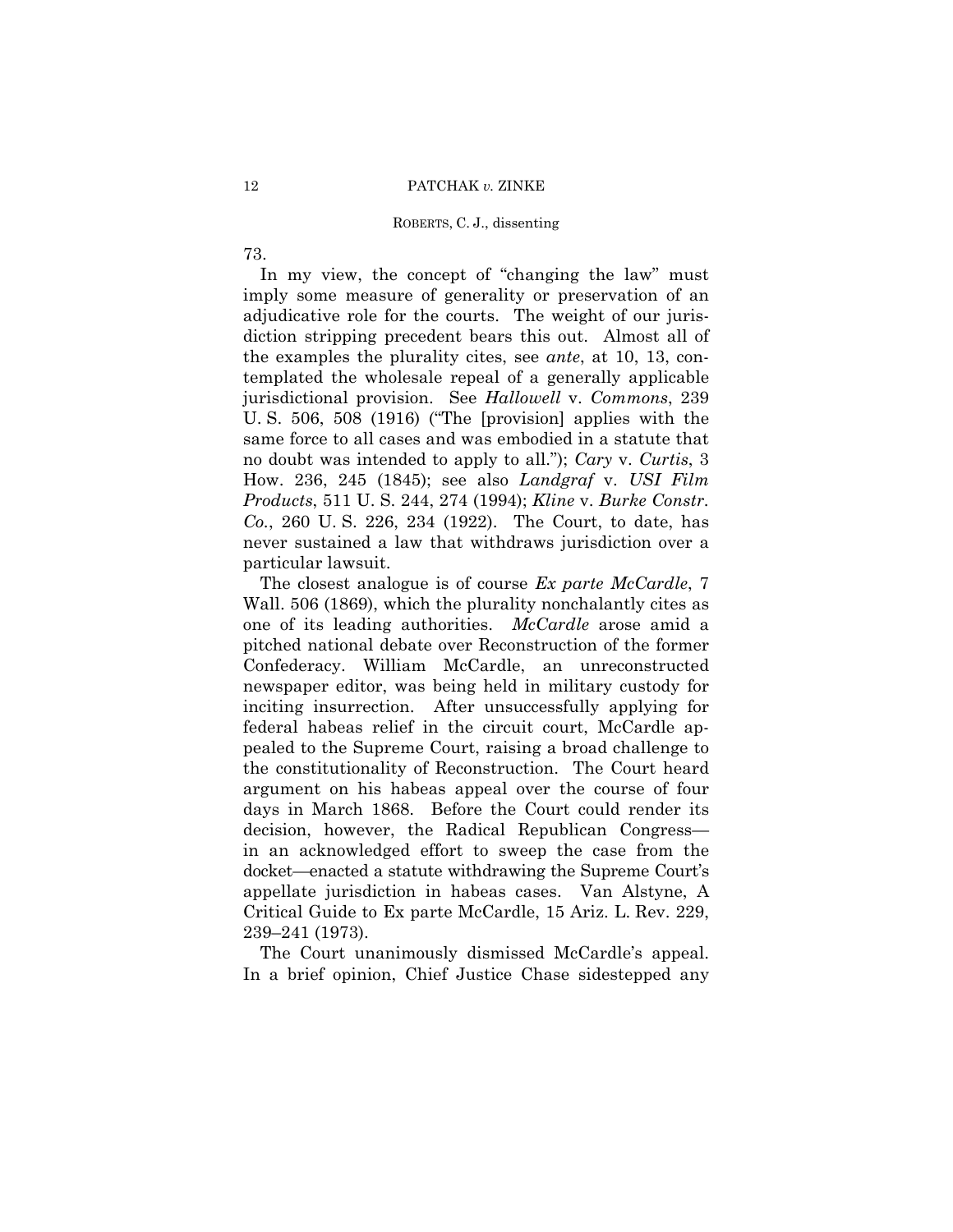consideration of Congress's attempt to preclude a decision in the case. Faced with a "plain[ ] instance of positive exception," the Court held that it lacked power to review McCardle's claims. 7 Wall., at 514.

The Court's decision in *McCardle* has been alternatively described as "caving to the political dominance" of the Radical Republicans or "acceding to Congress's effort to silence the Court." Meltzer, The Story of *Ex parte McCardle*, in Federal Courts Stories 73 (V. Jackson & J. Resnick eds. 2010). Read for all it is worth, the decision is also inconsistent with the approach the Court took just three years later in *Klein*, where Chief Justice Chase (a dominant character in this drama) stressed that "[i]t is of vital importance" that the legislative and judicial powers "be kept distinct." 13 Wall., at 147.

The facts of *McCardle*, however, can support a more limited understanding of Congress's power to divest the courts of jurisdiction. For starters, the repealer provision covered more than a single pending dispute; it applied to a class of cases, barring anyone from invoking the Supreme Court's appellate jurisdiction in habeas cases for the next two decades. In addition, the Court's decision did not foreclose all avenues for judicial review of McCardle's complaint. As Chase made clear in the penultimate paragraph of the opinion—and confirmed later that year in his opinion for the Court in *Ex parte Yerger*, 8 Wall. 85 (1869)—the statute did not deny "the whole appellate power of the Court." 7 Wall., at 515. McCardle, by taking a different procedural route and filing an original habeas action, could have had his case heard on the merits.3

<sup>3</sup>The plurality surmises that *McCardle* reserved an alternative avenue for relief in response to a perceived problem under the Suspension Clause. *Ante*, at 9, n. 4. But regardless of the basis for that reservation, our point is simply that, in sustaining a jurisdictional repeal that leaves a claimant without any prospect for relief, the plurality goes beyond what the Court in *McCardle* upheld.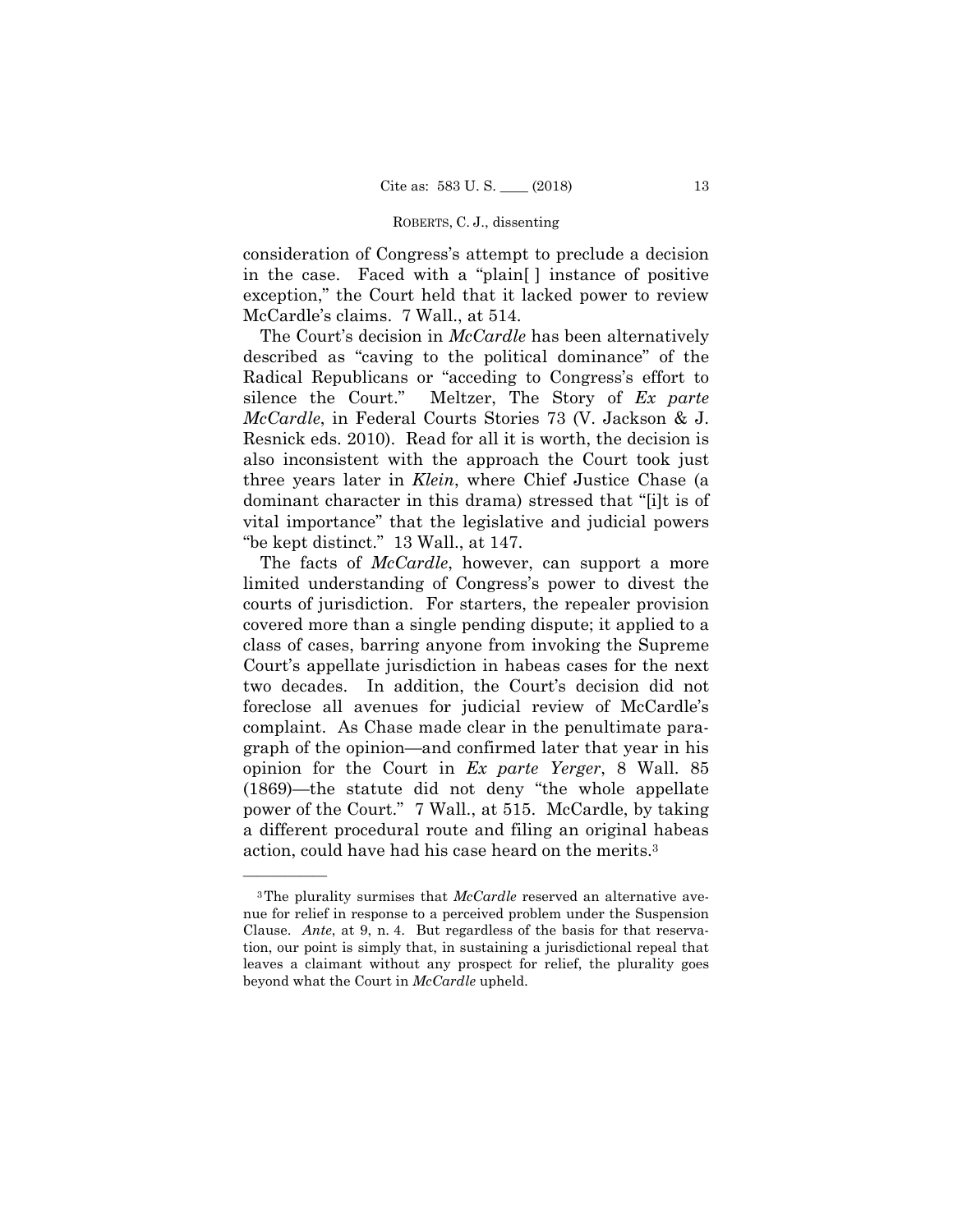Section 2(b), on the other hand, has neither saving grace. It ends Patchak's suit for good. His federal case is dismissed, and he has no alternative means of review anywhere else. See 25 U. S. C. §1322(a) (providing that state courts, absent the consent of the tribe, may not exercise civil jurisdiction over trust land). Section 2(b) thus reaches further than the typical jurisdictional repeal, which "takes away no substantive right but simply changes the tribunal that is to hear the case," *Landgraf*, 511 U. S., at 274. Because §2(b) singles out Patchak's suit, specifies how it must be resolved, and deprives him of any judicial forum for his claim, the decision to uphold that provision surpasses even *McCardle* as the highwater mark of legislative encroachment on Article III.

Indeed, although the stakes of this particular dispute may seem insignificant, the principle that the plurality would enshrine is of historic consequence. In no uncertain terms, the plurality disavows any limitations on Congress's power to determine judicial results, conferring on the Legislature a colonial-era authority to pick winners and losers in pending litigation as it pleases. The Court in *Bank Markazi* said it was holding the line against this sort of legislative usurpation. See 578 U.S., at and n. 17, \_\_\_ (slip op., at 12–13, and n. 17, 18). The plurality would yield even that last ditch.

IV

While the plurality reaches to read the Gun Lake Act as stripping jurisdiction, JUSTICE GINSBURG's concurrence, joined by JUSTICE SOTOMAYOR, strains further to construe §2(b) as restoring the Government's sovereign immunity from suit. To reinstate sovereign immunity after it has been waived, Congress must express "an unambiguous intention to withdraw" a remedy. *Ruckelshaus* v. *Monsanto Co.*, 467 U. S. 986, 1019 (1984). Congress has not made that showing here. Section 2(b)—which provides that "an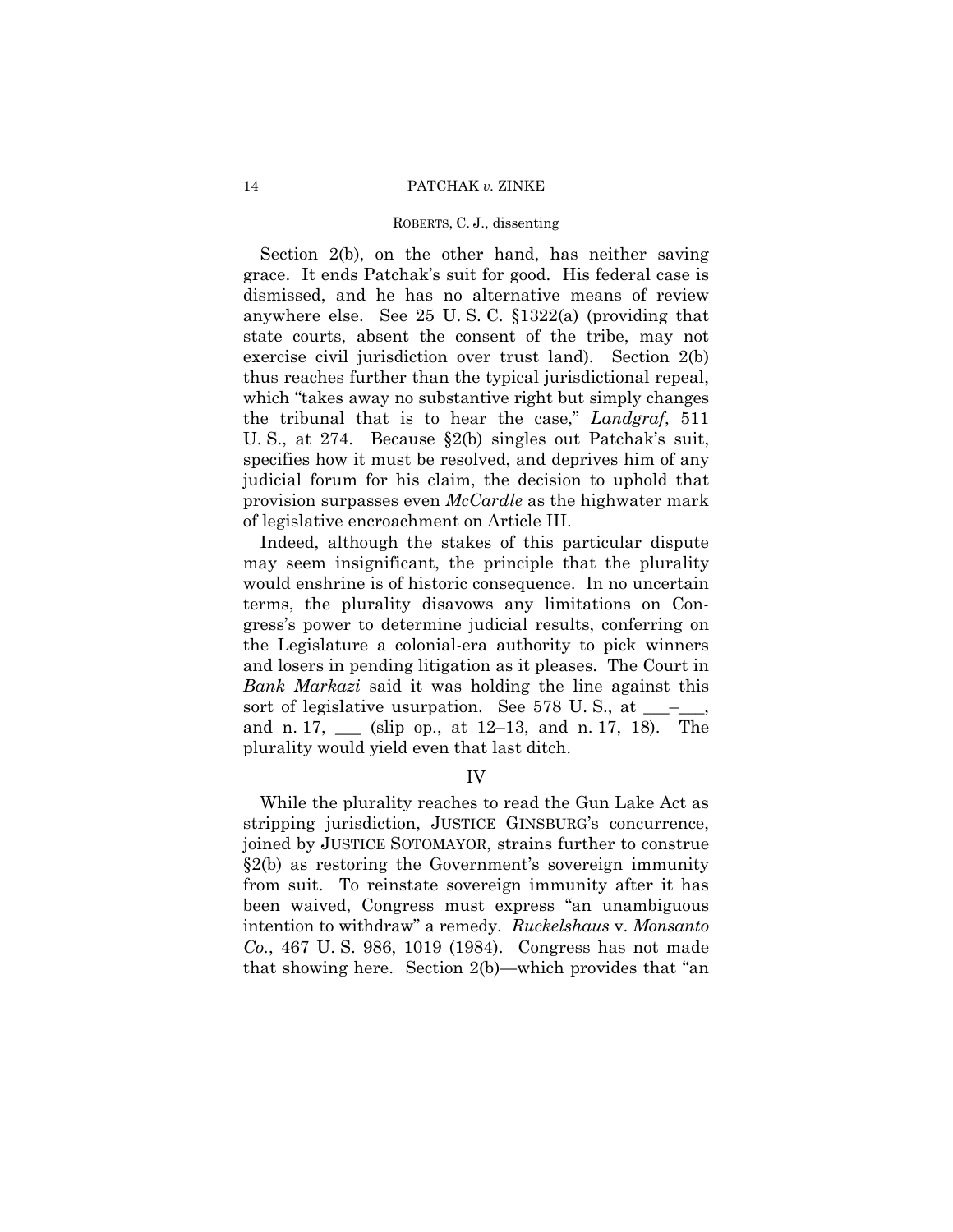action . . . relating to the [Bradley Property] . . . shall be promptly dismissed"—bears none of the unmistakable hallmarks of a provision withdrawing the sovereign's consent to suit.

The concurrence first relies on a hunch, based on the Court's earlier determination that Patchak's suit was not barred by sovereign immunity. See *Patchak I*, 567 U. S., at 224. But hunches do not make for an unambiguous expression of intent. Nor, of course, does one lone reference to "immunity" in the legislative history. *United States* v. *Nordic Village, Inc.*, 503 U. S. 30, 37 (1992) ("[T]he 'unequivocal expression' of elimination of sovereign immunity that we insist upon . . . cannot be supplied by a committee report.").

Saving the text for last, the concurrence fails to identify a single instance where the Court has treated a statute that does not mention "immunity," "consent to be sued," or even the "United States" as restoring sovereign immunity. The only basis for its interpretation is the purported similarity between the language of the Gun Lake Act and the waiver of immunity in the Administrative Procedure Act. In drawing this comparison, however, JUSTICE GINSBURG leaves out the critical element of that waiver. See *ante*, at 2 (opinion concurring in judgment). In full, the APA provision states that a suit "shall not be dismissed . . . *on the ground that it is against the United States*." 5 U. S. C. §702 (emphasis added). Section 2(b), as noted, contains no such reference to the sovereign.

As for JUSTICE BREYER's concurrence, "dot[ting] all the i's," "simplif[ying] judicial decisionmaking," and "eliminat[ing] the cost of litigating a lawsuit" are nothing but cavalier euphemisms for exercising the judicial power. *Ante*, at 2. JUSTICE BREYER assumes that §2(a) is constitutionally unobjectionable, and that §2(b) seeks the same "real-world result." *Ibid.* But if §2(a) is constitutional, it is because the provision establishes new substantive